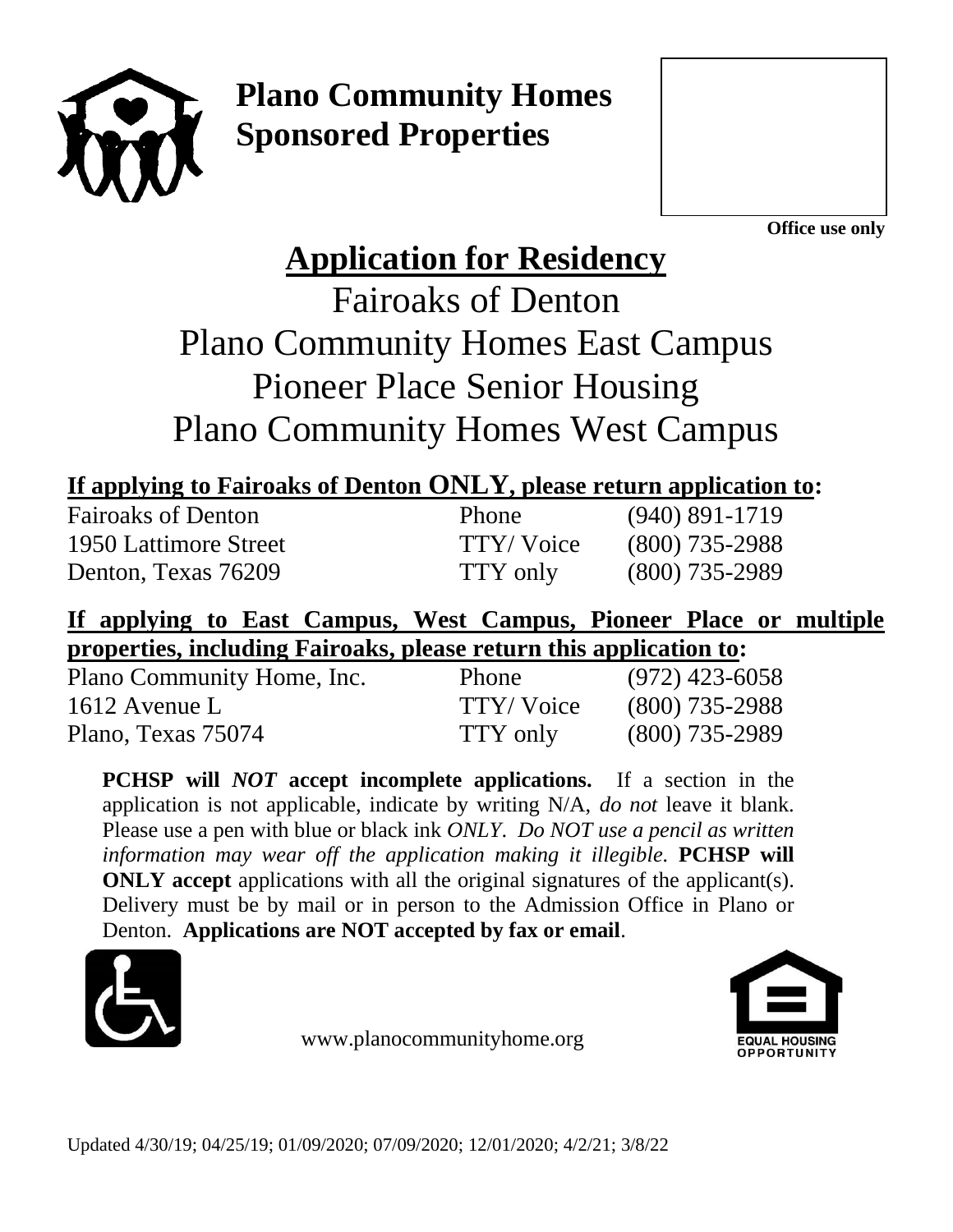

# APPLYING FOR HUD HOUSING ASSISTANCE?

# THINK ABOUT THIS… IS FRAUD WORTH IT?

#### Do You Realize…

If you commit fraud to obtain assisted housing from HUD, you could be:

- Evicted from your apartment or house.
- Required to repay all overpaid rental assistance you received.
- Fined up to \$10,000.
- Imprisoned for up to five years.
- Prohibited from receiving future assistance.
- Subject to State and local government penalties.

#### Do You Know…

You are committing fraud if you sign a form knowing that you provided false or misleading information.

The information you provide on housing assistance application and recertification forms will be checked. The local housing agency, HUD, or the Office of Inspector General will check the income and asset information you provide with other Federal, State, or local governments and with private agencies. Certifying false information is fraud.

#### So be Careful!

When you fill out your application and yearly recertification for assisted housing from HUD, make sure your answers to the questions are accurate and honest. You must include:

- Any sources of income and changes in income you or any members of your household receive, such as wages, welfare payments, social security and veteran's benefits, pensions, retirement, etc.
- Any money you receive on behalf of your children, such as child support, AFDC payments, social security for children, etc.
- Any increase in income, such as wages from a new job or an expected pay raise or bonus.
- All assets, such as bank accounts, savings bonds, certificates of deposit, stocks, real estate, etc., that are owned by you or any member of your household.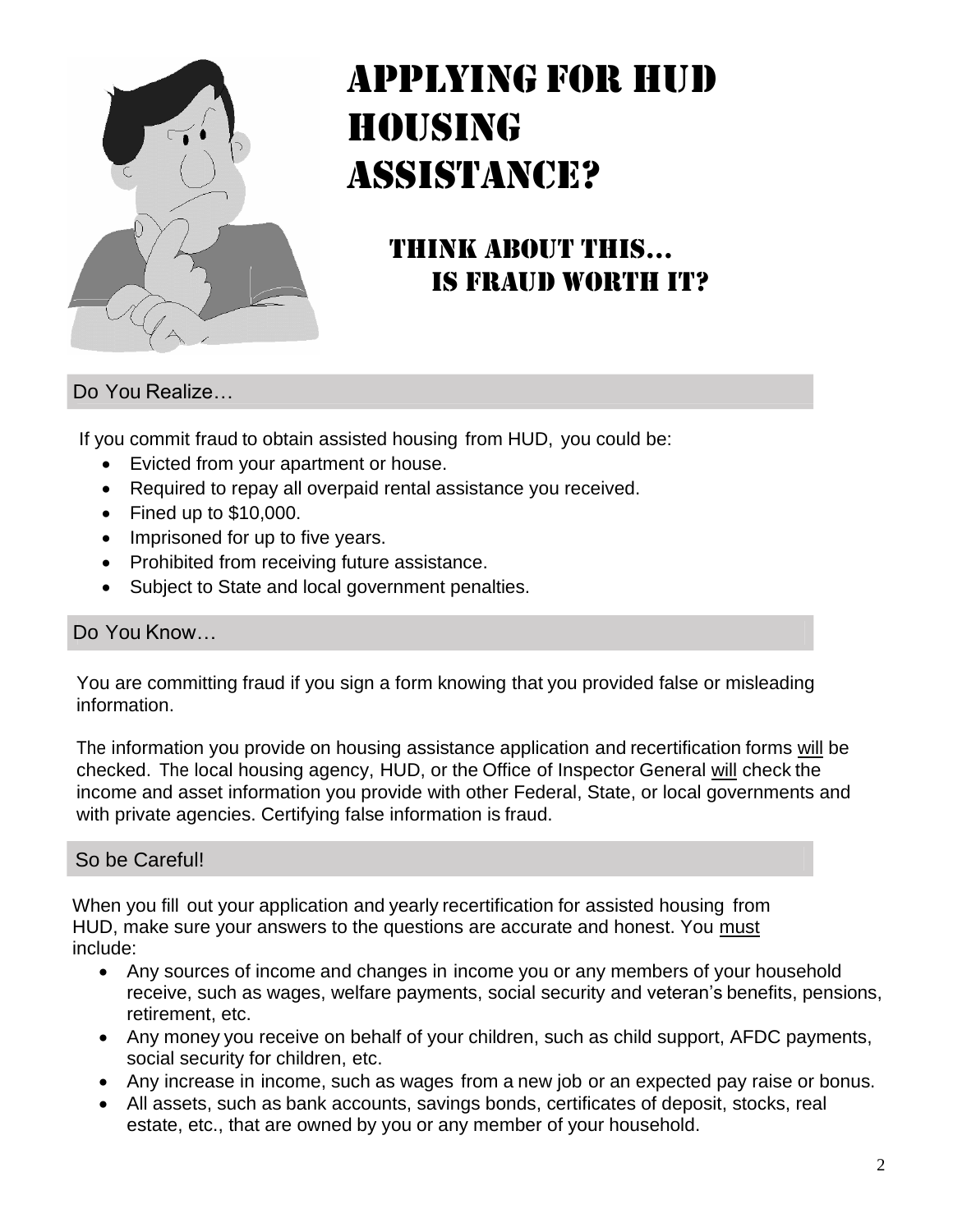- All income form assets, such as interest from savings and checking accounts, stock dividends, etc.
- Any business or asset (your home) that you sold in the last two years at less than full value.
- The names of everyone, adults or children, relatives and non-relatives, who are living with you and make up your household.

(Important Notice for Hurricane Katrina and Hurricane Rita Evacuees: HUD's reporting requirements may be temporarily waived or suspended because of your circumstances. Contact the local housing agency before you complete the housing assistance application.)

#### Ask questions

If you don't understand something on the application or recertification forms, always ask questions. It's better to be safe than sorry.

Watch Out for Housing Assistance Scams!

- Don't pay money to have someone fill out housing assistance application and recertification forms for you.
- Don't pay money to move up on a waiting list.
- Don't pay for anything that is not covered by your lease.
- Get a receipt for any money you pay.
- Get a written explanation if you are required to pay for anything other than rent (maintenance or utility charges).

#### Report Fraud

I

If you know of anyone who provided false information on a HUD housing assistance application or recertification or if anyone tells you to provide false information, report that person to the HUD Office of Inspector General Hotline. You can call the Hotline toll-free Monday through Friday, from 10:00 a.m. to 4:30 p.m., Eastern Time, at 1-800-347-3735.

You can fax information to (202) 708-4829 or e-mail it to [Hotline@hudoig.gov.](mailto:Hotline@hudoig.gov) You can write the Hotline at:



HUD OIG Hotline, GFI 451 7<sup>th</sup> Street, SW Washington, DC 20410

December 2005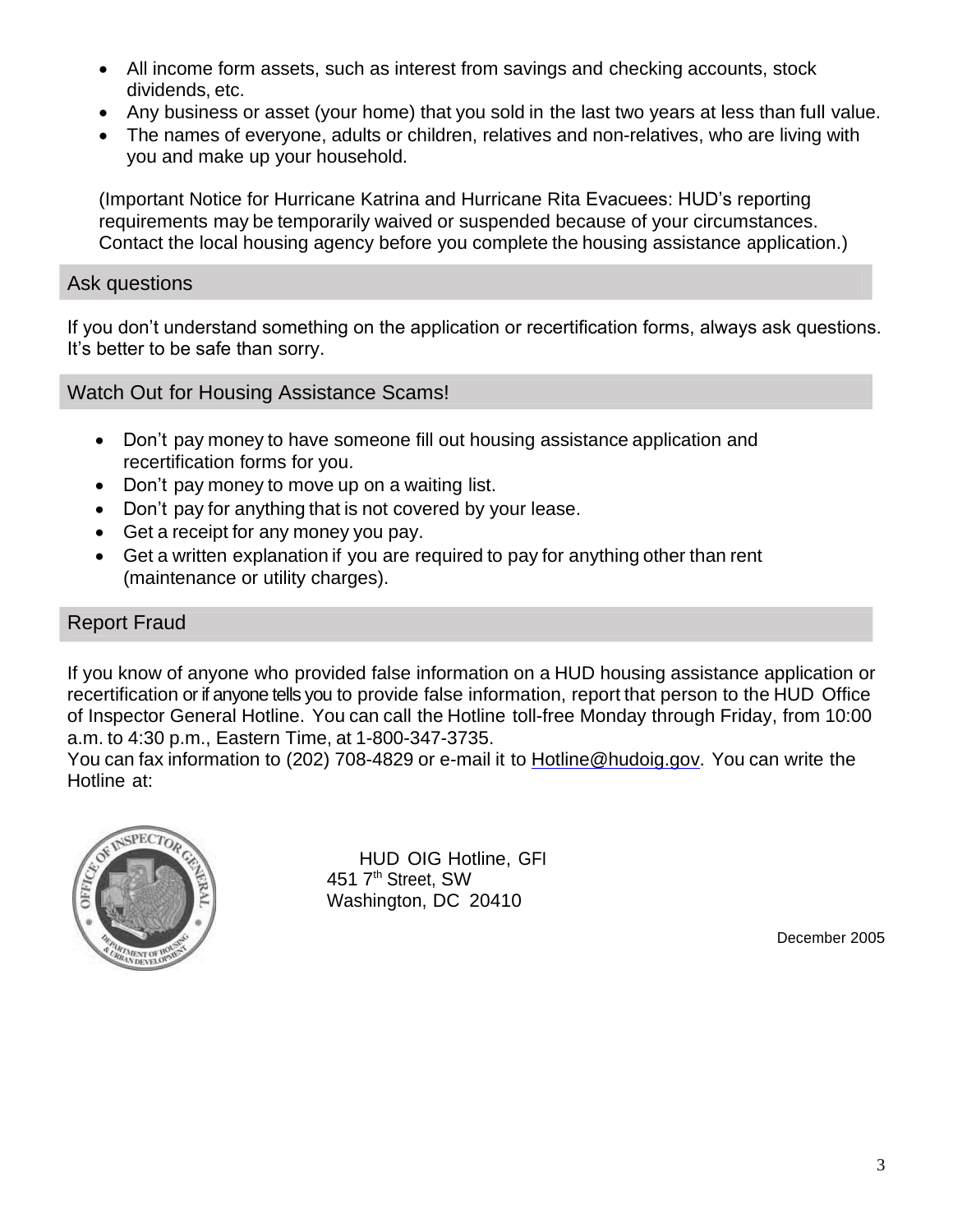### **What We Do**

Plano Community Homes Sponsored Properties (PCHSP) provides subsidized housing through the U.S. Department of Housing and Urban Development (HUD) 202/8 and Project Rental Assistance Contracts (PRAC) programs.

### **Housing**

Rent is based on 30% of applicant's adjusted gross income. There are allowable deductions for yearly medical expenses which can be verified. Residents are responsible for the cost of electricity, cable and telephone services. Water, sewage and trash removal are paid for by PCHSP. Rental subsidy is tied to our apartments, *NOT* to an individual. If a resident moves out, *he or she does not have a voucher to take with them.*

### **Eligibility Requirements**

*Residency is open to all qualified, eligible persons in accordance with the Federal Fair Housing Act and civil rights laws. Federal laws forbid Plano Community Homes Sponsored Properties (PCHSP) to discriminate based on race, color, creed, religion, sex, age, disability, familial status, or national origin. PCHSP does not discriminate based upon age for any reason, excluding HUD program/project requirements. Discrimination against a particular social or economic class is also prohibited. As well, PCHSP makes housing available for eligible persons without regard to sexual orientation, gender identity, or marital status.*

*A final rule published by the U.S. Department of Housing and Urban Development February 3, 2012, prohibits housing discrimination against lesbian, gay, bi-sexual or transgendered (LGBT) individuals in all HUD subsidized, insured and financing programs. The final rule also clarifies that all otherwise eligible families, regardless of marital status, sexual orientation, or gender identity, will have the opportunity to participate in HUD programs. PCHSP makes housing available without regard to the sexual orientation or gender identity of an Applicant for, or occupant of, the dwelling.* 

The eligibility criteria for the *Section 202/8* buildings on Plano Community Home, Inc. *East Campus* (PCH) are:

- 1) to be at least 62 years of age;
- 2) to be at least 18 years of age with a verifiable disability that requires the features of our accessible units;
- 3) to be financially within the current maximum income limits which are: \$31,150 for a one person household and \$35,600 for a two person household; and
- 4) to be capable of meeting the terms of the lease and who meet all of the criteria outlined in the *PCHSP Tenant Selection Plan*. A complete copy of the *Tenant Selection Plan,* for each campus, is available for review in the Admission's Office at East Campus.

#### The eligibility criteria for the *Section 202 PRAC* buildings at *Pioneer Place Senior Housing I and II, Plano Community Homes III, IV and V West Campus and Fairoaks of Denton* are:

- 1) to be at least 62 years of age;
- 2) to be financially within the current maximum income limits which are: \$31,150 for a one person household and \$35,600 for a two person household; and
	- For one (1) building at the West Campus (3925 American Drive) *ONLY*, program requirements allow a higher income of \$49,850 for a one person household and \$57,000 for a two person household.
- 3) to be capable of meeting the terms of the lease and who meet all of the criteria outlined in the *Tenant Selection Plan*. A complete copy of the *Tenant Selection Plan,* for each campus, is available for review in the Admission's Office at East Campus and Fairoaks of Denton.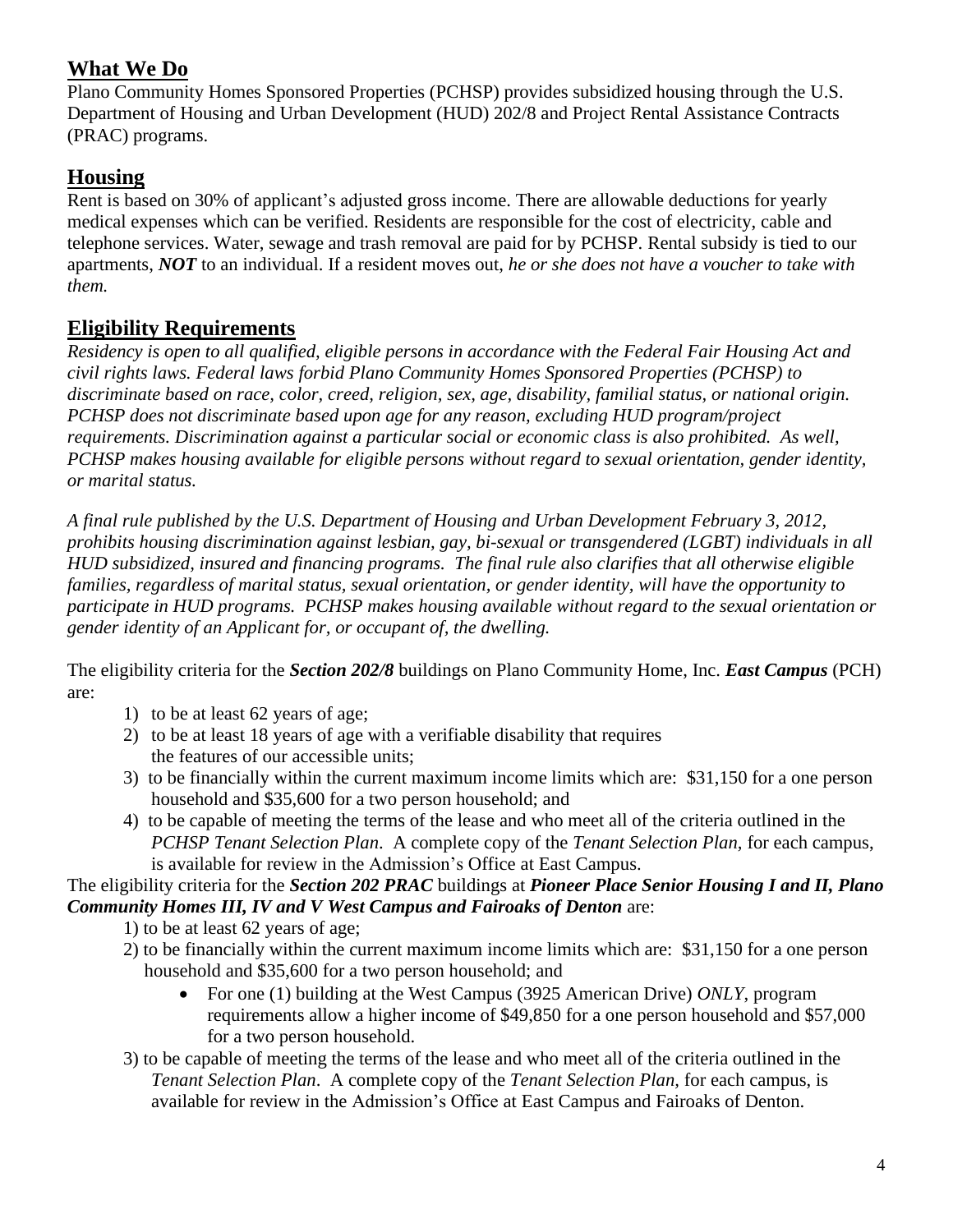The Violence Against Women and Justice Department Reauthorization Act of 2005/2013 protects Applicants and Residents who are victims of domestic violence, dating violence, or stalking from being evicted or terminated from housing assistance based on acts of such violence against them. In accordance with the Violence Against Women Act (VAWA), Management will not penalize victims of domestic violence, stalking, dating violence, rape, or sexual assault as defined as any non-consensual sexual act proscribed by federal, tribal, or state law, including when the victim lacks capacity to consent.

### **Occupancy Standards**

All applicants and proposed household members must meet the eligibility requirements for these programs. We house a one person household in either an efficiency apartment or a one bedroom apartment. Our occupancy policy is to accommodate two person households in a one bedroom apartment. Tenants may not exceed the maximum occupancy. PCHSP has no apartments larger than one bedroom.

### **Mobility Impairment**

Ten percent (10%) of all the units have additional accessibility features for those who are mobility impaired. In these apartments, PCHSP can accommodate those who need the features of these units; those who meet the age requirements of the respective campus; are financially below the maximum annual income; are capable of meeting the terms of the lease; and who meet all of the criteria outlined in the *Tenant Selection Plan*.

### **Tenant Selection Policy**

An applicant may only be placed on our waiting list after submitting a fully completed application. This means all questions on all pages must be answered and the applicant(s) must sign all pages that require a signature. In the event the applicant is personally unable to complete the form, the applicant must provide the information to someone assisting in completing the form. The person assisting the applicant must sign and date the application, indicating that it was completed at the direction of the named applicant(s). The applicant(s) signature is required. We will not accept an application from, nor accept as a resident, anyone who has had someone else sign on his or her behalf.

### **Waiting Lists**

Once an applicant's position on a waiting list enables application processing, the household will only be sent two consecutive notices of the opportunity to begin the interview process.

If for any reason, other than medical, the applicant or any member of the household is unable or decides not to begin or complete the application process, the Applicant shall be removed from the wait list and must reapply by completing a new application that will have to be processed for eligibility. *Going to the end of a list is no longer an option.*

If applicant(s) lacks a rental history, two (2) *Verification of Ability to Comply* forms are required. PCHSP reserves the right to ask for personal or professional references outside of the family and may conduct a home visit if necessary.

If an applicant is sent the *Mobility Impairment Verification Form (MIVF)*, it must be returned to the Admission's Office within 14 days. If it is not returned, or is not correctly filled out, the application will be rejected with a 14 day opportunity to appeal in writing. If we receive the *MIVF* by the 14 day deadline, we will send it to the doctor whose information is on the form. If it is not returned or is not correctly filled out, the application will be rejected with a 14 day opportunity to appeal in writing. A maximum of two verification opportunities will be sent to no more than two doctors requesting the form be approved. This will help to prevent "doctor shopping" and fraud.

Applicants who are removed from any PCHSP waiting list will be required to wait **one** (1) year, from the date his or her name is removed from a waiting list by Admission staff, before reapplying again. If an applicant reapplies and is removed from any PCHSP waiting list a second time, that household will need to wait for a period of **two** (2) years to reapply, unless their situation has significantly changed.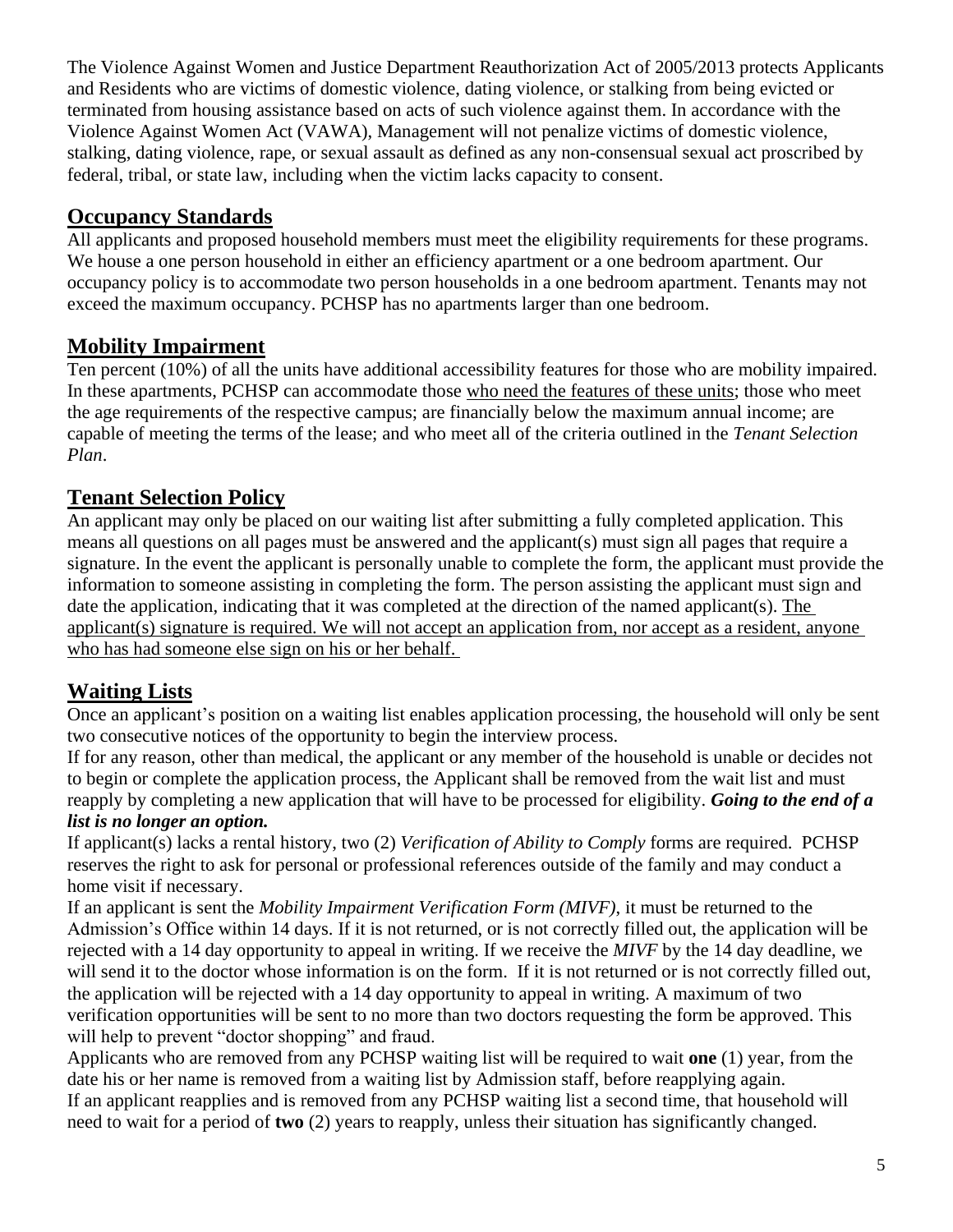#### **If an applicant is rejected during any part of the admission process, or completed an appeal, and the final decision was to reject this application, the applicant(s) is removed from all PCHSP waiting lists and must wait at least two (2) years to reapply***.*

All applicants in a household will be processed as one approval or denial for an apartment. If any one of the applicants has a negative rental history, negative credit history or negative criminal history all applicants will be denied.

An applicant's, or program participant's, status as a victim of domestic violence, dating violence or stalking is not a basis for denial of rental assistance or for denial of admission, if the applicant otherwise qualifies for assistance or admission.

If an applicant requests to add a spouse or other member to the household application, the applicants will need to reapply as a complete household.

# **Update Letters**

Our policy requires that we periodically request all applicants to confirm their interest in remaining on the waiting list. *Failure to respond to update letters will result in removal from the waiting list.*

### **Rent**

In determining a household's rent there are allowances for verifiable medical expenses. Applicants are encouraged to begin keeping all receipts of medically related expenses, medical bills, proof of payment, cancelled checks, Explanation of Benefits from Medicare, Medicaid or health insurance companies, etc. In order to give you maximum credit for medical expenses when figuring your rent, PCHSP will need verification of the following types of expenses.

- Medical insurance premiums including Medicare and Medicare supplemental insurance.
- Prescription medications and over-the-counter medications.
- Dental, vision, and hearing related expenses.
- Doctor and hospital related expenses.

During the first interview, applicants will receive a detailed packet of information explaining what medical expenses are allowable and what is needed for PCHSP to properly verify these expenses.

### **Reasonable Accommodations**

PCHSP is an equal housing opportunity provider and does not discriminate against applicants or residents with disabilities. PCHSP is committed to serving eligible and qualified individuals regardless of disability. If you need a Reasonable Accommodation, related to a disability, to reside in one of our facilities and to have an equal opportunity to participate in the project, you should bring that to the attention of the Director of Admissions. PCHSP Management will try to work with you to reach an accommodation in keeping with the fundamental nature of the program and within the budgetary and administrative limits of the facility. If you believe that negative information which may surface during the processing of your application for residency is attributable to a disability, you are encouraged to bring this fact to the attention of the Management and explain what, if any, changes in your circumstances diminish the negative facts and make you an appropriate candidate for residency.

### **Existing Tenant Search**

PCHSP is required by HUD to complete an Existing Tenant Search using the Enterprise Income Verification system (EIV) for applicants prior to admission. This search will be conducted as part of the initial interview. Further, PCHSP will utilize the EIV system for each resident at least one (1) time per year to run reports to verify income and to identify and correct discrepancies in information provided by residents. Discrepancies in reported income could result in changes to tenant rent including the pay back of any miscalculated rent owed. PCHSP will also run one (1) report to verify income approximately ninety 90 days from when the initial move-in information was submitted to HUD.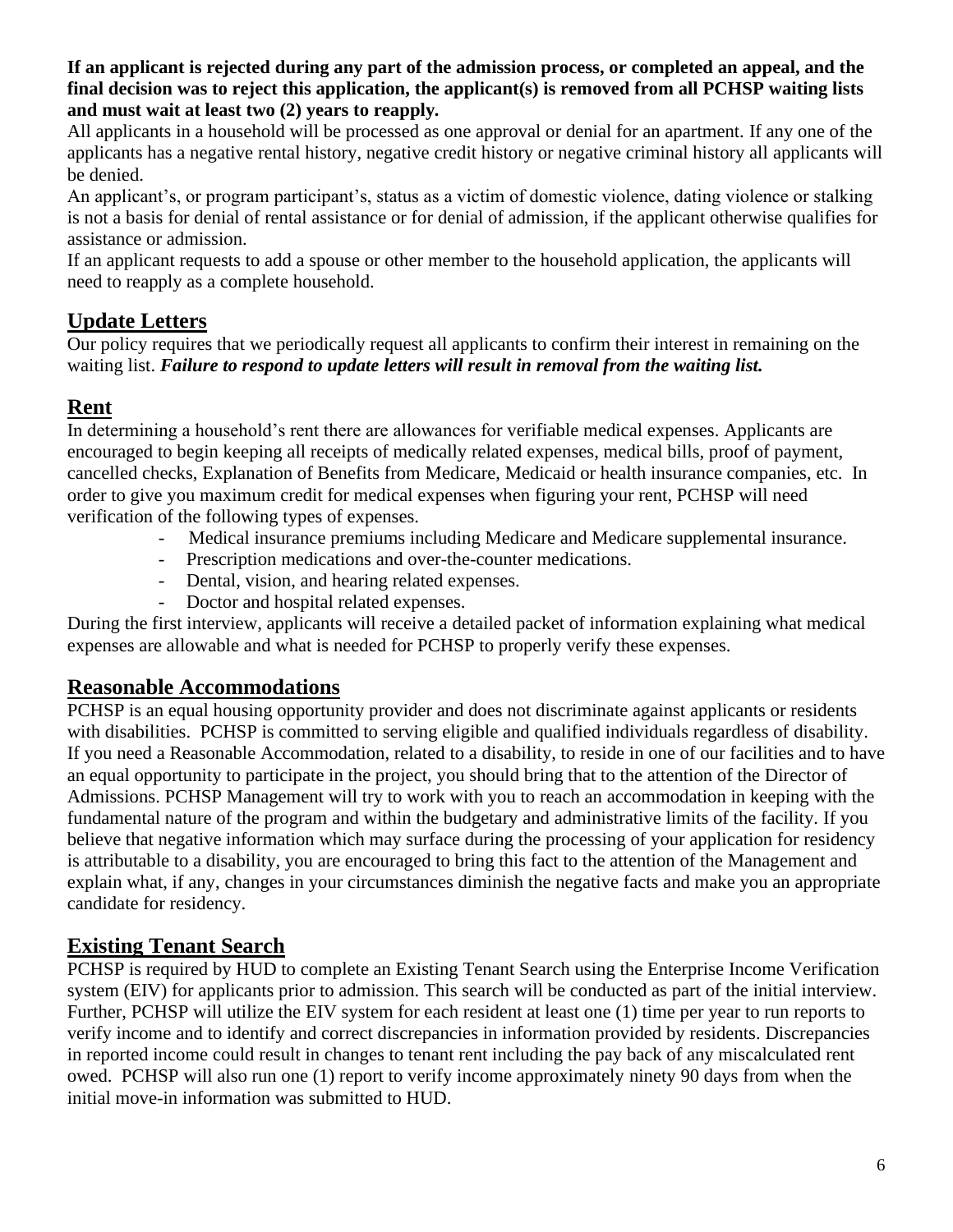### **Smoking Policy**

Since May 9, 2005, all properties under the sponsorship of Plano Community Homes Sponsored Properties are smoke free. Smoking, including electronic cigarettes, vapors and other tobacco free apparatus, are prohibited anywhere in any building including resident apartments.

- Smoking will only be permitted outside and only in designated areas at each property. Smoking must be at least 25 feet from any building, doors or windows. However, smoking under any awning, breezeway, gazebo or pergola, regardless of the weather, is not allowed.
- The *Smoke Free Policy* applies to PCHSP residents, staff, families, guests, applicants, visitors and subcontractors. Applicant(s) will not be admitted without signing acknowledgement of this policy as part of the initial admission interview and *House Rules* prior to moving in.

### **Completing the Application**

By completing and returning this application, you are applying for housing subsidized by the *U.S. Department of Housing and Urban Development (HUD)*.

**Warning:** Section 1001 of Title 18 of the U.S. Code makes it a criminal offense to make willful false statements or misrepresentations to any department or agency of the United States as to the matters within its jurisdiction.

Questions regarding race, religion and national origin are for statistical data only and WILL NOT be used when determining eligibility. PCHSP does business in accordance with the *Federal Fair Housing Laws* and *Americans with Disabilities Act*.

**PCHSP will** *NOT* accept incomplete applications. If a section in the application is not applicable, indicate by writing N/A, *do not* leave it blank. Please use a pen with blue or black ink *ONLY*. *Do NOT use a pencil as written information may wear off the application making it illegible.*

**PCHSP will ONLY accept** applications with all the original signatures. Delivery must be by mail or in person to the Admission Office in Plano or Denton. **Applications are NOT accepted by fax or email**. **PCHSP will ONLY accept** applications from households whose head of household is at least 62 years of age (or at least 18 years of age for an apartment designed for Mobility Impairment at East Campus only) at the time the application is completed and submitted.

Any applicant(s) whose primary language is not English, or who will need assistance with reading and understanding this application, will be required to have a translator or representative attest to the fact that this application has been read/translated in its entirety to the applicant(s).

### **Proof of Social Security Numbers**

Effective January 31, 2010, all household members receiving subsidy assistance or applying to receive subsidy assistance at PCH will be required to provide a Social Security Number (SSN) and adequate documentation necessary to verify that number. This rule applies to all household members including Live-in Aides, foster children and foster adults. Adequate documentation means a social security card issued by the Social Security Administration (SSA) or other acceptable evidence of the SSN. If an applicant does not have a Social Security Number, do they qualify for one of the three allowable exceptions?

- Ineligible, non-citizen member, *not* contending eligible immigration status
- Members that were 62 years old as of January 31, 2010 and whose initial determination of eligibility began before January 31, 2010
- Members under the age of 6 eligible for a 90-day extension to provide their assigned SSN

### **Income and Asset Reporting Requirements**

Applicants and Residents are required to report **all income from all sources and all assets, located in the U.S.A. or in another country**, for PCHSP to determine eligibility and appropriate rent. This includes, but is not limited to, any sum of money no matter how great or small from employment, Social Security, supplement security income, disability compensation, Veterans Administration (V.A.) payments, company or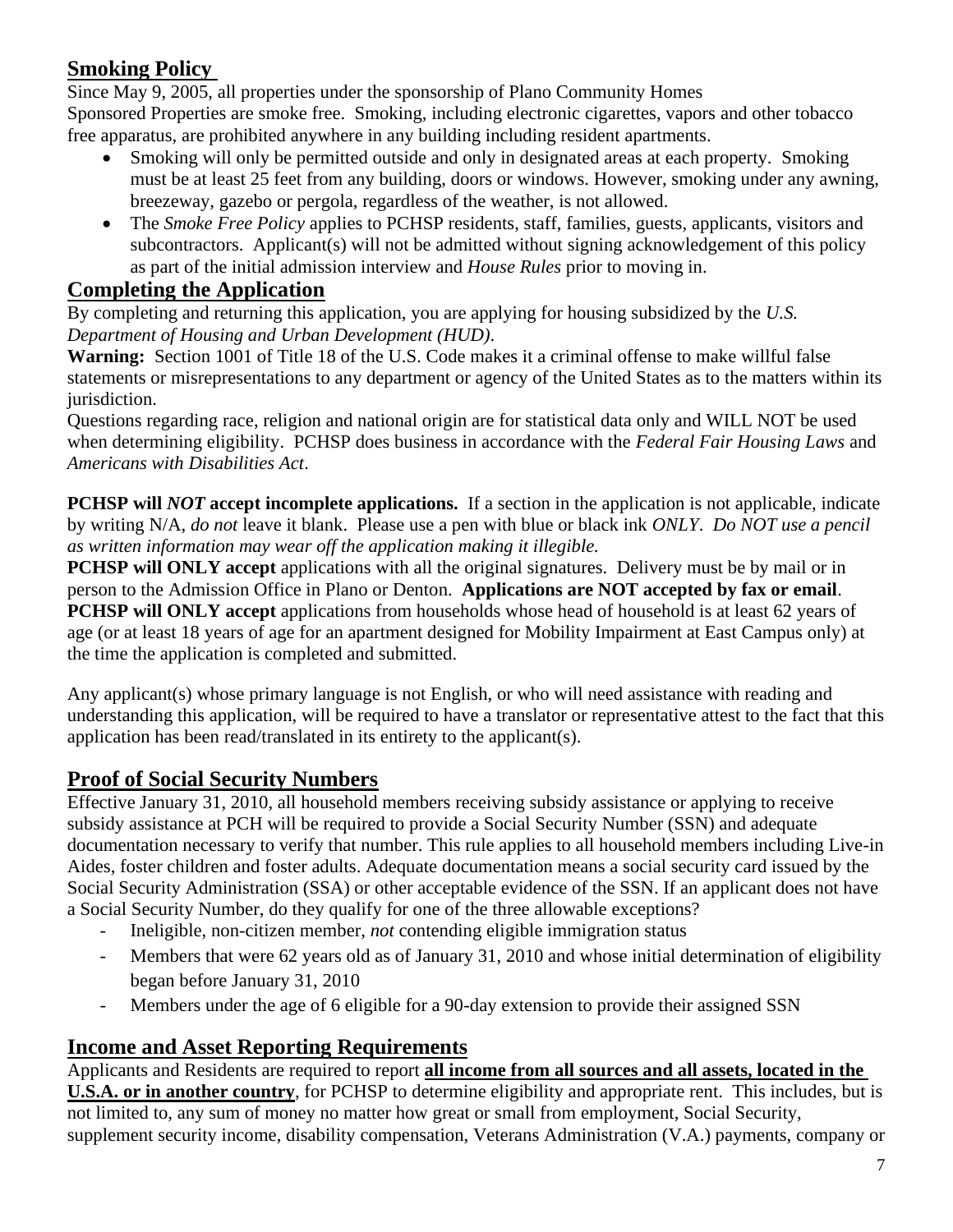government pension (from any government), unemployment compensation, income from rental property, interest from dividends on assets, annuities, mineral rights, regular monetary contributions from family or friends, including any Eligible Non-Citizen Sponsorship contributions agreed upon through U.S. Immigration Enforcement (such as the Affidavit of Support Under Section 213A under the Immigration and Nationality Act Department of Homeland Security/U.S. Citizenship and Immigration Services Sponsor's Contract), or **ANY** other sources of income you have.

➢ If you are a legal non-citizen who came into the United States of America with a financial sponsor, a copy of sponsorship form I-864 is required. The income one should be receiving from their sponsor is the amount PCHSP will be basing income calculations on. According to USCIS, form I-864 requires a sponsor to maintain the intending immigrant at an income of at least 125% of the federal poverty level; the current poverty guideline for 2021 is \$16,100 per year for a one person household, and \$21,775 per year for a twoperson household. If both individuals in the household were sponsored, we will need the documents for both persons. Obligations for a sponsor under I-864 end if the person becomes a citizen or has worked/can be credited with 40 quarters of coverage under the Social Security Act. In this instance, the individual's reported income would be reflected through receiving Social Security benefits.

If a Federal, State or local agency, or a private agency provides any covered means-tested public benefit to the person who becomes a permanent resident based on the Form I-864 that you signed, and their income falls within the guidelines set forth by the U.S. Department of Health and Human Services in the Poverty Guidelines, the agency may ask you to reimburse them for the amount of the benefits they provided. If you do not make the reimbursement, the agency may sue you for the amount that the agency believes you owe. If you are sued, and the court enters a judgment against you, the person or agency that sued you may use any legally permitted procedures for enforcing or collecting the judgment. You may also be required to pay the costs of collection, including attorney fees. If you do not file a properly completed Form I-865 within 30 days of any change of address, USCIS may impose a civil fine for you failing to do so.

It is the responsibility of the Applicant to report **any and all assets or investments located inside the U.S.A. or in another country**. The Applicant must report all assets and investments such as cash located in banks, security deposit boxes, at home or stored anywhere else; all Bank Accounts including, but not limited to, checking, savings, money markets, C.D.'s, IRA's; Stocks/Bonds; Real Estate; Land; Homes, etc.

**Failure to report any income or asset is FRAUD. It is the policy of PCHSP to report fraud to the appropriate agency within the U. S. Government.** 

### **By signing below, I certify that I have read and understand the preceding pages:**

| <b>Head of household Signature</b>                               | <b>Date</b> |
|------------------------------------------------------------------|-------------|
|                                                                  |             |
| <b>Co-Head of Household Signature</b>                            | <b>Date</b> |
|                                                                  |             |
| <b>Translator/Family/Friend Signature</b>                        | <b>Date</b> |
| $*$ $D2$ gramma vou have read and signed the preceding pages $*$ |             |

*\*\*Please ensure you have read and signed the preceding pages\*\**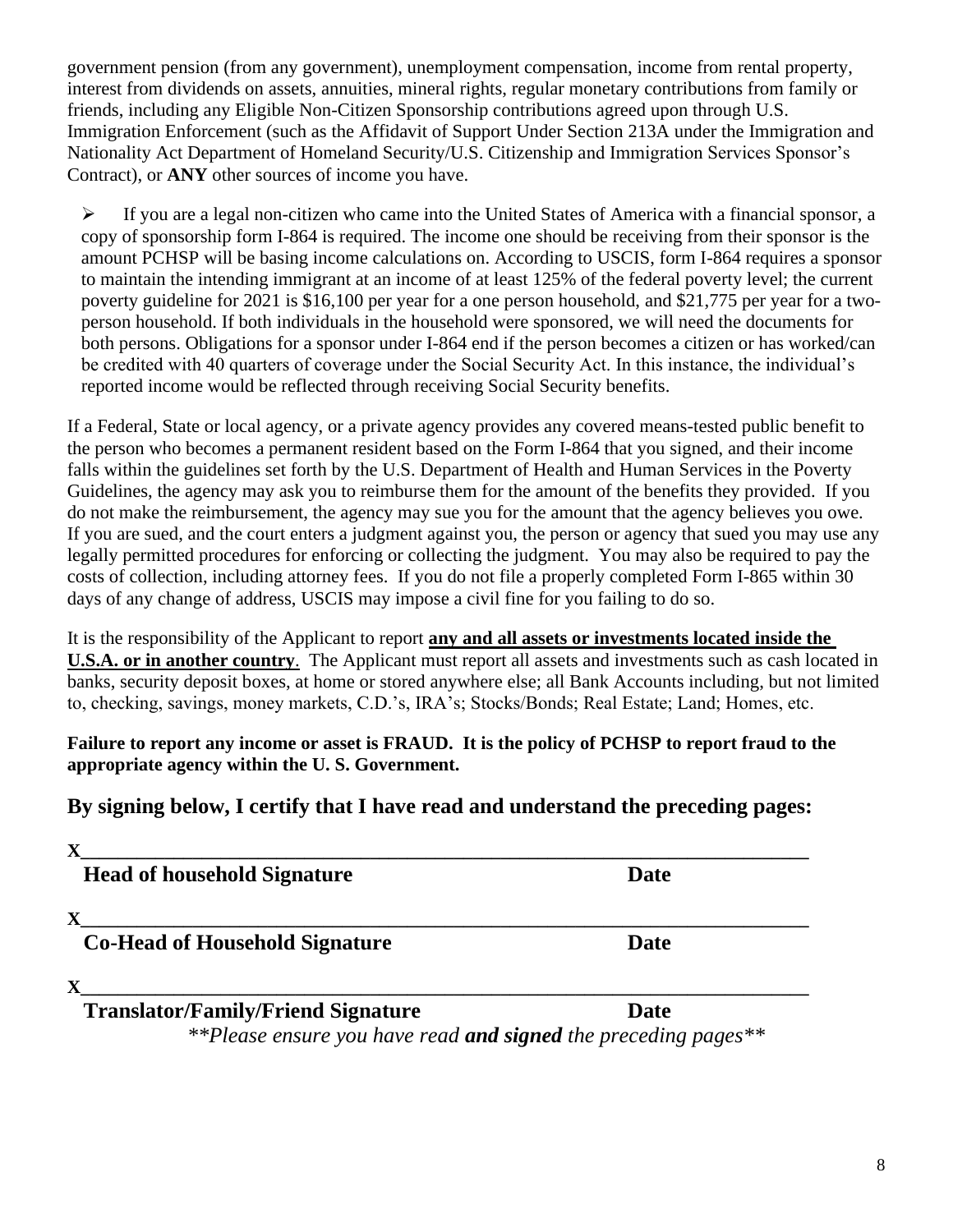## **Section I. Apartment Choice**

### **PLEASE CHECK THE BOXES OF EACH OPTION BELOW THAT APPLIES TO YOU OR YOUR HOUSEHOLD:**

**Applicants should check ONLY the addresses below where they desire to live or are willing to live.** An applicant(s) may choose one (1) *or more* options below.

If you choose **not** to begin the interview process or **not** move in to a property when it becomes available, your name will be removed from that waiting list. An application that is submitted for East Campus, Pioneer Place, West Campus and/or Fairoaks of Denton, with the intent to **ONLY** live in one (1) specific property, will **NOT** be accepted. If we have any indication that you only intent to live at **ONLY** one (1) property and have applied to multiple PCHSP properties, we reserve the right to reject your application or remove your name from other waiting lists.

Please note, once your need for housing has been accommodated within any PCHSP property, you will be removed from any other PCHSP waiting lists you have applied for.

| <b>East Campus</b><br>1608 - 1612 Ave. L<br>Plano, TX 75074 | <b>Pioneer Place</b><br>1928-1932 Ave. K<br>Plano, TX 75074 | <b>West Campus</b><br>3905, 3915, 3925<br>American Dr.<br>Plano, TX 75075 | <b>Fairoaks of</b><br><b>Denton</b><br>1950 Lattimore St.<br>Denton, TX 76209 |
|-------------------------------------------------------------|-------------------------------------------------------------|---------------------------------------------------------------------------|-------------------------------------------------------------------------------|
| $\Box$ Efficiency*                                          | $\Box$ One Bedroom                                          | $\Box$ One Bedroom                                                        | $\Box$ One Bedroom                                                            |
| (approx. $480$ sq. ft.)                                     | (approx. $520$ sq. ft.)                                     | (approx. $520$ sq. ft.)                                                   | (approx. $520$ sq. ft.)                                                       |
| $\Box$ One Bedroom                                          |                                                             |                                                                           |                                                                               |
| (approx. $520$ sq. ft.)                                     |                                                             |                                                                           |                                                                               |

\*If an Applicant moves into an efficiency apartment, he or she is required to live there for **ONE** year and meet the terms of their lease before they are eligible to be placed on the in-house upgrade list for a one bedroom apartment. When they are eligible and offered a unit, the resident must move at his or her own expense and in accordance with the *Move-Out Procedures*.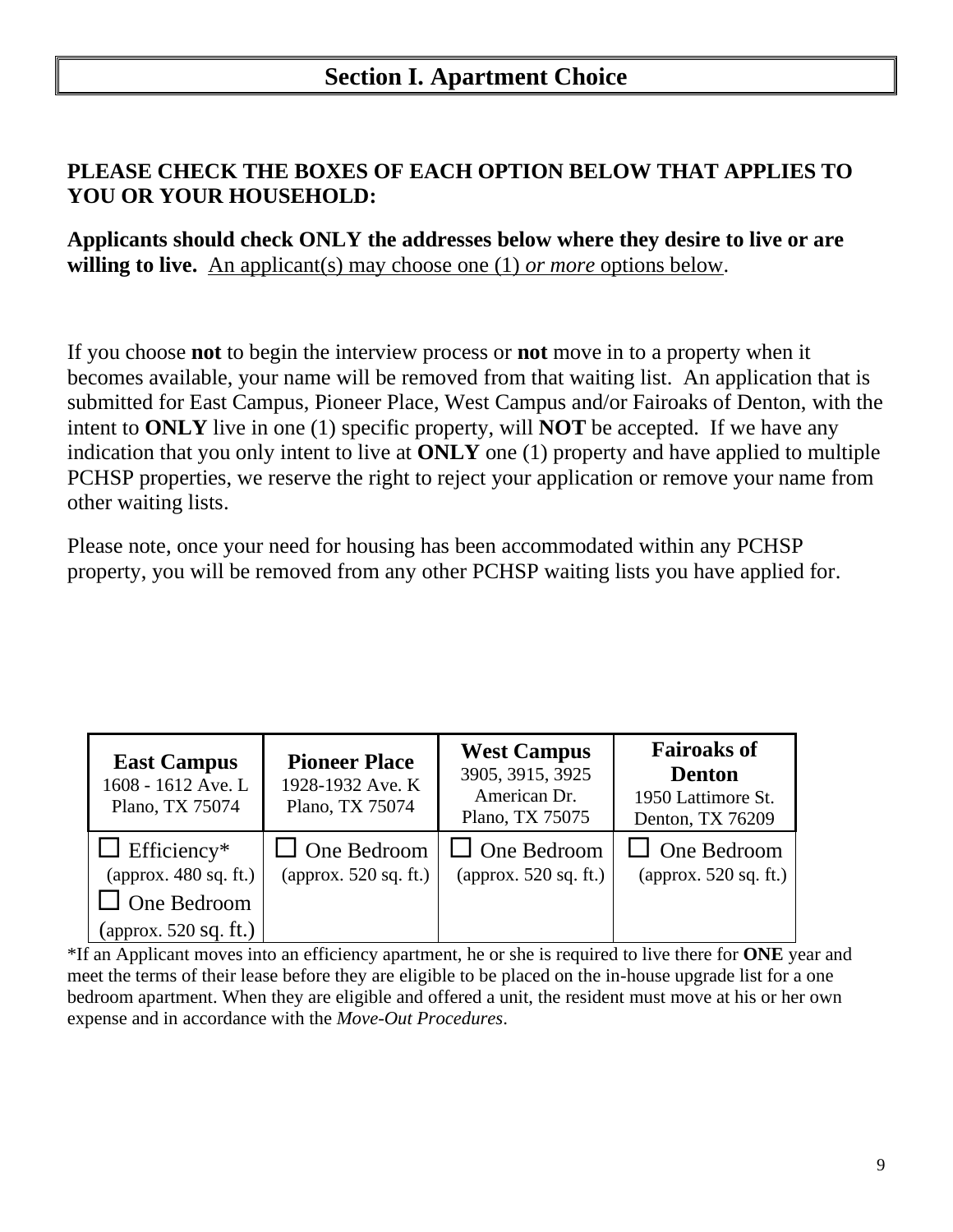**If you need an apartment with special features designed for those who are physically disabled and require mobility impaired (MI) features in the apartment, please check the box below:**



### **Mobility Impaired\*\***

\*\* If you marked the box indicating the need for an apartment with special features, designed for those who have a disability related to mobility impairment (MI), the need for this type of unit must be verified with your physician. *The Admissions Office will provide you a form you can sign giving your physician authorization to complete the form for MI.*

My reasons for needing the features of a mobility impaired apartment are:

\_\_\_\_\_\_\_\_\_\_\_\_\_\_\_\_\_\_\_\_\_\_\_\_\_\_\_\_\_\_\_\_\_\_\_\_\_\_\_\_\_\_\_\_\_\_\_\_\_\_\_\_\_\_\_\_\_\_\_\_\_\_\_\_\_\_\_\_

\_\_\_\_\_\_\_\_\_\_\_\_\_\_\_\_\_\_\_\_\_\_\_\_\_\_\_\_\_\_\_\_\_\_\_\_\_\_\_\_\_\_\_\_\_\_\_\_\_\_\_\_\_\_\_\_\_\_\_\_\_\_\_\_\_\_\_\_

\_\_\_\_\_\_\_\_\_\_\_\_\_\_\_\_\_\_\_\_\_\_\_\_\_\_\_\_\_\_\_\_\_\_\_\_\_\_\_\_\_\_\_\_\_\_\_\_\_\_\_\_\_\_\_\_\_\_\_\_\_\_\_\_\_\_\_\_

\_\_\_\_\_\_\_\_\_\_\_\_\_\_\_\_\_\_\_\_\_\_\_\_\_\_\_\_\_\_\_\_\_\_\_\_\_\_\_\_\_\_\_\_\_\_\_\_\_\_\_\_\_\_\_\_\_\_\_\_\_\_\_\_\_\_\_\_

\_\_\_\_\_\_\_\_\_\_\_\_\_\_\_\_\_\_\_\_\_\_\_\_\_\_\_\_\_\_\_\_\_\_\_\_\_\_\_\_\_\_\_\_\_\_\_\_\_\_\_\_\_\_\_\_\_\_\_\_\_\_\_\_\_\_\_\_

\_\_\_\_\_\_\_\_\_\_\_\_\_\_\_\_\_\_\_\_\_\_\_\_\_\_\_\_\_\_\_\_\_\_\_\_\_\_\_\_\_\_\_\_\_\_\_\_\_\_\_\_\_\_\_\_\_\_\_\_\_\_\_\_\_\_\_\_

\_\_\_\_\_\_\_\_\_\_\_\_\_\_\_\_\_\_\_\_\_\_\_\_\_\_\_\_\_\_\_\_\_\_\_\_\_\_\_\_\_\_\_\_\_\_\_\_\_\_\_\_\_\_\_\_\_\_\_\_\_\_\_\_\_\_\_\_

\_\_\_\_\_\_\_\_\_\_\_\_\_\_\_\_\_\_\_\_\_\_\_\_\_\_\_\_\_\_\_\_\_\_\_\_\_\_\_\_\_\_\_\_\_\_\_\_\_\_\_\_\_\_\_\_\_\_\_\_\_\_\_\_\_\_\_\_

\_\_\_\_\_\_\_\_\_\_\_\_\_\_\_\_\_\_\_\_\_\_\_\_\_\_\_\_\_\_\_\_\_\_\_\_\_\_\_\_\_\_\_\_\_\_\_\_\_\_\_\_\_\_\_\_\_\_\_\_\_\_\_\_\_\_\_\_

\_\_\_\_\_\_\_\_\_\_\_\_\_\_\_\_\_\_\_\_\_\_\_\_\_\_\_\_\_\_\_\_\_\_\_\_\_\_\_\_\_\_\_\_\_\_\_\_\_\_\_\_\_\_\_\_\_\_\_\_\_\_\_\_\_\_\_\_

If you have any comments or additional information which you think would be beneficial to help PCHSP meet your needs, please feel free to list them below: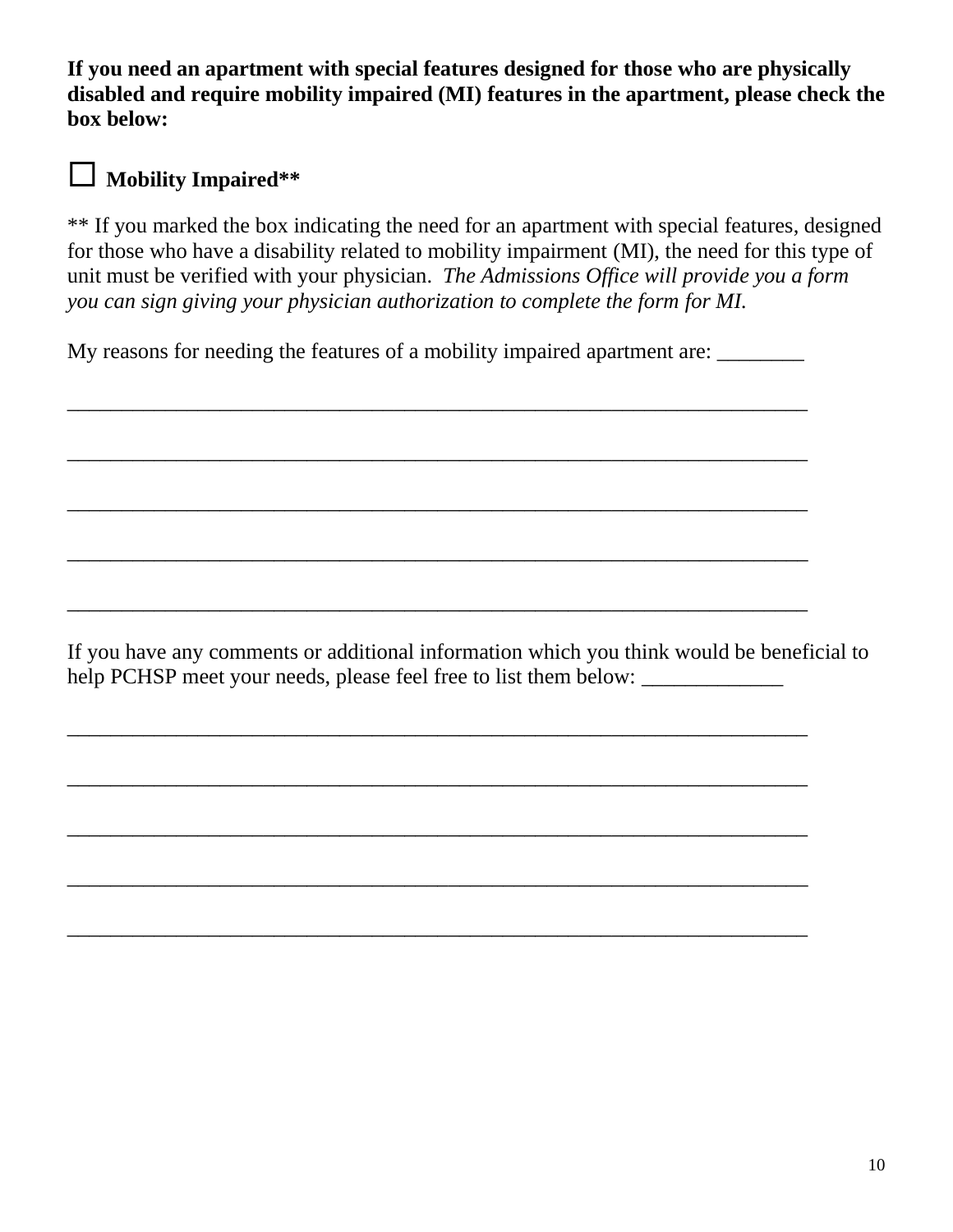# **Section II. PERSONAL DECLARATION FORM**

### **A. APPLICANT INFORMATION**

| Name of applicant(s): $\frac{1}{\sqrt{1-\frac{1}{2}}}\left  \frac{1}{\sqrt{1-\frac{1}{2}}}\right $ |       |        |
|----------------------------------------------------------------------------------------------------|-------|--------|
| (Head of Household) Last                                                                           | First | Middle |
|                                                                                                    |       |        |
| (Co-Head of Household) Last                                                                        | First | Middle |
| <b>Current Address:</b>                                                                            |       |        |
|                                                                                                    |       |        |
| <b>Mailing Address</b>                                                                             |       |        |
|                                                                                                    |       |        |
|                                                                                                    |       |        |
|                                                                                                    |       |        |
|                                                                                                    |       |        |
|                                                                                                    |       |        |
| E-mail Address:                                                                                    |       |        |

**OPTIONAL:** Please list an additional person, not applying for housing, on this application, which you authorize PCHSP to speak to about your occupancy. This information may be used if we are unable to contact you or are unable to communicate with you in English.

| Name           | Home Phone |              | Cell Phone                   |
|----------------|------------|--------------|------------------------------|
| Address        | City       | <b>State</b> | Zip code                     |
| E-mail Address |            |              | Relationship to Applicant(s) |

**It is the applicant's responsibility to inform PCHSP of any change in the address information and/or phone number(s) provided in this application. The primary form of correspondence with waiting list applicants will be by mail. Therefore, please make sure the above information is accurate and legible.**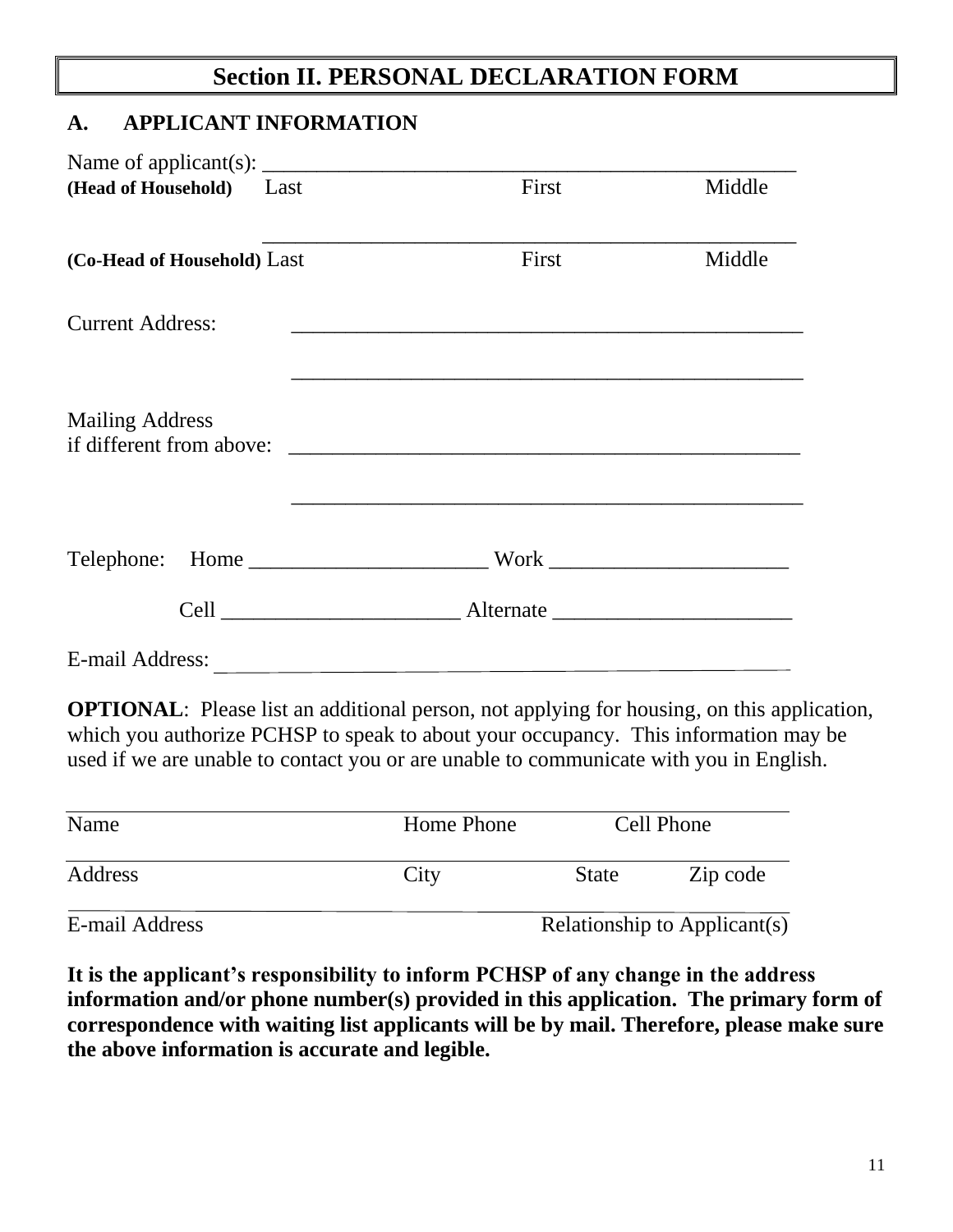# **A) Head of Household Information**

| Name $\frac{1}{\sqrt{1-\frac{1}{2}}\sqrt{1-\frac{1}{2}}\sqrt{1-\frac{1}{2}}\sqrt{1-\frac{1}{2}}\sqrt{1-\frac{1}{2}}\sqrt{1-\frac{1}{2}}\sqrt{1-\frac{1}{2}}\sqrt{1-\frac{1}{2}}\sqrt{1-\frac{1}{2}}\sqrt{1-\frac{1}{2}}\sqrt{1-\frac{1}{2}}\sqrt{1-\frac{1}{2}}\sqrt{1-\frac{1}{2}}\sqrt{1-\frac{1}{2}}\sqrt{1-\frac{1}{2}}\sqrt{1-\frac{1}{2}}\sqrt{1-\frac{1}{2}}\sqrt{1-\frac{1}{2}}\sqrt{1-\frac{1}{2}}\$ |  |
|---------------------------------------------------------------------------------------------------------------------------------------------------------------------------------------------------------------------------------------------------------------------------------------------------------------------------------------------------------------------------------------------------------------|--|
|                                                                                                                                                                                                                                                                                                                                                                                                               |  |
| If you do not have a SSN, are 62 or older as of 01/31/2010 and were receiving HUD rental<br>assistance at another location on 01/31/2010, you may be exempt. Please check here if this                                                                                                                                                                                                                        |  |
| applies to you. $\square$                                                                                                                                                                                                                                                                                                                                                                                     |  |
| Are you a U.S. military veteran? $\Box$ Yes $\Box$ No                                                                                                                                                                                                                                                                                                                                                         |  |
|                                                                                                                                                                                                                                                                                                                                                                                                               |  |
| <i>Optional</i> : $\Box$ Male $\Box$ Female $\Box$ I choose not to respond                                                                                                                                                                                                                                                                                                                                    |  |
|                                                                                                                                                                                                                                                                                                                                                                                                               |  |
| <b>Co-Head of Household Information</b><br>B)                                                                                                                                                                                                                                                                                                                                                                 |  |
|                                                                                                                                                                                                                                                                                                                                                                                                               |  |
|                                                                                                                                                                                                                                                                                                                                                                                                               |  |
| If you do not have a SSN, are $62$ or older as of $01/31/2010$ and were receiving HUD rental<br>assistance at another location on 01/31/2010, you may be exempt. Please check here if this                                                                                                                                                                                                                    |  |
| applies to you. $\Box$                                                                                                                                                                                                                                                                                                                                                                                        |  |
| Are you a U.S. military veteran? $\Box$ Yes $\Box$ No<br>If yes, what branch? _______________________Dates of Service? ___________________                                                                                                                                                                                                                                                                    |  |
|                                                                                                                                                                                                                                                                                                                                                                                                               |  |
| <i>Optional</i> : $\Box$ Male $\Box$ Female $\Box$ I choose not to respond                                                                                                                                                                                                                                                                                                                                    |  |
|                                                                                                                                                                                                                                                                                                                                                                                                               |  |
| <b>Additional Information</b><br>$\mathbf{C}$<br>1) Have you, or anyone in your household, ever used any name(s) or social security numbers<br>other than the one currently being used? $\Box$ Yes $\Box$ No If yes, please explain:                                                                                                                                                                          |  |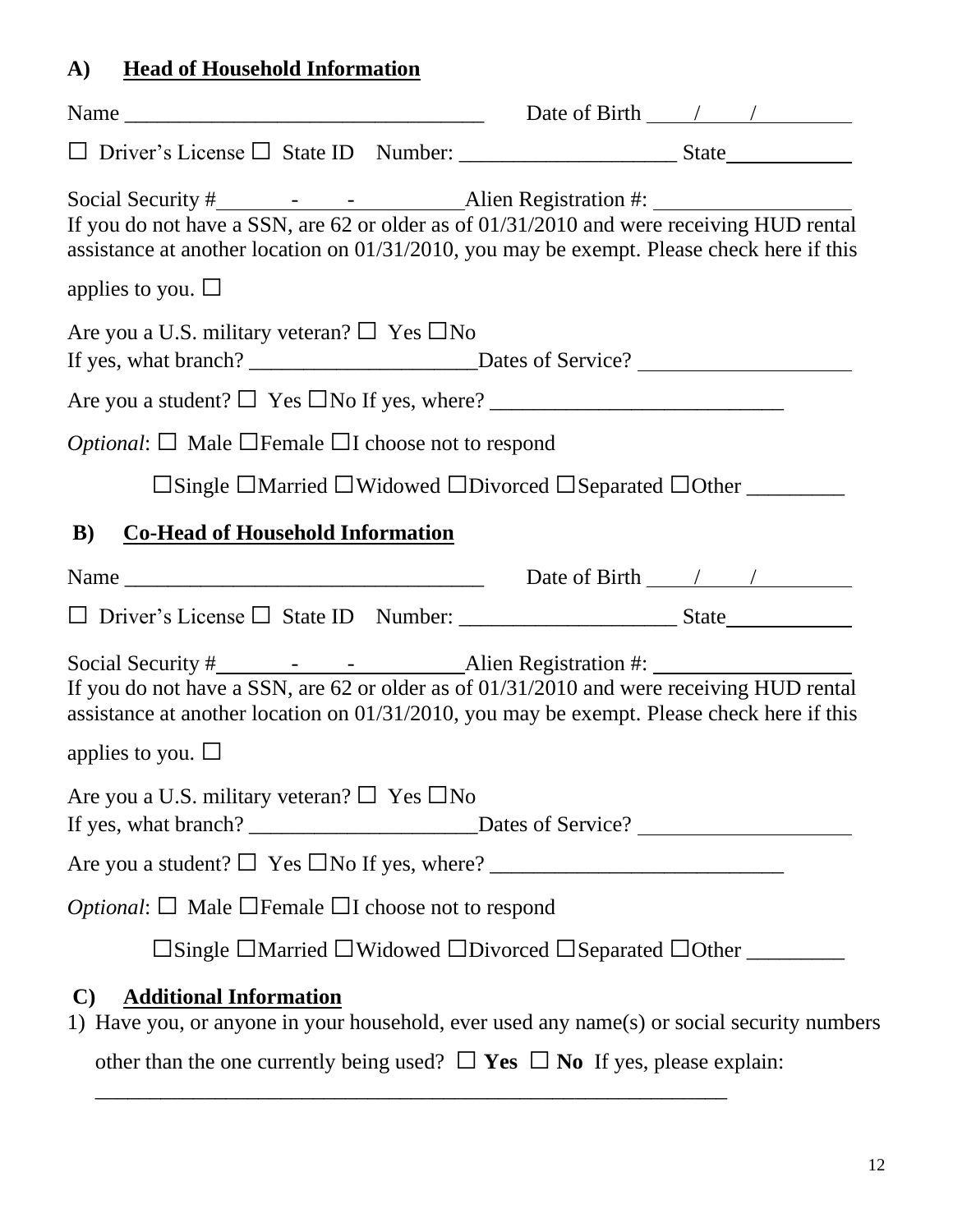2)Will the applicant(s) listed above be the sole occupants of the unit you are applying for?

□ **Yes** □ **No** If no, what is the name(s) and address(es) of the other proposed occupants? \_\_\_\_\_\_\_\_\_\_\_\_\_\_\_\_\_\_\_\_\_\_\_\_\_\_\_\_\_\_\_\_\_\_\_\_\_\_\_\_\_\_\_\_\_\_\_\_\_\_\_\_\_\_\_\_\_\_

Plano Community Homes has developed the *Limited English Proficiency Plan (LEP)*, to help identify reasonable steps for providing language assistance to persons with limited English proficiency who wish to access services provide, as a matter of communication.

### **D) Head of Household Language Information**

- 1) Is English your primary language?  $\Box$  **Yes**  $\Box$  **No** If no, what is your primary language?
- \_\_\_\_\_\_\_\_\_\_\_\_\_\_\_\_\_\_\_\_\_\_ 2) If English is not your primary language, is someone assisting you with filling out this

application?  $\Box$  Yes  $\Box$  No If yes, who is assisting you? What is their relationship to you?

## **E) Co-Head of Household Language Information**

\_\_\_\_\_\_\_\_\_\_\_\_\_\_\_\_\_\_\_\_\_\_

- 1) Is English your primary language?  $\Box$  **Yes**  $\Box$  **No** If no, what is your primary language?
- 2) If English is not your primary language, is someone assisting you with filling out this

application?  $\Box$  Yes  $\Box$  No If yes, who is assisting you? What is their relationship to you? \_\_\_\_\_\_\_\_\_\_\_\_\_\_\_\_\_\_\_\_

# **Section III. FINANCIAL INFORMATION**

Applicant(s) must list all money earned or received by each member of the household applying for subsidized housing. It is your responsibility to report **all income from all sources and all assets, located in the U.S.A. or in another country,** for PCHSP to determine eligibility and appropriate rent. This includes, but is not limited to, any sum of money no matter how great or small from Employment, Self-employment, Social Security, Supplement Security Income, Disability compensation, Veterans Administration income, Company or government pensions **from ANY country**, Unemployment compensation, Income from rental property or other real estate, income from sale of real estate, Interest from dividends on assets, Stocks/Bonds, Annuities, Mineral rights, Regular Monetary Contributions from family or friends, payments being made on your behalf by someone else and ANY other sources of income you have.

**It is your responsibility to report any and all assets or investments located inside the U.S.A. or in another country.** You must report all assets and investments such as cash located in banks, security deposit boxes, at home or stored anywhere else; all Bank Accounts including, but not limited to, checking, savings, money markets, C.D.'s, IRA's; Stocks/Bonds; Real Estate; Land; Homes, etc.

**Failure to report any income or asset is FRAUD.**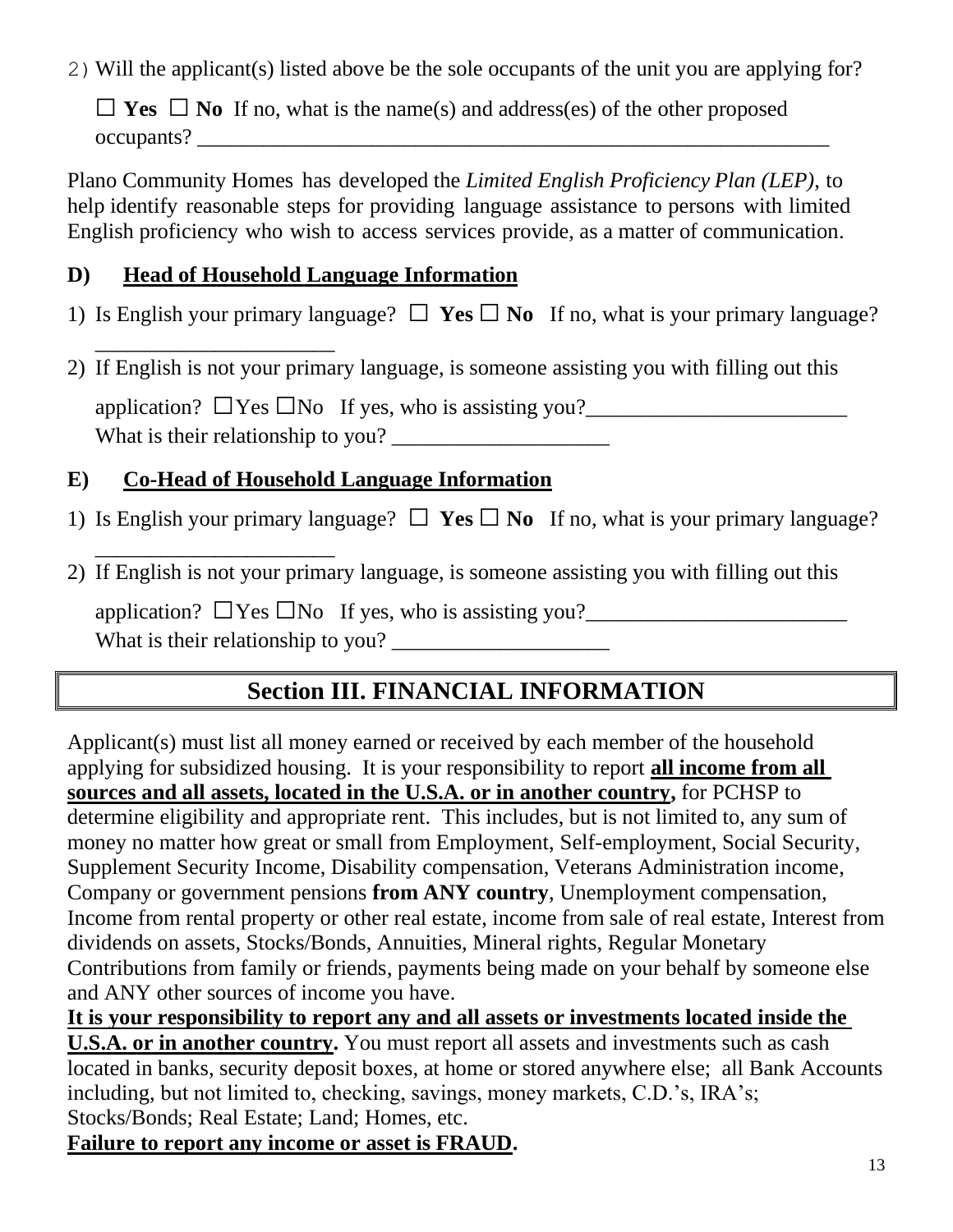### **A. TOTAL HOUSEHOLD INCOME**

### **Head of Household Income**

| $\Box$ Retired $\Box$ Employed | Current Occupation: |
|--------------------------------|---------------------|
| Employer Name:                 |                     |
| Employer Address:              |                     |
|                                |                     |

Employer Number: \_\_\_\_\_\_\_\_\_\_\_\_\_\_\_\_\_\_\_\_ Fax Number: \_\_\_\_\_\_\_\_\_\_\_\_\_\_\_\_\_\_\_\_

| <b>Type of Income</b><br>(Head of Household)  | <b>Gross Amount</b><br><b>Received</b> | <b>How often</b><br>received? |
|-----------------------------------------------|----------------------------------------|-------------------------------|
| <b>Social Security</b>                        |                                        |                               |
| <b>SSI</b>                                    |                                        |                               |
| Pension                                       |                                        |                               |
| Disability                                    |                                        |                               |
| Employment                                    |                                        |                               |
| Sponsorship/Form I-864/Affidavit of Support   | \$                                     |                               |
| Other (Family Aid, Annuity, Retirement, Etc.) | \$                                     |                               |

#### **Co-Head of Household Income**

| $\Box$ Retired $\Box$ Employed | <b>Current Occupation:</b> |
|--------------------------------|----------------------------|
| Employer Name:                 |                            |
| Employer Address:              |                            |

| Employer Number:                                | Fax Number:                            |                               |
|-------------------------------------------------|----------------------------------------|-------------------------------|
| <b>Type of Income</b><br>(Co-Head of Household) | <b>Gross Amount</b><br><b>Received</b> | <b>How often</b><br>received? |
| <b>Social Security</b>                          |                                        |                               |
| <b>SSI</b>                                      | \$                                     |                               |
| Pension                                         | \$                                     |                               |
| Disability                                      | \$                                     |                               |
| Employment                                      | \$                                     |                               |
| Sponsorship/Form I-864/Affidavit of Support     | \$                                     |                               |
| Other (Family Aid, Annuity, Retirement, Etc.)   | \$                                     |                               |

#### **If any person NOT listed on this application provides assistance with meeting your cost of living, that assistance may be considered income and should be listed.**

1) Is there any additional income being received by anyone in the household applying for

\_\_\_\_\_\_\_\_\_\_\_\_\_\_\_\_\_\_\_\_\_\_\_\_\_\_\_\_\_\_\_\_\_\_\_\_\_\_\_\_\_\_\_\_\_\_\_\_\_\_\_\_\_\_\_\_\_\_\_\_\_\_\_\_\_

housing?  $\Box$  **Yes**  $\Box$  **No** If yes, please list how much and explain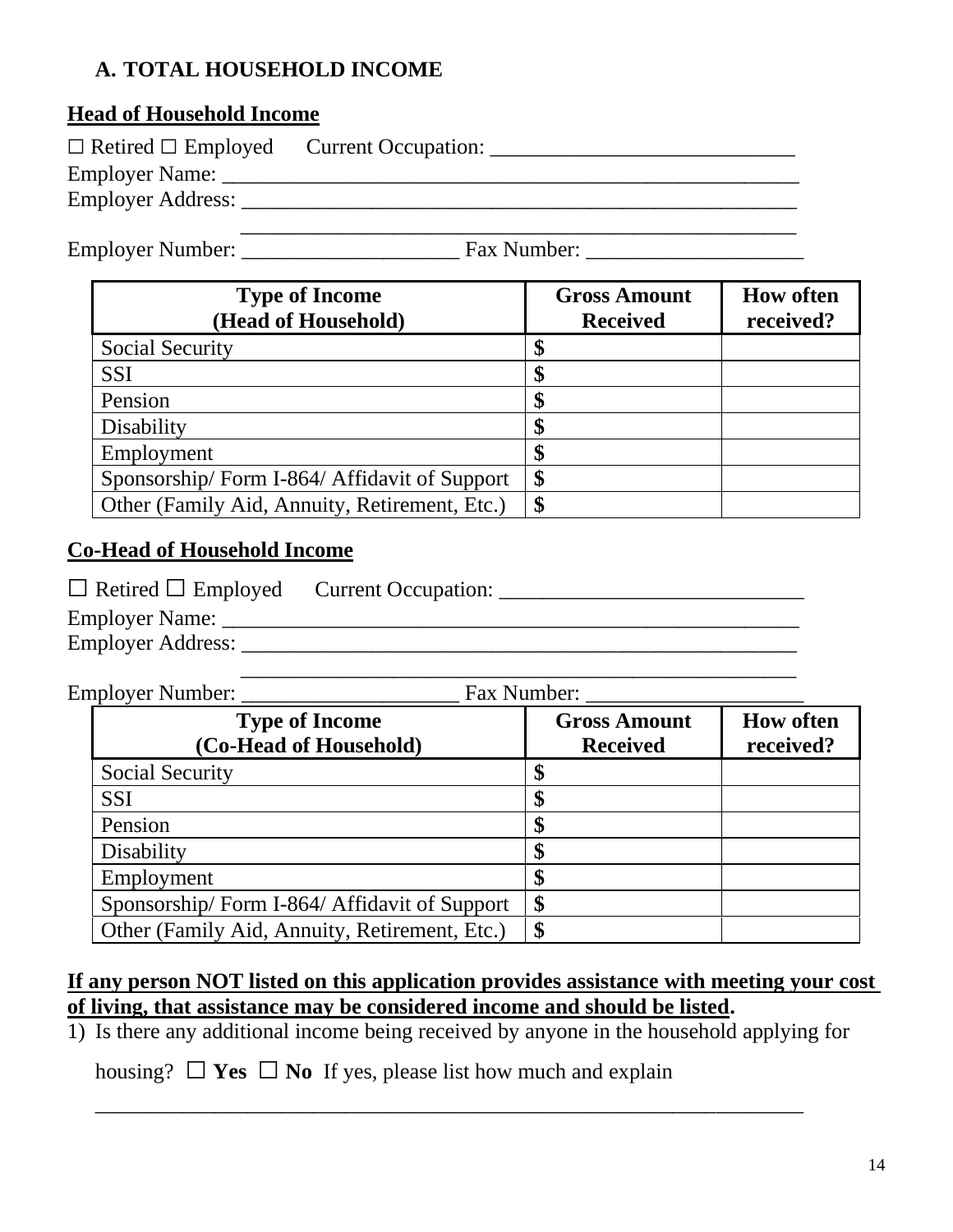2) Does anyone outside your household pay for any of your bills or give you money?

\_\_\_\_\_\_\_\_\_\_\_\_\_\_\_\_\_\_\_\_\_\_\_\_\_\_\_\_\_\_\_\_\_\_\_\_\_\_\_\_\_\_\_\_\_\_\_\_\_\_\_\_\_\_\_\_\_\_\_\_\_\_\_\_\_

 $\Box$  **Yes**  $\Box$  **No** If yes, please list how much and explain what the money is for (i.e. food, electricity, rent, medical, cell phone, internet, cable TV, car insurance, etc.)

3) According to [www.socialsecurity.gov,](http://www.socialsecurity.gov/) Maximum Federal Supplemental Security Income (SSI) payment amounts increase with the cost-of-living increases that apply to Social Security benefits. The monthly maximum Federal amounts for 2021 are \$794 for an eligible individual and \$1,191 for an eligible individual with an eligible spouse. **If the combined income listed on this application is below \$794 for a one person household, or below the \$1,191 for a two person household, please list in detail how you are able to meet your living expenses each month.** If you do not pay these expenses directly, but someone else pays them for you, you must list the amount paid on your behalf. If you live with family or friends who pay the bills, use the total bill and divide by number of people living in the house, to determine your portion. *Example*

### *If the owner of the house mortgage is \$1600 per month and there are 4 people living in the house, the equation would be:*  $1600 \div 4 = $400$ . The total you would put for cost of *shelter would be \$400 for one (1) person and \$800 for two (2) people.*

| 1. Cost of <b>Food</b> $\frac{1}{2}$ How do you pay for food?                             |
|-------------------------------------------------------------------------------------------|
|                                                                                           |
| 3. Cost of Water/Sewage \$_______ How do you pay for water/sewage?                        |
| 4. Cost of <b>Shelter/ Rent</b> \$___________ How do you pay for shelter? _____________   |
| 5. Cost of <b>Phone / Cable/ Internet services \$</b><br>100 How do you pay for Internet? |
| 6. Cost of <b>Transportation/ Car Insurance</b> \$___________ How do you pay?             |
| 7. Cost of <b>Traveling Expenses</b> \$__________ How do you pay for these expenses?      |
|                                                                                           |
| 9. Cost of <b>Medical Needs</b> \$_________ How do you pay for medical needs?             |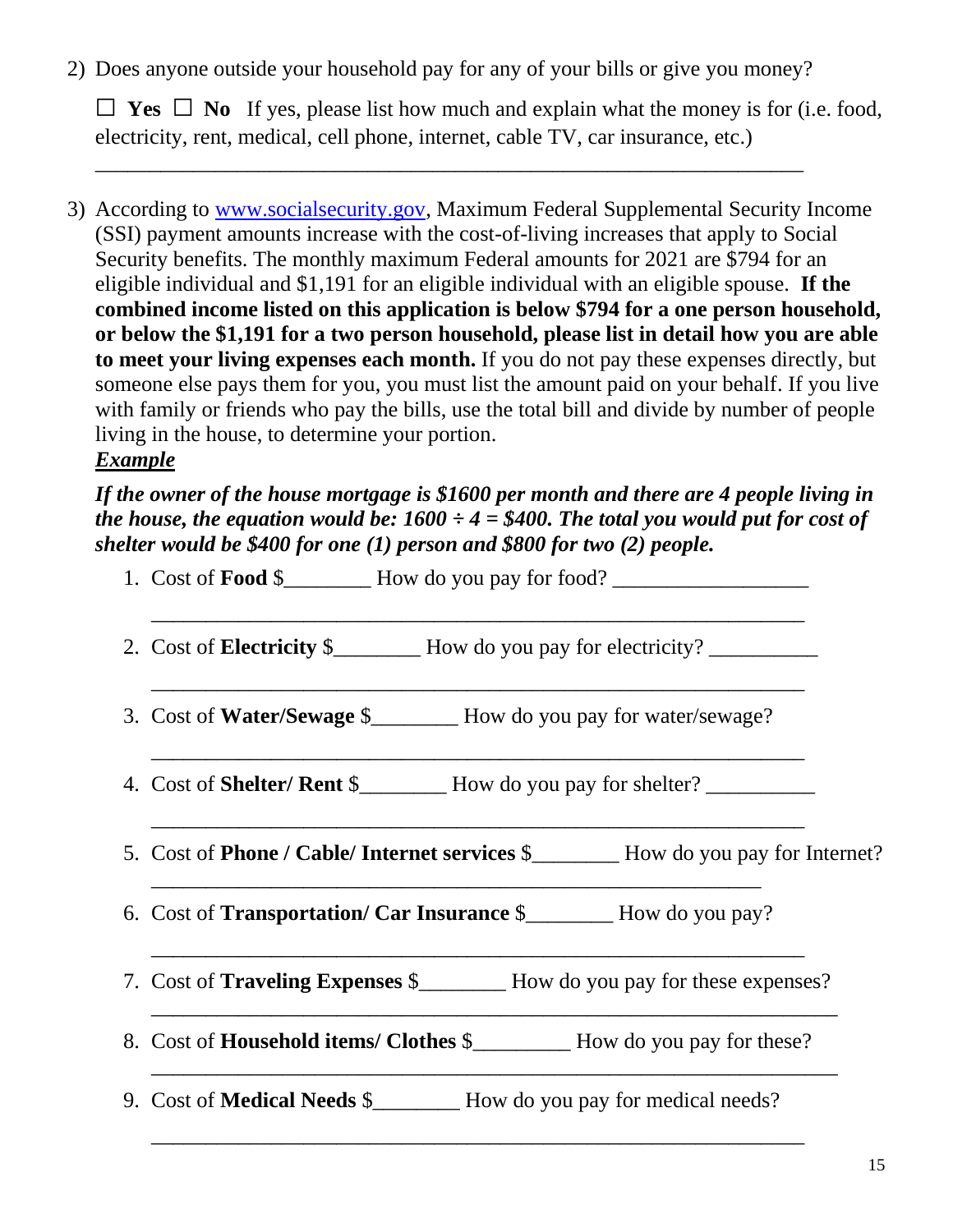### **B. ASSETS OF ALL APPLICANTS**

1) Is the applicant(s) listed as an account holder for any *checking* accounts in the U.S. or

elsewhere? □ **Yes** □ **No** If yes, please list all names, fax, and account numbers.<br>**Bank Name** Address and Fax # Account Number **Address and Fax #** 

| 2) Is the applicant(s) listed as an account holder on any savings accounts in the U.S. or                                                                                                                                                                                                                                                                 |
|-----------------------------------------------------------------------------------------------------------------------------------------------------------------------------------------------------------------------------------------------------------------------------------------------------------------------------------------------------------|
| elsewhere? $\Box$ Yes $\Box$ No If yes, please list all bank names, fax numbers, and account<br>numbers.                                                                                                                                                                                                                                                  |
| <b>Bank Name</b><br><b>Address and Fax #</b><br><b>Account Number</b>                                                                                                                                                                                                                                                                                     |
|                                                                                                                                                                                                                                                                                                                                                           |
|                                                                                                                                                                                                                                                                                                                                                           |
|                                                                                                                                                                                                                                                                                                                                                           |
| 3) Do you have any and all other bank or financial accounts located in the U.S. or<br>elsewhere (CD's, IRA's, Annuities, Money Markets, life insurance policies, etc.)?<br>$\Box$ Yes $\Box$ No If yes, please list all bank addresses, fax numbers, account numbers and<br>account holders.<br><b>Bank/Company Name</b> Address and Fax # Account Number |
|                                                                                                                                                                                                                                                                                                                                                           |
|                                                                                                                                                                                                                                                                                                                                                           |
|                                                                                                                                                                                                                                                                                                                                                           |
|                                                                                                                                                                                                                                                                                                                                                           |
| 4) Do any applicants receive retirement benefits as periodic payments? $\Box$ Yes $\Box$ No<br>If yes, from what type of retirement account? ___________________________________                                                                                                                                                                          |
| 5) Are any applicants receiving Dual Entitlement Benefits? $\Box$ Yes $\Box$ No                                                                                                                                                                                                                                                                           |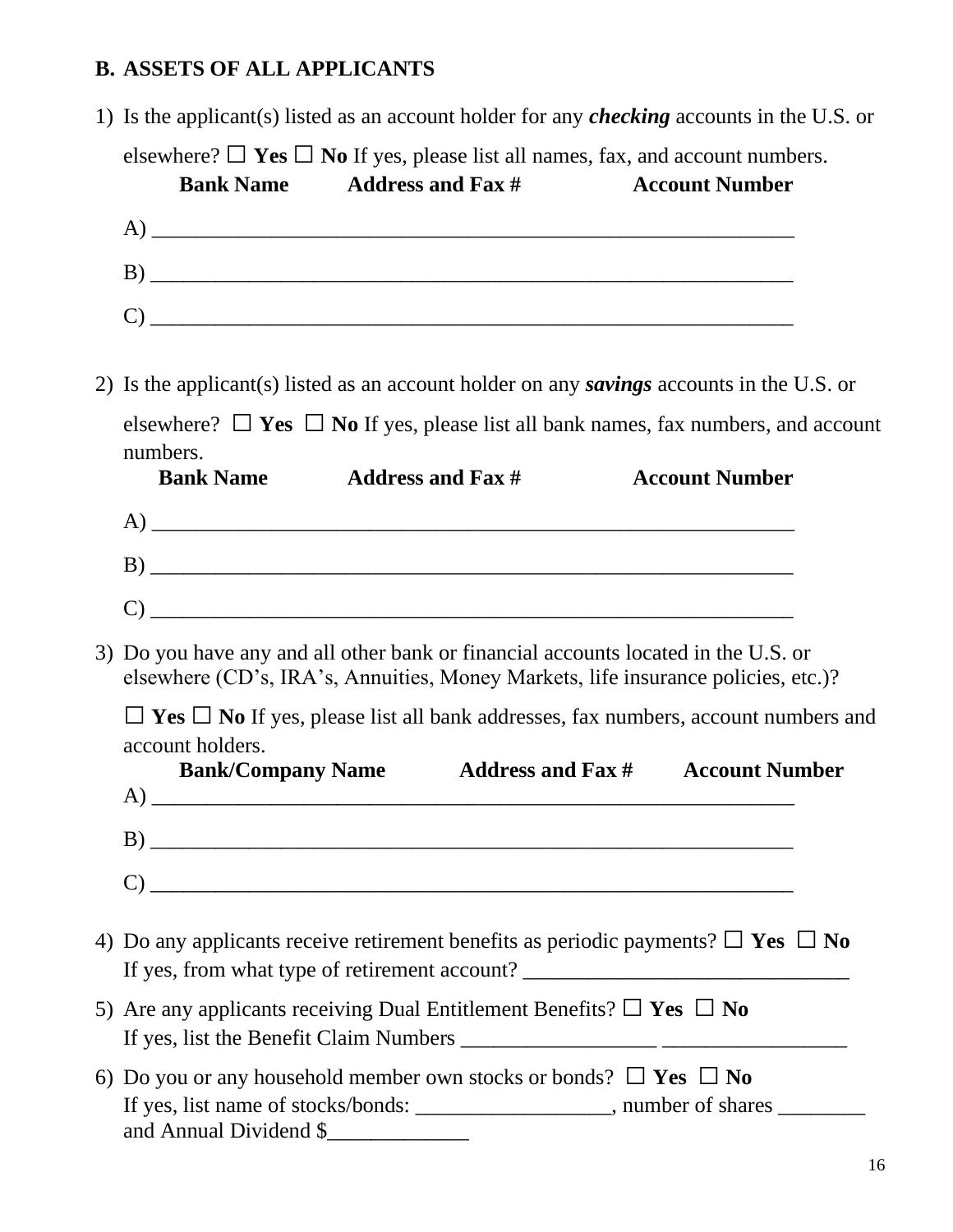| 7) Do you have any money or financial assets stored anywhere at home, in a security |
|-------------------------------------------------------------------------------------|
| deposit box or anywhere else in the U.S. or elsewhere? $\Box$ Yes $\Box$ No         |
| If yes, list where and how much:                                                    |

8) Do you have any money held for you by anyone else in the U.S or elsewhere?□ **Yes** □ **No** If yes, indicate who is holding this money, the amount, and why:

\_\_\_\_\_\_\_\_\_\_\_\_\_\_\_\_\_\_\_\_\_\_\_\_\_\_\_\_\_\_\_\_\_\_\_\_\_\_\_\_\_\_\_\_\_\_\_\_\_\_\_\_\_\_\_\_\_\_\_\_\_\_

- 9) Do you own a car?  $\Box$  **Yes**  $\Box$  **No** If yes, please list how many \_\_\_\_\_\_, Make \_\_\_\_\_\_\_\_\_\_\_\_\_\_\_\_\_, Model \_\_\_\_\_\_\_\_\_\_\_\_\_\_\_\_
- 10) Do you or any household member own or have interest in real estate, and/or a mobile home in the U.S. or elsewhere?  $\Box$  **Yes**  $\Box$  **No**

 $\overline{a_1}$  ,  $\overline{a_2}$  ,  $\overline{a_3}$  ,  $\overline{a_4}$  ,  $\overline{a_5}$  ,  $\overline{a_6}$  ,  $\overline{a_7}$  ,  $\overline{a_8}$  ,  $\overline{a_9}$  ,  $\overline{a_9}$  ,  $\overline{a_9}$  ,  $\overline{a_9}$  ,  $\overline{a_9}$  ,  $\overline{a_9}$  ,  $\overline{a_9}$  ,  $\overline{a_9}$  ,  $\overline{a_9}$  ,

- 11) Have any applicants sold any real estate in the past two years in the U.S or elsewhere?  $\Box$  **Yes**  $\Box$  **No** If yes, was it sold it for its market value?  $\Box$  **Yes**  $\Box$  **No** How much was it **sold** for? \$\_\_\_\_\_\_\_\_\_\_ What was the **value**? \$\_\_\_\_\_\_\_\_\_\_
- 10) Do you own a house or any other real estate in the U.S. or elsewhere?

□ **Yes** □ **No** If yes, list Original price \$\_\_\_\_\_\_\_\_\_\_\_, Current Value \$\_\_\_\_\_\_\_ Unpaid Balance or Mortgage \$\_\_\_\_\_\_\_\_\_\_\_

Any related outstanding debt? □ **Yes** □ **No** If yes, how much? \$\_\_\_\_\_\_\_\_\_\_ Name of mortgage institution(s)  $\qquad \qquad$ 

Do you receive income/rent from this property?  $\Box$  **Yes**  $\Box$  **No** How much? \$ **If this application is processed you will be asked to provide an amortization schedule, if applicable.** 

 11) Have you sold, at less than fair market value, disposed of, given away, deeded or put into trusts any real estate, property, money or assets in the past two (2) years?

(This includes gifting away money or assets)  $\Box$  **Yes**  $\Box$  **No** 

**It is your right to do as you wish with your money and assets, but you must report the full amount. The value will be counted as your asset for two (2) years from the time of the transaction.** 

If yes, please explain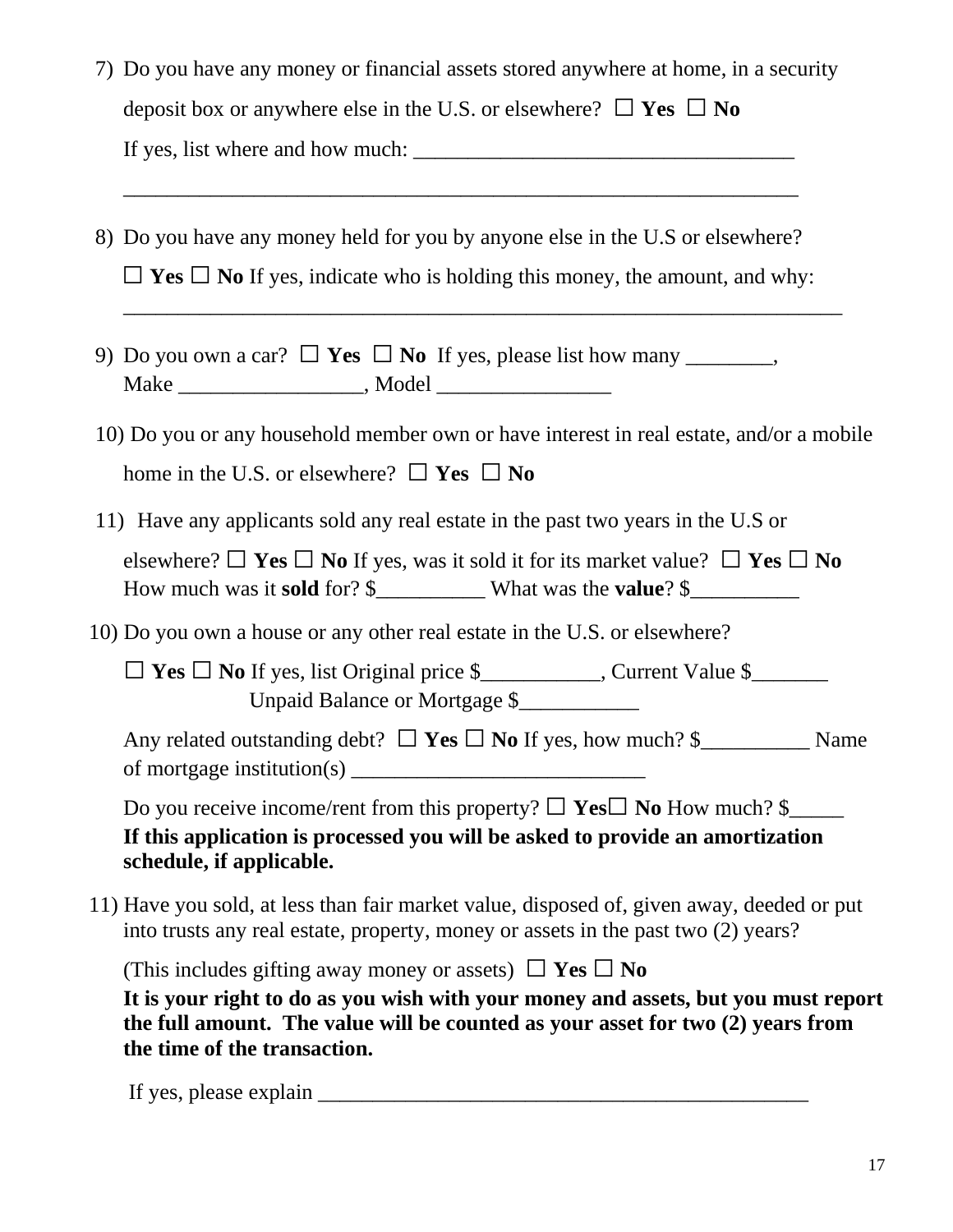**I/We do hereby swear and attest that I/we have not sold or disposed of any real estate, physical property, money or assets at less than market value in the past two (2) years, or have reported if so.**

| $\mathbf X$                               |             |
|-------------------------------------------|-------------|
| <b>Head of household Signature</b>        | <b>Date</b> |
|                                           |             |
| <b>Co-Head of Household Signature</b>     | <b>Date</b> |
|                                           |             |
| <b>Translator/Family/Friend Signature</b> | <b>Date</b> |

# **Section IV. HOUSING QUESTIONNAIRE**

1) Are you currently living in subsidized housing or married to someone who is living in subsidized housing such as 202 PRAC, 202/8 or Section 8, Housing Choice Voucher, or other housing program?  $\Box$  **Yes**  $\Box$  **No** If you are receiving subsidy, did you

continuously receive it before January 31, 2010?  $\Box$  **Yes**  $\Box$  **No** 

2) Have you or any member of your household ever lived in any financially assisted

housing?  $\Box$  **Yes**  $\Box$  **No** If yes, please list the name(s) of the property and the dates lived there:

3) Have the applicant(s) previously *applied* for housing with Plano Community Homes?  $\square$ 

 $Yes \Box No$  If yes, when?

Previously *lived* with a PCHSP property?  $\Box$  **Yes**  $\Box$  **No** If yes, when?

4) Have you or any member of your household ever committed fraud in any Federally Assisted Housing Program or been requested to repay money for knowingly

misrepresenting information for such housing programs?  $\Box$  **Yes**  $\Box$  **No** If yes, please explain and the set of the set of the set of the set of the set of the set of the set of the set of the set of the set of the set of the set of the set of the set of the set of the set of the set of the set of the set of t

5) Has your residency/tenancy or government assistance in a subsidized housing program

| ever been terminated for fraud? | $\Box$ Yes $\Box$ No |
|---------------------------------|----------------------|
| For nonpayment of rent?         | $\Box$ Yes $\Box$ No |

For failure to comply with recertification procedures?  $\Box$  **Yes**  $\Box$  **No**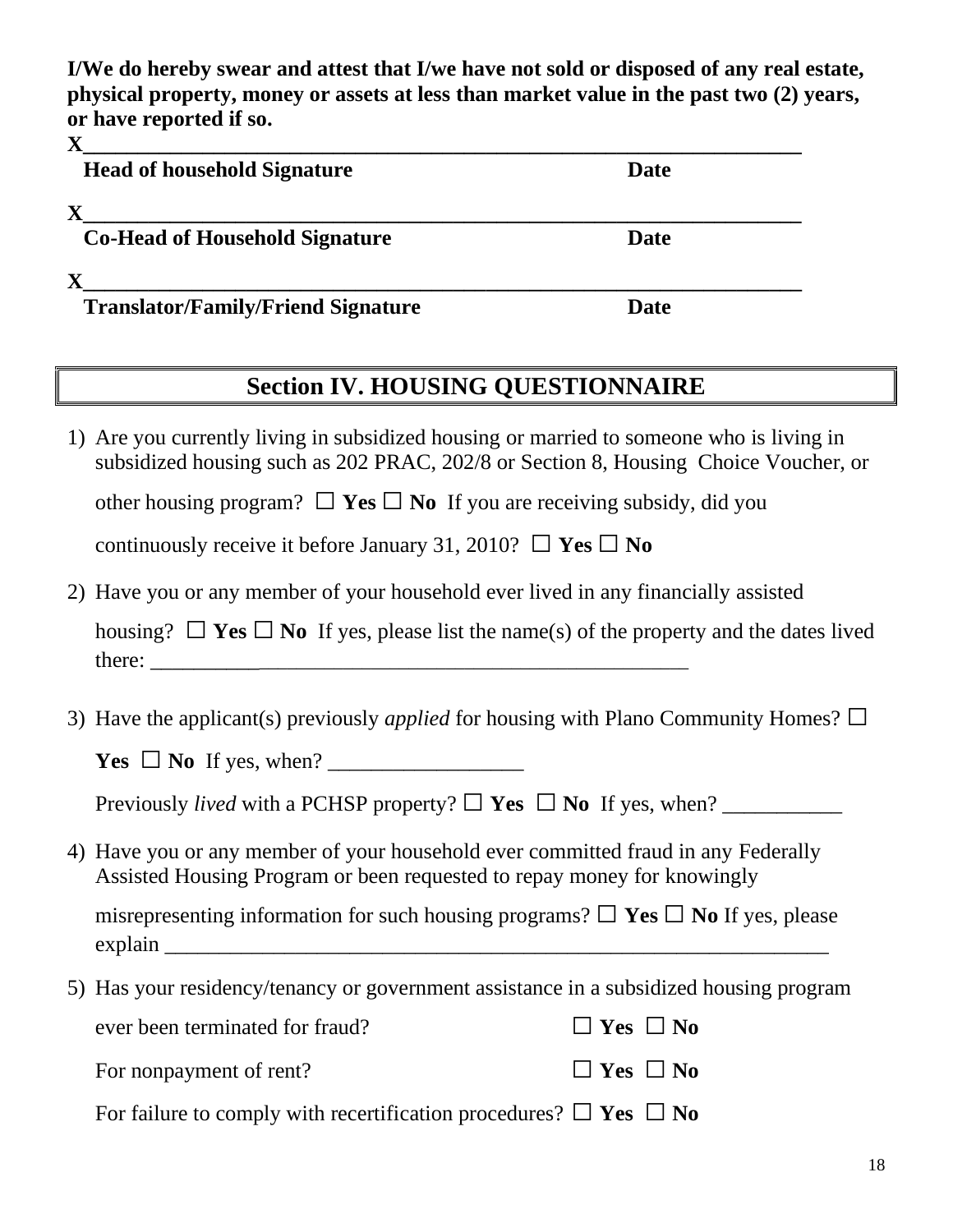6) Have you ever had to enter into a repayment agreement with a former Landlord or Housing Authority due to failure to disclose income or assets?  $\Box$  **Yes**  $\Box$  **No** If yes, please explain: \_\_\_\_\_\_\_\_\_\_\_\_\_\_\_\_\_\_\_\_\_\_\_\_\_\_\_\_\_\_\_\_\_\_\_\_\_\_\_\_\_\_\_\_\_\_\_\_\_\_\_\_

\_\_\_\_\_\_\_\_\_\_\_\_\_\_\_\_\_\_\_\_\_\_\_\_\_\_\_\_\_\_\_\_\_\_\_\_\_\_\_\_\_\_\_\_\_\_\_\_\_\_\_\_\_\_\_\_\_\_\_\_\_\_\_

- 7) Have you or any member of your household ever had a security deposit withheld for nonpayment of rent?  $\Box$  **Yes**  $\Box$  **No** If yes, please explain:
- 8) Have you or any member of your household ever had a security deposit withheld for damage to apartment?□ **Yes** □ **No** If yes, please explain:\_\_\_\_\_\_\_\_\_\_\_\_\_\_\_\_\_\_\_
- 9) Have you ever allowed anyone not listed on your lease as a tenant to move into your apartment?□ **Yes** □ **No** If yes, please explain: \_\_\_\_\_\_\_\_\_\_\_\_\_\_\_\_\_\_\_\_\_\_\_\_\_\_
- 10) Have you or any member of your household ever been evicted?  $\Box$  **Yes**  $\Box$  **No** If yes, please explain:

\_\_\_\_\_\_\_\_\_\_\_\_\_\_\_\_\_\_\_\_\_\_\_\_\_\_\_\_\_\_\_\_\_\_\_\_\_\_\_\_\_\_\_\_\_\_\_\_\_\_\_\_\_\_\_\_\_\_\_\_\_\_\_\_\_

11) Have you or any member of your household ever had your phone or utilities disconnected for nonpayment?  $\Box$  **Yes**  $\Box$  **No** If yes, please explain  $\Box$ 

\_\_\_\_\_\_\_\_\_\_\_\_\_\_\_\_\_\_\_\_\_\_\_\_\_\_\_\_\_\_\_\_\_\_\_\_\_\_\_\_\_\_\_\_\_\_\_\_\_\_\_\_\_\_\_\_\_\_\_\_\_\_\_\_\_

\_\_\_\_\_\_\_\_\_\_\_\_\_\_\_\_\_\_\_\_\_\_\_\_\_\_\_\_\_\_\_\_\_\_\_\_\_\_\_\_\_\_\_\_\_\_\_\_\_\_\_\_\_\_\_\_\_\_\_\_\_\_\_\_\_

12) Have you or any member of your household ever filed for bankruptcy?  $\Box$  **Yes**  $\Box$  **No** If yes, please list when and explain \_\_\_\_\_\_\_\_\_\_\_\_\_\_\_\_\_\_\_\_\_\_\_\_\_\_\_\_\_\_\_\_\_\_\_\_\_\_\_

13) How much is your current monthly rent? \$

- 14) Do you pay utilities?  $\Box$ **Yes** $\Box$ **No** If yes, what is your average utility bill? \$
- 15) Have any applicants listed on this application, intending to reside in a PCHSP unit, ever been convicted of using, possessing, dealing, or manufacturing illegal drugs?

 $\Box$  **Yes**  $\Box$  **No** If yes, please explain:

16) Are any applicants listed on this application currently using illegal drugs?

 $\Box$  **Yes**  $\Box$  **No** If yes, please explain: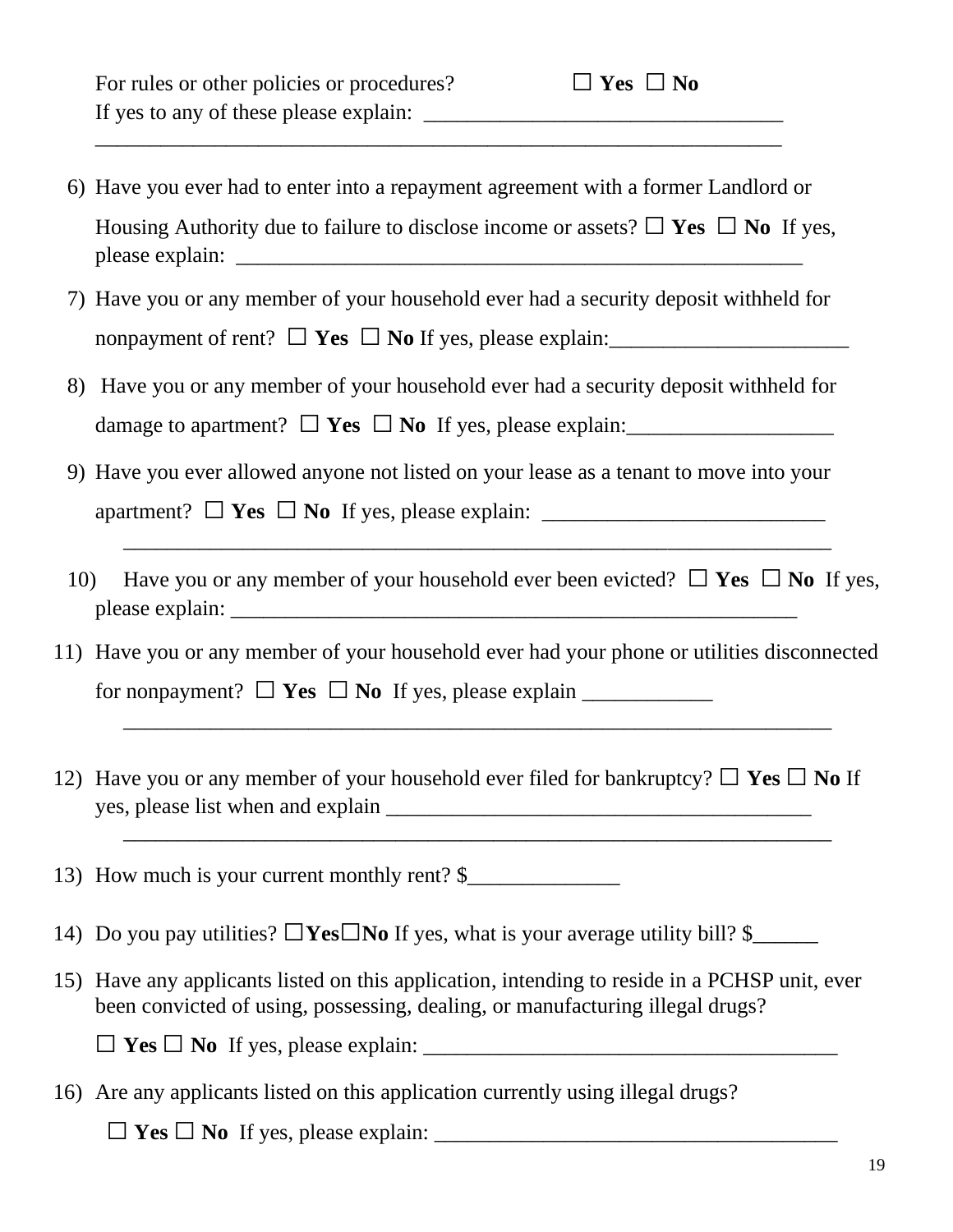- 17) Are any applicants listed on this application subject to state lifetime sex offender registration requirements in any state?  $\Box$  **Yes**  $\Box$  **No** If yes, please explain:
- 18) Have any applicants listed on this application, while in the United States or any other country or territory, been accused or investigated for, convicted of any crime other than a traffic violation, been sentenced to deferred adjudication, pled guilty or no contest to an offense or accepted a plea bargain, including but not limited to, a misdemeanor (including theft), a felony, driving while intoxicated, driving under the influence of a prohibited,

\_\_\_\_\_\_\_\_\_\_\_\_\_\_\_\_\_\_\_\_\_\_\_\_\_\_\_\_\_\_\_\_\_\_\_\_\_\_\_\_\_\_\_\_\_\_\_\_\_\_\_\_\_\_\_\_\_\_\_\_\_\_\_\_\_\_\_

controlled, intoxicating, or illegal substance, or been placed on parole?  $\Box$  **Yes**  $\Box$  **No** If yes, please state when, where and for what crime, list the name you used at the time (alias, maiden name, or other) and indicate the date of sentence/parole completion:

\_\_\_\_\_\_\_\_\_\_\_\_\_\_\_\_\_\_\_\_\_\_\_\_\_\_\_\_\_\_\_\_\_\_\_\_\_\_\_\_\_\_\_\_\_\_\_\_\_\_\_\_\_\_\_\_\_\_\_\_\_\_\_\_\_\_\_\_\_\_\_\_ \_\_\_\_\_\_\_\_\_\_\_\_\_\_\_\_\_\_\_\_\_\_\_\_\_\_\_\_\_\_\_\_\_\_\_\_\_\_\_\_\_\_\_\_\_\_\_\_\_\_\_\_\_\_\_\_\_\_\_\_\_\_\_\_\_\_\_\_\_\_\_\_

PCHSP will conduct a criminal background check on all applicants prior to leasing an apartment to anyone. Any applicant who has a criminal history should provide documentation of such history and may be asked to provide information in order for PCHSP to complete a preliminary background check so that eligibility of the program can be determined. We reserve the right to request documentation of any incident. It is the policy of PCHSP that any person who is or who may become a registered sex offender, is not eligible to reside in any PCHSP property. PCHSP is required to conduct yearly sex offender checks on all residents.

19) Do you have a pet?□ **Yes** □ **No** If yes, please state:

What type? \_\_\_\_\_\_\_\_\_\_\_ Height?\_\_\_\_\_\_\_\_\_\_\_ Weight? \_\_\_\_\_\_\_\_\_\_\_

\_\_\_\_\_\_\_\_\_\_\_\_\_\_\_\_\_\_\_\_\_\_\_\_\_\_\_\_\_\_\_\_\_\_\_\_\_\_\_\_\_\_\_\_\_\_\_\_\_\_\_\_\_\_\_\_\_\_\_\_

If you are interested in having a pet live with you, please request a copy of the *Plano Community Home Pet Ownership Rules* and a Pet Application. *Plano Community Home Pet Ownership Rules* allow for 2 domestic animals and a \$300 refundable security deposit is required. Assistance Animals that assist persons with disabilities are considered to be auxiliary aids and are exempt from the Pet Policy and from the refundable pet deposit. All fur bearing animals shall weigh no more than thirty (30) pounds at time of maturity and stand no more than eighteen (18) inches at the shoulder. Female dogs and cats over six (6) months must be spayed and males over eight (8) months must be neutered, unless a letter is received from a licensed veterinarian giving medical reason why such action is detrimental to the pet's health. Pets must be inoculated in accordance with state and local law.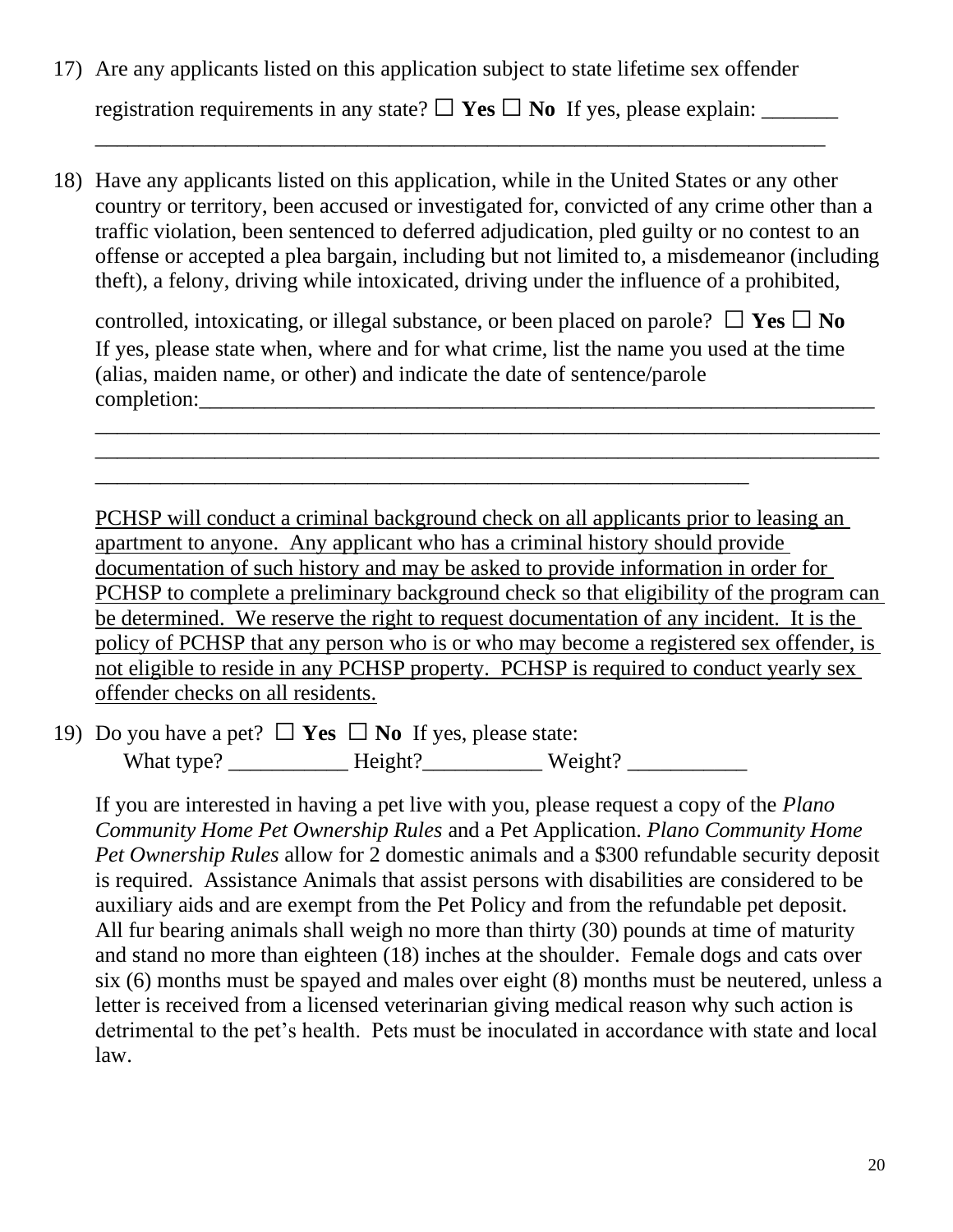# **Section V. Previous Address History**

|    | Please list all countries, states, and counties, which you have resided in: |                                                                                                                                                |  |
|----|-----------------------------------------------------------------------------|------------------------------------------------------------------------------------------------------------------------------------------------|--|
|    |                                                                             | <b>AND</b>                                                                                                                                     |  |
|    |                                                                             | List all previous and current addresses for the past seven (7) years:<br>(including home ownerships, apartment/condo rental, relatives' homes) |  |
| 1. |                                                                             |                                                                                                                                                |  |
|    |                                                                             |                                                                                                                                                |  |
|    |                                                                             |                                                                                                                                                |  |
|    |                                                                             |                                                                                                                                                |  |
| 2. |                                                                             | Name of Apartment building (if applicable)                                                                                                     |  |
|    |                                                                             |                                                                                                                                                |  |
|    |                                                                             |                                                                                                                                                |  |
| 3. |                                                                             |                                                                                                                                                |  |
|    |                                                                             |                                                                                                                                                |  |
|    |                                                                             |                                                                                                                                                |  |
| 4. |                                                                             |                                                                                                                                                |  |
|    |                                                                             | Move-Out Date:                                                                                                                                 |  |
|    |                                                                             |                                                                                                                                                |  |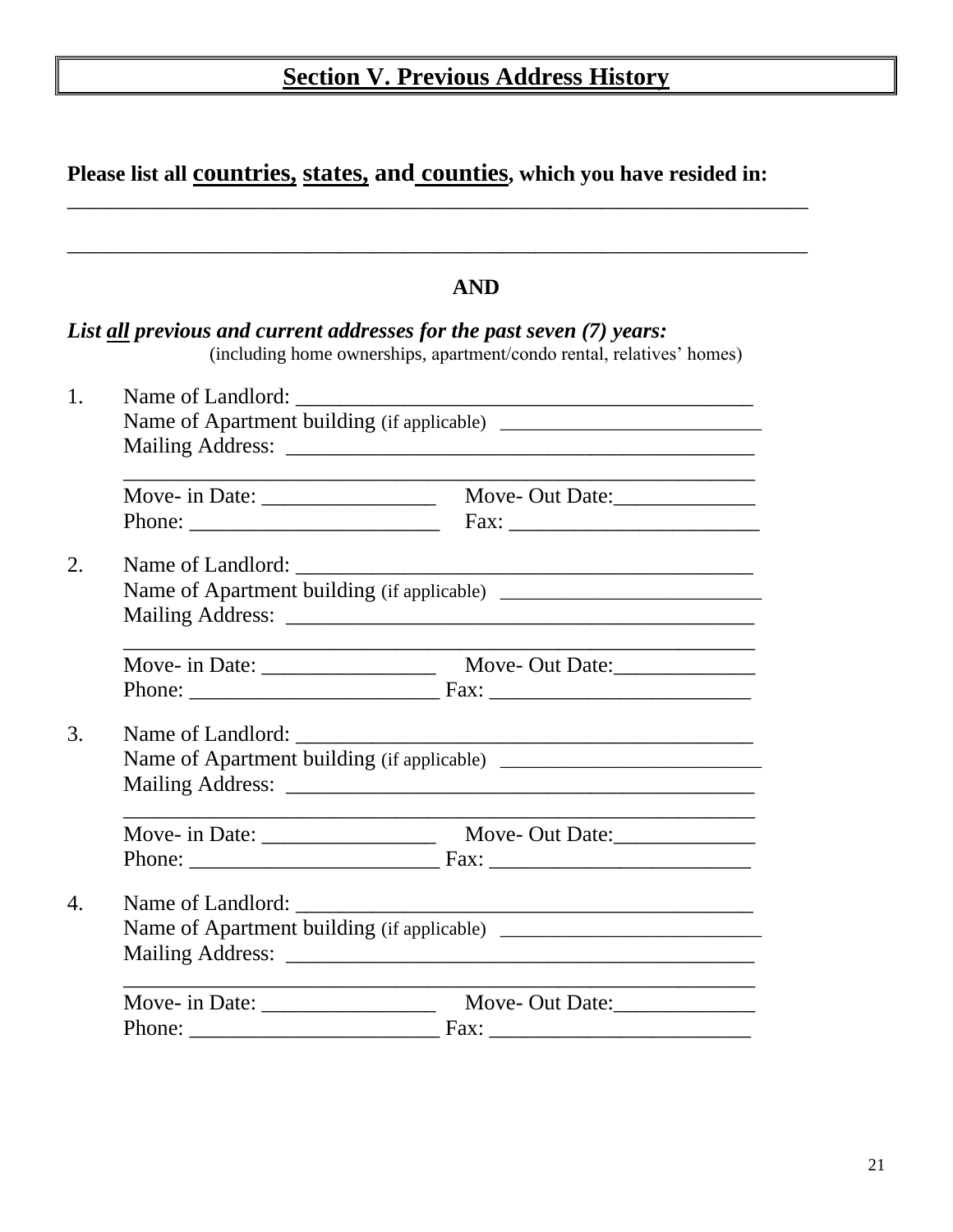| 6. |  |  |  |
|----|--|--|--|
|    |  |  |  |
|    |  |  |  |
|    |  |  |  |
|    |  |  |  |
| 7. |  |  |  |
|    |  |  |  |
|    |  |  |  |
|    |  |  |  |
|    |  |  |  |

# **Section VI. Declaration**

As of June 19, 1995, PCHSP is required to verify citizenship of the United States. Please complete the *Declaration Format*, *Family Summary Sheet* and if applicable, the *Verification Consent Format* on the following pages.

- If you **are** an American Citizen you will need to complete page 29 and block one (1) of page 30 as well as the *Family Summary* Sheet on page 28.
- If you are **not** a citizen of the United States, please complete page 29 and whatever paragraphs are appropriate, pages 30-32, as well as the *Family Summary* Sheet on page 28, and the Applicant *Verification Consent Format* on page 32.
- If you are **not** a United States Citizen, you will also need to present the appropriate documents to verify that you are a non-citizen with eligible immigration status. The categories are explained on the applicant declaration form.
- If you are a non-citizen without eligible immigration status, you are not eligible to live at any PCHSP property.

### **The following attachments are a part of the application document and must be completed and signed for this to be accepted as a complete application.**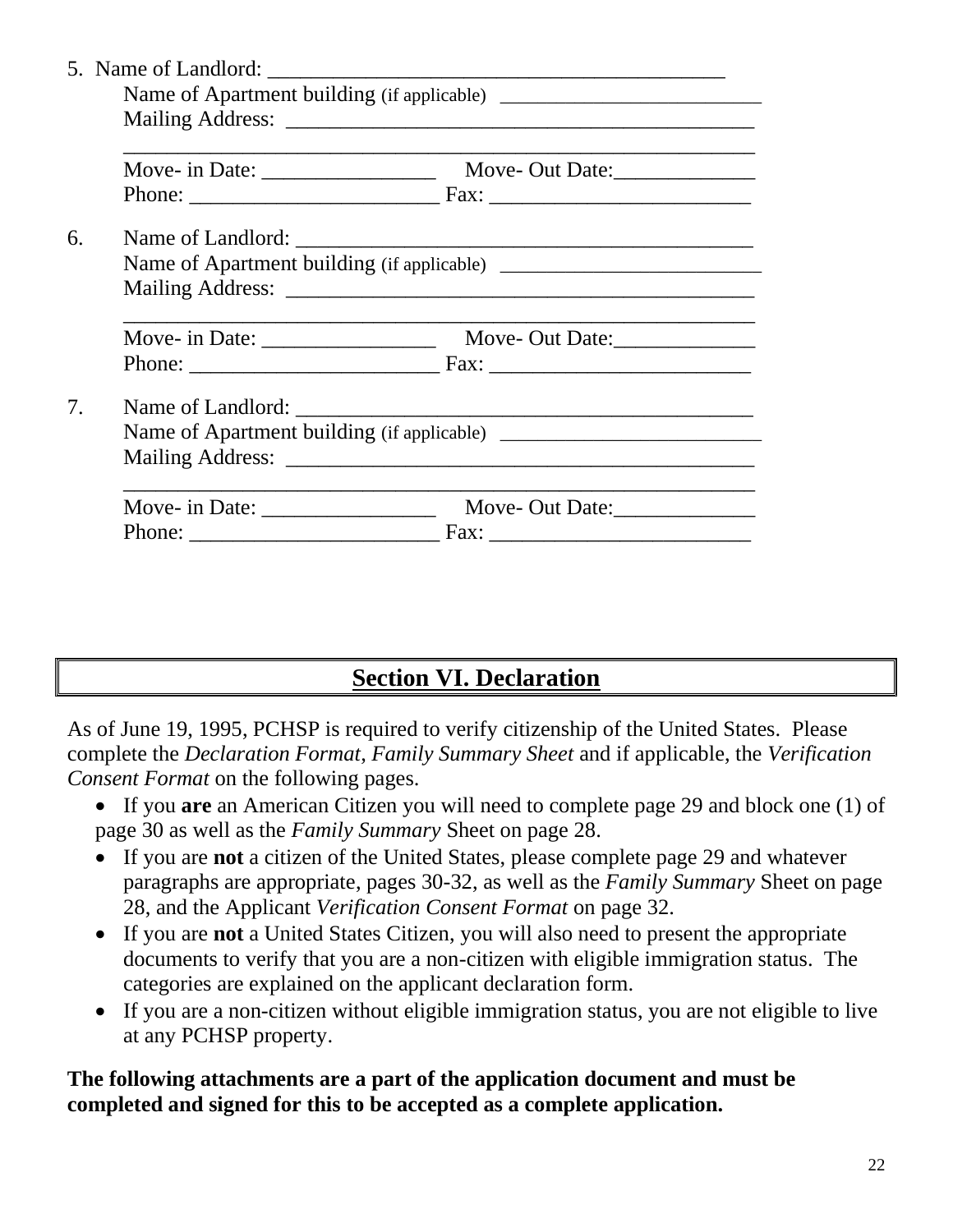Dear Applicant,

Section 214 of the Housing and Community Development Act of 1980, as amended, prohibits the Secretary of HUD from making financial assistance available to persons other than U.S. citizens or nationals, or certain categories of eligible Non-citizens, in the following HUD programs:

- a. Section 8 Housing Assistance Payments programs;
- b. Section 236 of the National Housing Act including Rental Assistance Payment  $(RAP)$ ;
- c. Section 101/Rent Supplement Program; and
- d. Section 202/PRAC.

You have applied, or are applying for, assistance under one of these programs. Therefore, you are required to declare U.S. Citizenship or submit evidence of eligible immigration status for each of your family members for whom you are seeking housing assistance. You must do the following:

- 1. Complete a Family Summary Sheet, using the attached blank format to list all family members who will reside in the assisted unit.
- 2. Each family member (including you) listed on the Family Summary Sheet must complete a Declaration. If there are 2 people listed on the Family Summary Sheet, you should have 2 completed copies of the Declaration. The Declaration has easy-to-follow instructions and explains what, if any other forms and/or evidence must be submitted with each Declaration.
- 3. Submit the Family Summary Sheet, the Declarations, and any other forms and/or evidence to the name and address listed below at the time you return this application.

Plano Community Home 1612 Avenue L Plano, TX 75074

If applying **ONLY** to the Fairoaks of Denton property: Fairoaks of Denton 1950 Lattimore Street Denton, TX 76209

This Section 214 review will be completed in conjunction with the verification of other aspects of eligibility for assistance. If you have any questions or difficulty in completing the attached items or determining the type of documentation required, please contact the PCHSP Admissions Coordinator who will be happy to assist you. Also, if you are unable to provide the required documentation with this application, you should immediately contact this office and request an extension, using the block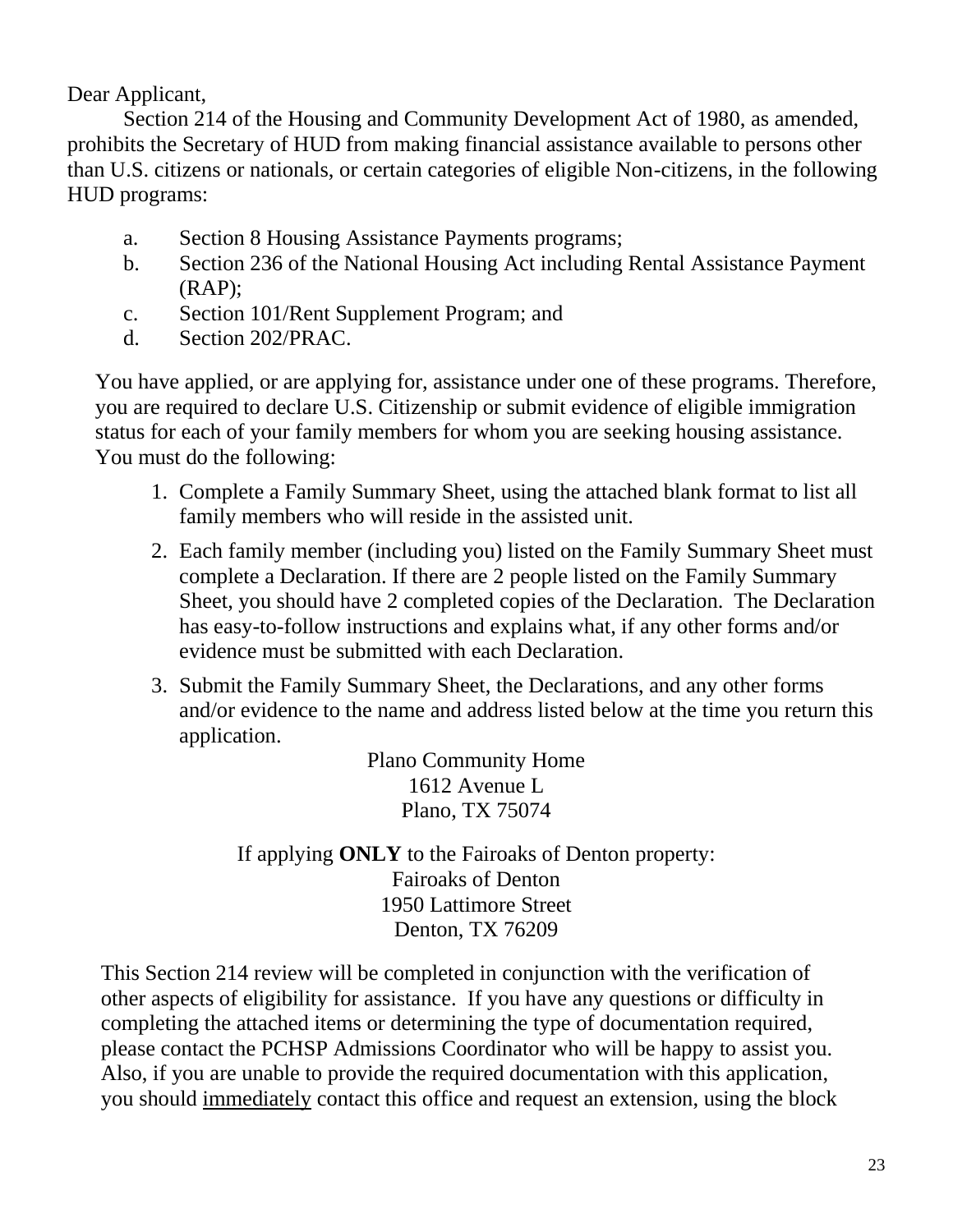provided on the Declaration Format. *Failure to provide this information or establish eligible status may result in your not being considered for housing assistance.*

If this Section 214 review results in a determination of ineligibility, you will have an opportunity to appeal the decision. Also, if the final determination concludes that only certain members of your family are eligible for assistance, your family may be eligible for proration of assistance. This means that when assistance is available, a reduced amount may be provided for your family based on the number of members who are eligible.

If assistance becomes available and the other aspects of your eligibility review show that you are eligible for housing assistance, that assistance may be provided to you if at least one member of your household has submitted the required documentation. Following verification of the documentation submitted by all family members, assistance may be adjusted depending on the immigration status verified. You will be contacted as soon as PCHSP has further information regarding your eligibility for assistance.

**The following MUST be completed: List all family members below who are applying to live in an apartment at Plano Community Homes/Pioneer Place/Fairoaks. List the Head of Household (yourself) first and then the name of anyone else in your family that would be residing in the apartment with you.**

#### **The Family Summary Sheet (Only one Family Summary Sheet is required per household)**

| <b>Member</b><br>No. | <b>Last Name of</b><br><b>Family Member</b> | <b>First Name</b> | Relationship<br>To Head of<br>Household | <b>Sex</b><br>(M, F, or<br>other) | Date of<br><b>Birth</b> |
|----------------------|---------------------------------------------|-------------------|-----------------------------------------|-----------------------------------|-------------------------|
| 1 (Head)             |                                             |                   | Self                                    |                                   |                         |
| $\overline{2}$       |                                             |                   |                                         |                                   |                         |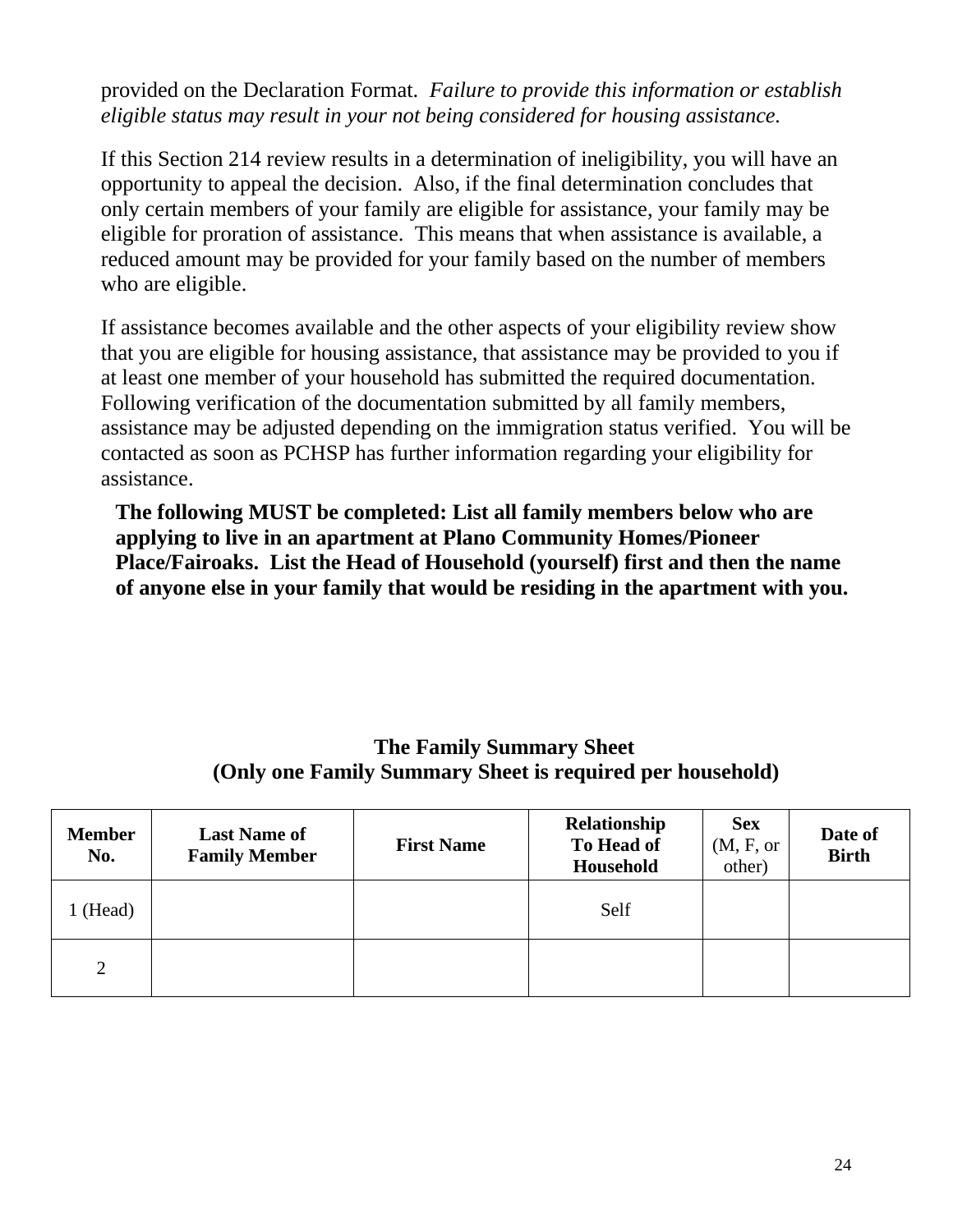# Head of Household should complete pages 25-32.

**Citizenship Declaration** *(For Head of Household)*

| <b>RELATIONSHIP TO</b> | DATE OF                                                                              |
|------------------------|--------------------------------------------------------------------------------------|
|                        |                                                                                      |
| <b>SOCIAL</b>          | <b>ALIEN</b>                                                                         |
|                        | SECURITY NO. REGISTRATION NO.                                                        |
|                        | ADMISSION NO.                                                                        |
|                        | <i>if applicable</i> (this is an 11-digit number found                               |
|                        | on DHS Form I-94, Departure Record)                                                  |
|                        |                                                                                      |
|                        | nation or country to which you owe legal allegiance. This is normally but not always |
| the country of birth.) |                                                                                      |

**Office Use Only:**

SAVE VERIFICATION NO.\_\_\_\_\_\_\_\_\_\_\_\_\_\_\_\_\_\_\_\_\_\_\_\_\_\_\_\_\_\_\_\_\_\_\_\_\_\_\_\_\_\_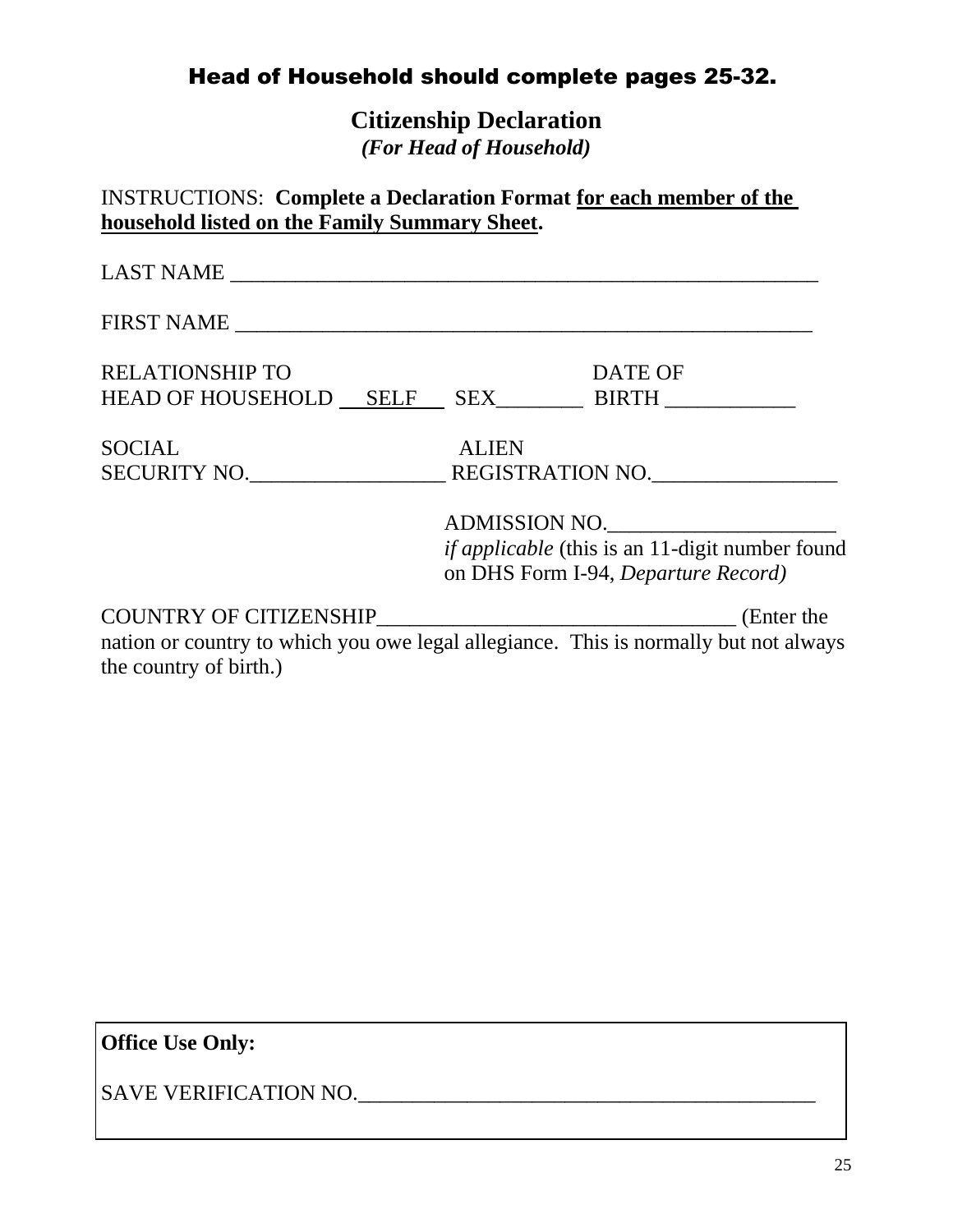INSTRUCTIONS: Complete the Declaration below by printing or by typing the Person's first name, middle initial, and last name in the space provided. Then review the blocks shown below and complete either block number 1, 2, or 3.

### **DECLARATION**

I, thereby declare, under (print or type first name, middle initial, last name) penalty of perjury, that I, \_\_\_\_\_\_\_\_\_\_\_\_\_\_\_\_\_\_\_\_\_\_\_\_\_\_\_\_\_\_\_\_\_\_\_\_\_\_\_\_, am: (print or type first name, middle initial, last name)

## $\Box$  **1**. A citizen or national of the United States.

Sign and date below and return to the name and address specified in the attached notification letter. If the block is checked on behalf of a child, the adult who will reside in the assisted unit and who is responsible for the child should sign and date below.

**\_\_\_\_\_\_\_\_\_\_\_\_\_\_\_\_\_\_\_\_\_\_\_\_\_\_\_\_\_\_\_\_\_\_\_\_\_\_\_\_\_ \_\_\_\_\_\_\_\_\_\_\_\_\_\_\_**

**Signature** (declaration 1.) **Date**

Check here if adult signed for a child  $\Box$ 

 $\Box$  **2**. A noncitizen with eligible immigration status as evidenced by one of the documents listed below:

**NOTE:** If you checked this block and you are 62 years of age or older, you need only submit a proof of age document together with this format, and sign below:

If you checked this block and you are less than 62 years of age, you should submit the following documents:

- a. Verification Consent Format **AND**
- b. **One** of the following documents:
	- (1) Form I-551, *\*Permanent Resident Card* \*
	- (2) Form I-94, *Arrival-Departure Record,* with one of the following annotations:
		- (a) "Admitted as Refugee Pursuant to section 207";
		- (b) "Section 208" or "Asylum";
		- (c) "Section 243(h)" or "Deportation stayed by Attorney General,"
		- (d) Or, "Paroled Pursuant to Sec.  $212(d)(5)$  of the INA."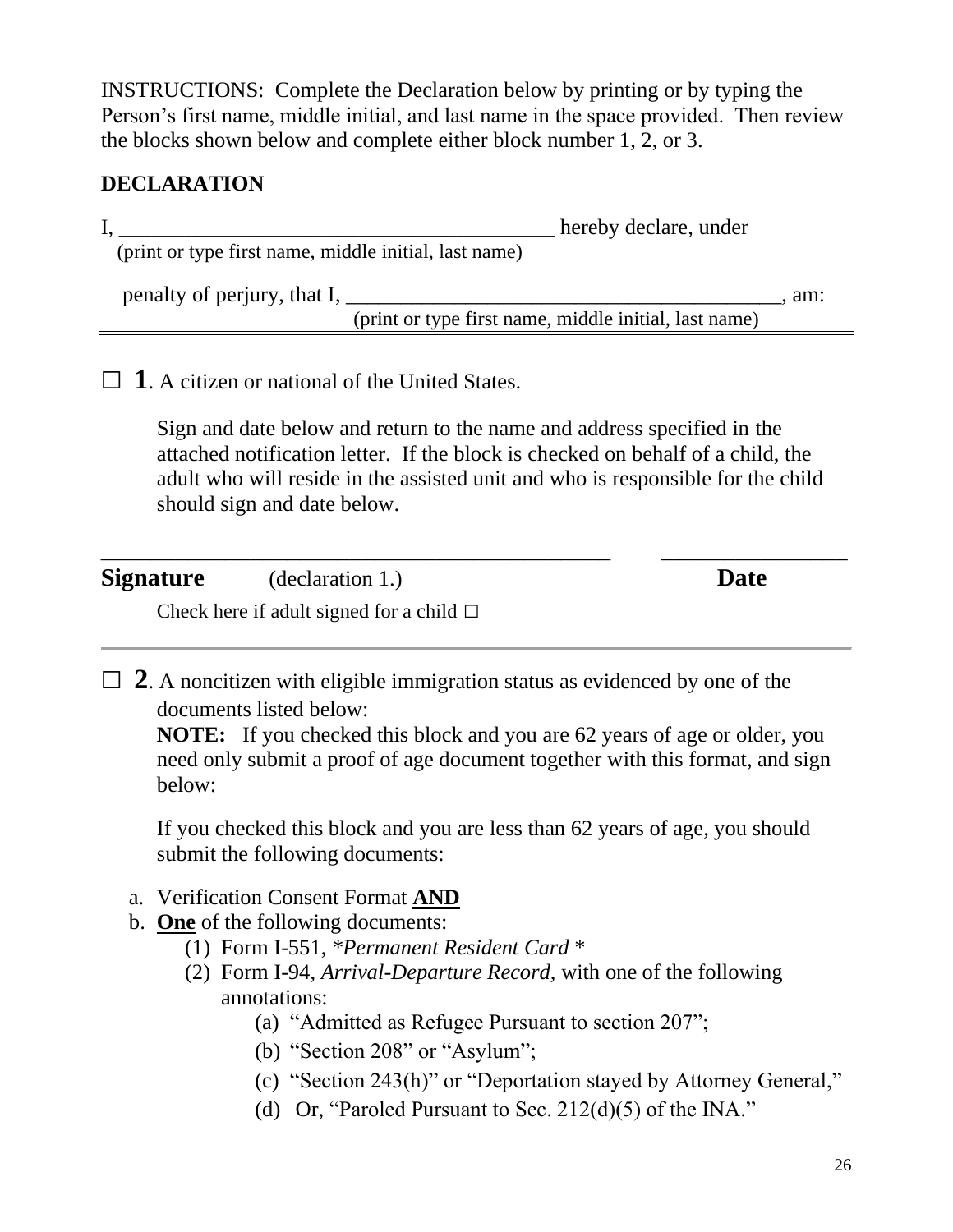- (3) If Form I-94, *Arrival-Departure Record,* is not annotated, it must be accompanied by one of the following documents:
	- (a) A final court decision granting asylum (but only if no appeal is taken);
	- (b) A letter from a DHS asylum officer granting asylum (if application was filed on or after October 1, 1990) or from a DHS district director granting asylum (if application was filed before October 1, 1990);
	- (c) A court decision granting withholding of deportation: or
	- (d) A letter from an DHS asylum officer granting withholding of deportation (if application was filed on or after October 1, 1990).
	- (e) A receipt issued by the DHS indicating that an application for issuance of a replacement document in one of the above-listed categories has been made and that the applicant's entitlement to the document has been verified.
	- (f) \*Other acceptable evidence. If other documents are determined by the DHS to constitute acceptable evidence or eligible immigration status, they will be announced by notice published in the *Federal Register*.\*
- c. If for any reason, the documents shown in subparagraph 2.b above are not currently available, complete the Request for Extension block below.

# REQUEST FOR EXTENSION

I hereby certify that I am a noncitizen with eligible immigration status, as noted in block 2 above, but the evidence needed to support my claim is temporarily unavailable. Therefore, I am requesting additional time to obtain the necessary evidence. I further certify that diligent and prompt efforts will be undertaken to obtain this evidence. \_\_\_\_\_\_\_\_\_\_\_\_\_\_\_\_\_\_\_\_\_\_\_\_\_\_\_\_\_\_\_\_\_\_\_\_\_\_\_\_\_\_\_\_\_\_\_\_\_\_\_\_\_\_\_\_

Signature Date

Check here if adult signed for a child  $\square$ 

If checking the box as "a noncitizen with eligible immigration status," sign and date below. Submit the documentation required above with this declaration and a verification consent format to the name and address specified in the attached notification. If this block is checked on behalf of a child, the adult who will reside in the assisted unit and who is responsible for the child, should sign and date below.

**\_\_\_\_\_\_\_\_\_\_\_\_\_\_\_\_\_\_\_\_\_\_\_\_\_\_\_\_\_\_\_\_\_\_\_\_\_\_\_\_\_ \_\_\_\_\_\_\_\_\_\_\_\_\_\_\_**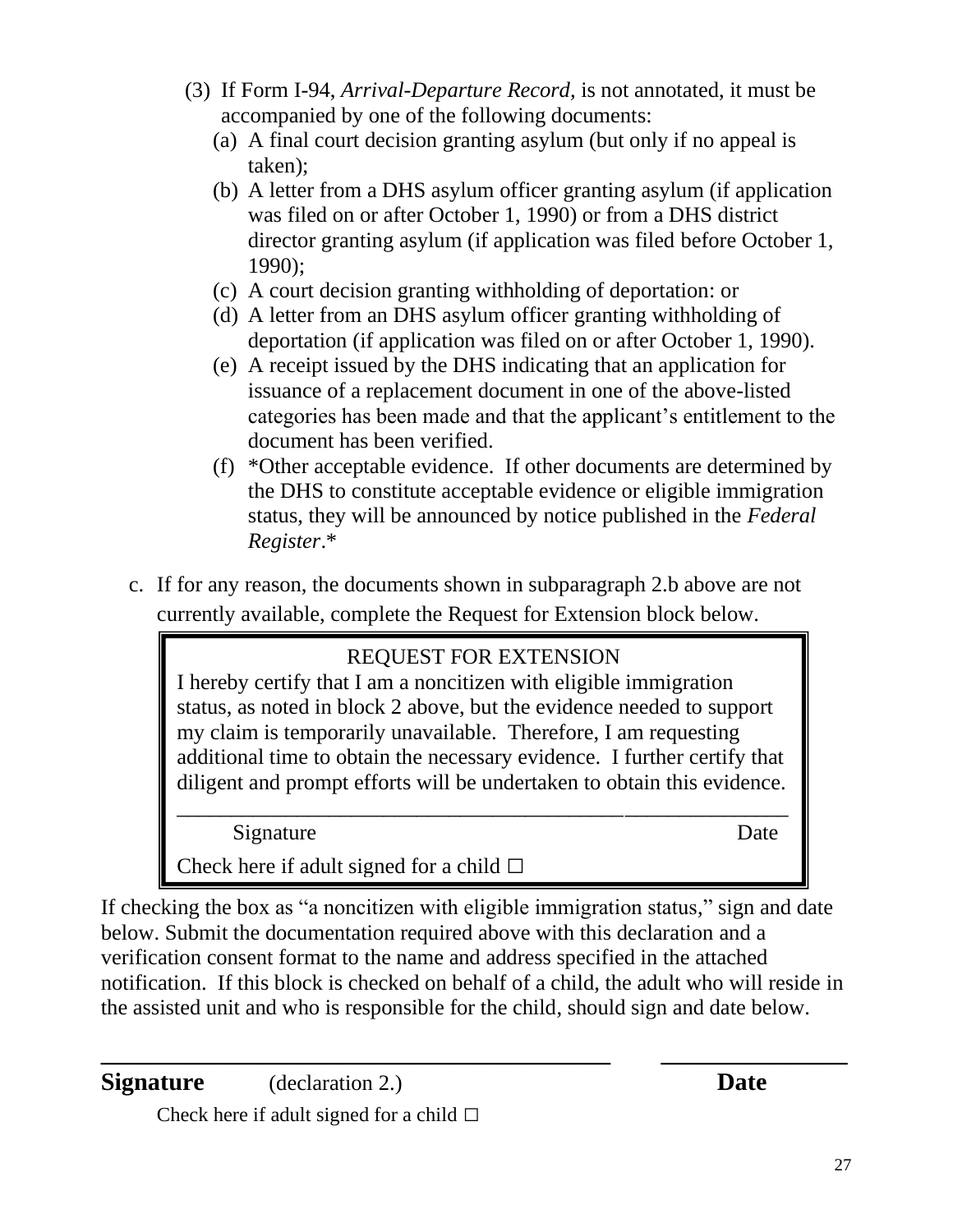### **Verification Consent Form**

INSTRUCTIONS: **Complete this format for each noncitizen family member who declared eligible immigration status on the \*\*Citizenship\*\* Declaration format.** If this format is being completed on behalf of a child, it must be signed by the adult responsible for the child.

### CONSENT

I, hereby consent to the following: (print or type first name, middle initial, last name)

- 1. The use of the attached evidence to verify my eligible immigration status to enable me to receive financial assistance for housing; and
- 2. The release of such evidence of eligible immigration status by the project owner without responsibility for the further use or transmission of the evidence by the entity receiving it to the following:
	- a. HUD, as required by HUD; and
	- b. The DHS for purposes of verification of the immigration status of the individual.

NOTIFICATION TO FAMILY:

Evidence of eligible immigration status shall be released only to the DHS for purposes of establishing eligibility for financial assistance and not for any other purposes. HUD is not responsible for the further use or transmission of the evidence or other information by the DHS.

| <b>Signature</b>                              | <b>Date</b> |  |
|-----------------------------------------------|-------------|--|
| Check here if adult signed for a child $\Box$ |             |  |

 $\Box$  **3**. I am not contending eligible immigration status and I understand that I am not eligible for financial assistance.

If you checked this block, no further information is required, and the person named above is not eligible for assistance. Sign and date below and forward this format to the name and address specified in the attached notification. If this block is checked on behalf of a child, the adult who is responsible for the child should sign and date below.

**\_\_\_\_\_\_\_\_\_\_\_\_\_\_\_\_\_\_\_\_\_\_\_\_\_\_\_\_\_\_\_\_\_\_\_\_\_\_\_\_\_ \_\_\_\_\_\_\_\_\_\_\_\_\_\_\_**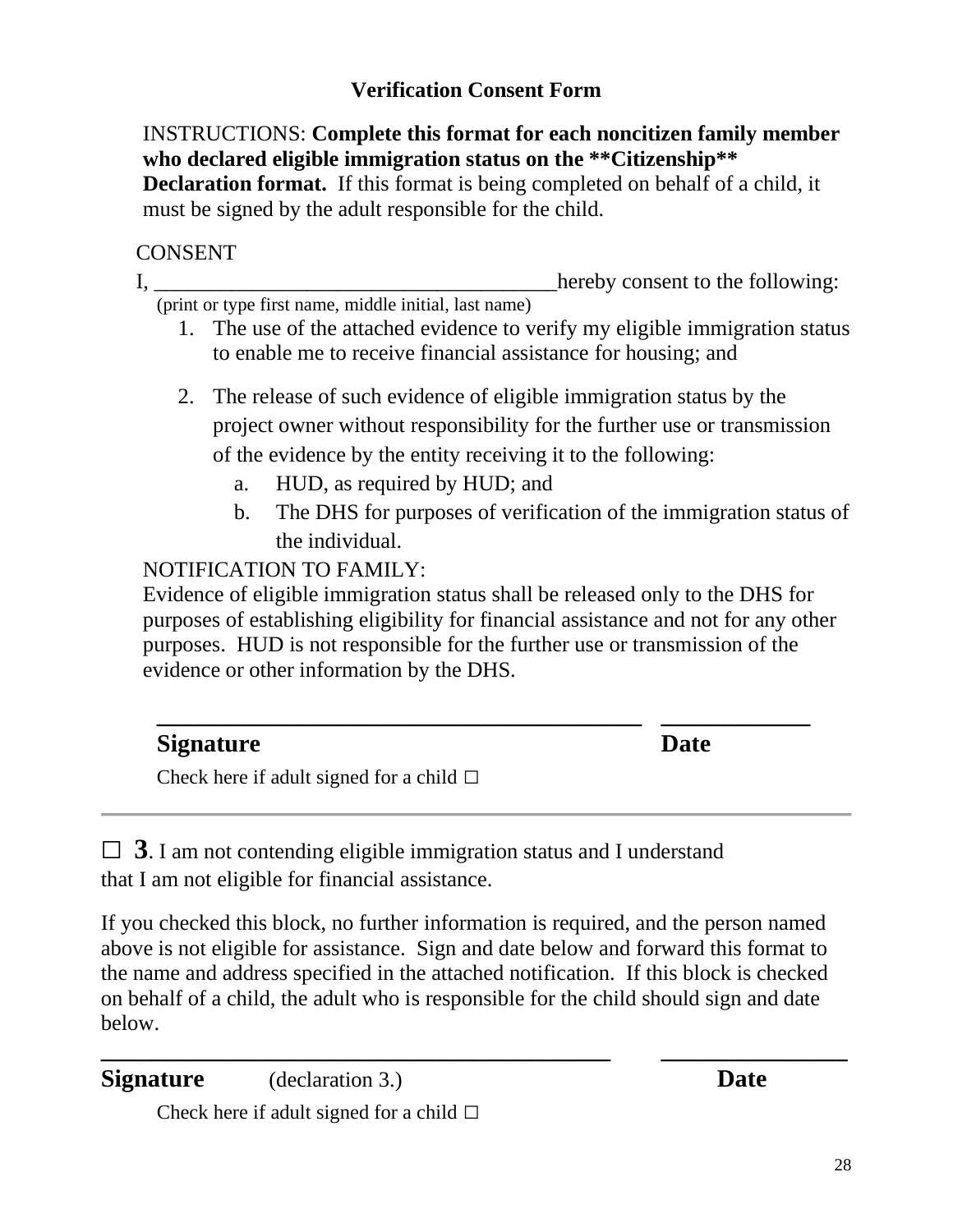#### **Instructions for the Race and Ethnic Data Reporting (Form** HUD-27061-H)

#### **A. General Instructions:**

This form is to be completed by individuals wishing to be served (applicants) and those that are currently served (tenants) in housing assisted by the Department of Housing and Urban Development.

Owner and agents are required to offer the applicant/tenant the option to complete the form. The form is to be completed at initial application or at lease signing. In-place tenants must also be offered the opportunity to complete the form as part of the next interim or annual recertification. Once the form is completed it need not be completed again unless the head of household or household composition changes. There is no penalty for persons who do not complete the form. However, the owner or agent may place a note in the tenant file stating the applicant/tenant refused to complete the form. **Parents or guardians are to complete the form for children under the age of 18.**

The Office of Housing has been given permission to use this form for gathering race and ethnic data in assisted housing programs. Completed documents for the entire household should be stapled together and placed in the household's file.

**1.** The two ethnic categories you should choose from are defined below. You should check one of the two categories.

- **1. Hispanic or Latino.** A person of Cuban, Mexican, Puerto Rican, South or Central American, or other Spanish culture or origin, regardless of race. The term "Spanish origin" can be used in addition to "Hispanic" or "Latino."
- **2. Not Hispanic or Latino.** A person not of Cuban, Mexican, Puerto Rican, South or Central American, or other Spanish culture or origin, regardless of race.
- **2.** The five racial categories to choose from are defined below: You may mark one or more.
	- **1. American Indian or Alaska Native.** A person having origins in any of the original peoples of North and South America (including Central America), and who maintains tribal affiliation or community attachment.
	- **2. Asian.** A person having origins in any of the original peoples of the Far East, Southeast Asia, or the Indian subcontinent including, for example, Cambodia, China, India, Japan, Korea, Malaysia, Pakistan, the Philippine Islands, Thailand, and Vietnam.
	- **3. Black or African American.** A person having origins in any of the black racial groups of Africa. Terms such as "Haitian" or "Negro" can be used in addition to "Black" or "African American."
	- **4. Native Hawaiian or Other Pacific Islander.** A person having origins in any of the original peoples of Hawaii, Guam, Samoa, or other Pacific Islands.
	- **5. White.** A person having origins in any of the original peoples of Europe, the Middle East or North Africa.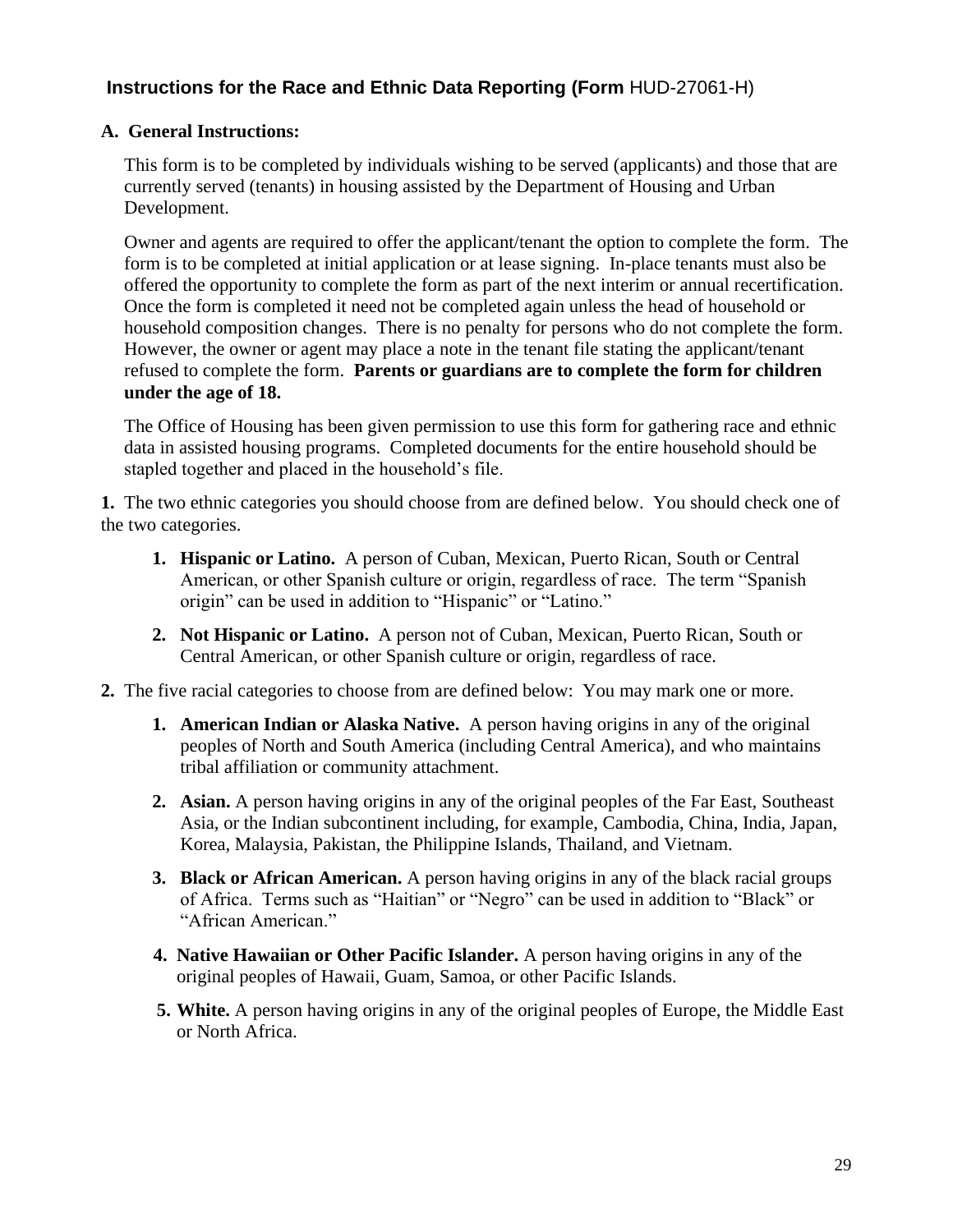| <b>Race and Ethnic Data</b>               | Office of Housing | <b>U.S. Department of Housing</b> | OMB Approval No. 2502-0204        |  |
|-------------------------------------------|-------------------|-----------------------------------|-----------------------------------|--|
| <b>Reporting Form</b>                     |                   | and Urban Development             | (Exp. 6/30/2017)                  |  |
| <b>Plano Community Homes East Campus</b>  |                   | 1608-1612 Avenue L                | <b>Plano, TX 75074</b>            |  |
| <b>Pioneer Place Senior Housing</b>       |                   | 1928-1932 Avenue K                | <b>Plano, TX 75074</b>            |  |
| <b>Plano Community Homes West Campus</b>  |                   | 3905-3925 American Drive          | <b>Plano, TX 75075</b>            |  |
| <b>Fairoaks of Denton</b>                 |                   | <b>1950 Lattimore Street</b>      | <b>Denton, TX 76209</b>           |  |
| <b>Name of Property</b>                   | Project No.       | <b>Address of Property</b>        |                                   |  |
| <b>Plano Community Home Sponsor, Inc.</b> |                   |                                   | <b>Section 202/8/ or 202 PRAC</b> |  |

**Name of Owner/Managing Agent Community Community Community Community Community Community Community Community Community Community Community Community Community Community Community Community Community Community Community Co** 

#### **Name of Head of Household Name of Household Name of Household Member**

**Date** (mm/dd/yyyy)**:** 

| <b>Ethnic Categories*</b>                 | <b>Select</b><br>One  |
|-------------------------------------------|-----------------------|
| Hispanic or Latino                        |                       |
| Not-Hispanic or Latino                    |                       |
| <b>Racial Categories*</b>                 | One or<br><b>More</b> |
| American Indian or Alaska Native          |                       |
| Asian                                     |                       |
| <b>Black or African American</b>          |                       |
| Native Hawaiian or Other Pacific Islander |                       |
| White                                     |                       |
| Other                                     |                       |

#### **\*Definitions of these categories may be found on the reverse side.**

#### **There is no penalty for persons who do not complete the form.**

#### **Signature Date**

**Public reporting burden** for this collection is estimated to average 10 minutes per response, including the time for reviewing instructions, searching existing data sources, gathering and maintaining the data needed, and completing and reviewing the collection of information. This information is required to obtain benefits and voluntary. HUD may not collect this information, and you are not required to complete this form, unless it displays a currently valid OMB control number.

**\_\_\_\_\_\_\_\_\_\_\_\_\_\_\_\_\_\_\_\_\_\_\_\_\_\_\_\_\_\_\_\_\_\_\_\_\_ \_\_\_\_\_\_\_\_\_\_\_\_\_\_\_\_\_\_\_\_\_\_\_\_\_\_\_\_**

This information is authorized by the U.S. Housing Act of 1937 as amended, the Housing and Urban Rural Recovery Act of 1983 and Housing and Community Development Technical Amendments of 1984. This information is needed to be incompliance with OMB-mandated changes to Ethnicity and Race categories for recording the 50059 Data Requirements to HUD. Owners/agents must offer the opportunity to the head and co-head of each household to "self certify' during the application interview or lease signing. In-place tenants must complete the format as part of their next interim or annual re-certification. This process will allow the owner/agent to collect the needed information on all members of the household. Completed documents should be stapled together for each household and placed in the household's file. Parents or guardians are to complete the self-certification for children under the age of 18. Once system development funds are provided and the appropriate system upgrades have been implemented, owners/agents will be required to report the race and ethnicity data electronically to the TRACS (Tenant Rental Assistance Certification System). This information is considered non-sensitive and does not require any special protection.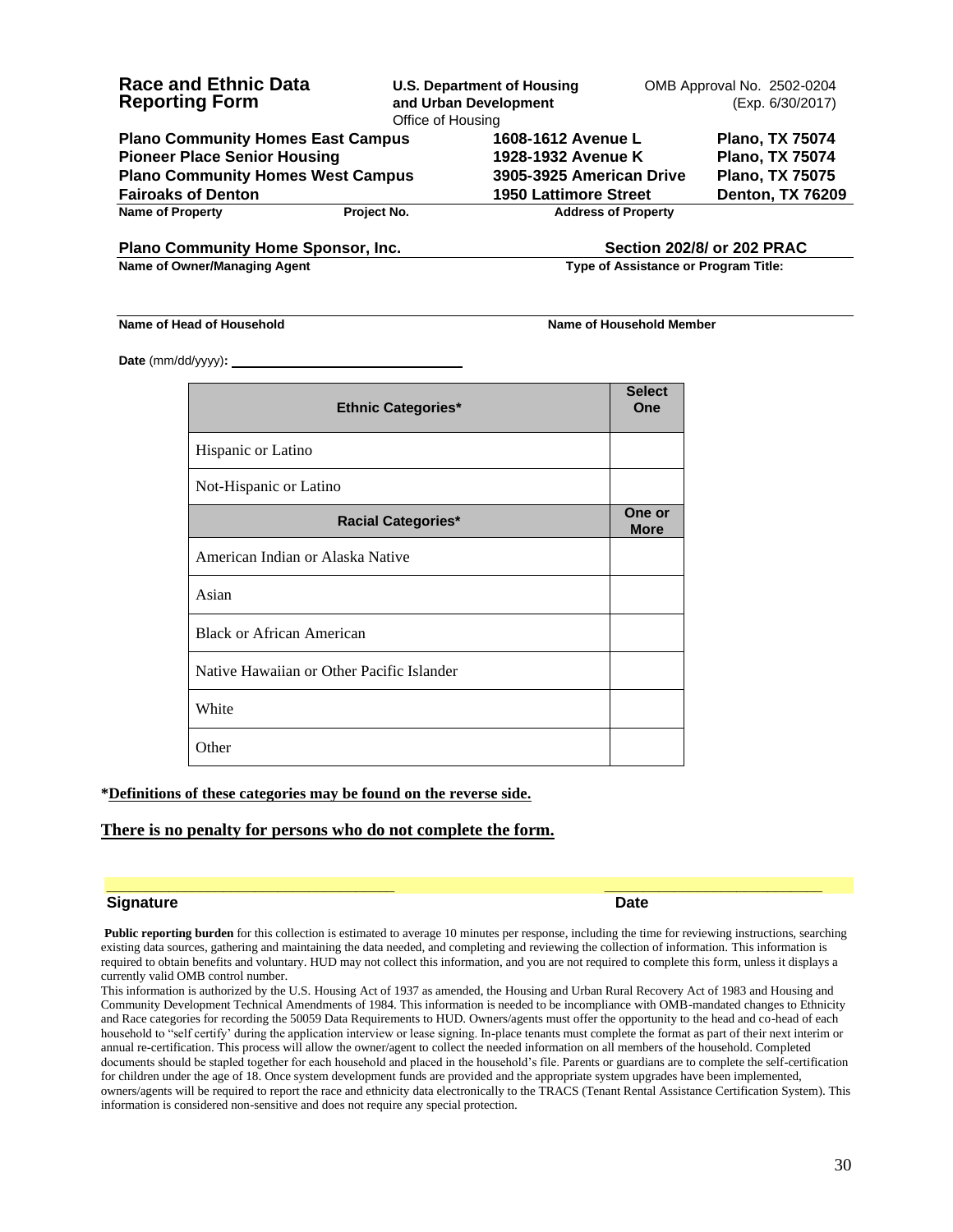#### **Optional and Supplemental Contact Information for HUD-Assisted Housing Applicants**

#### **SUPPLEMENT TO APPLICATION FOR FEDERALLY ASSISTED HOUSING**

This form is to be provided to each applicant for federally assisted housing

**Instructions: Optional Contact Person or Organization**: You have the right by law to include as part of your application for housing, the name, address, telephone number, and other relevant information of a family member, friend, or social, health, advocacy, or other organization. This contact information is for the purpose of identifying a person or organization that may be able to help in resolving any issues that may arise during your tenancy or to assist in providing any special care or services you may require. **You may update, remove, or change the information you provide on this form at any time.** You are not required to provide this contact information, but if you choose to do so, please include the relevant information on this form.

|                                                             | Check this box if you choose not to provide the contact information. |                                                                                                                                                                                                                                |                                                                                                                                                                                                                                                                                                                                                                                                                                                                                                                                                                                                                                                                                                                                                                                             |
|-------------------------------------------------------------|----------------------------------------------------------------------|--------------------------------------------------------------------------------------------------------------------------------------------------------------------------------------------------------------------------------|---------------------------------------------------------------------------------------------------------------------------------------------------------------------------------------------------------------------------------------------------------------------------------------------------------------------------------------------------------------------------------------------------------------------------------------------------------------------------------------------------------------------------------------------------------------------------------------------------------------------------------------------------------------------------------------------------------------------------------------------------------------------------------------------|
| <b>Applicant Name:</b>                                      |                                                                      |                                                                                                                                                                                                                                |                                                                                                                                                                                                                                                                                                                                                                                                                                                                                                                                                                                                                                                                                                                                                                                             |
| <b>Mailing Address:</b>                                     |                                                                      |                                                                                                                                                                                                                                |                                                                                                                                                                                                                                                                                                                                                                                                                                                                                                                                                                                                                                                                                                                                                                                             |
| <b>Telephone No:</b>                                        | <b>Cell Phone No:</b>                                                |                                                                                                                                                                                                                                |                                                                                                                                                                                                                                                                                                                                                                                                                                                                                                                                                                                                                                                                                                                                                                                             |
| <b>Name of Additional Contact Person or Organization:</b>   |                                                                      |                                                                                                                                                                                                                                |                                                                                                                                                                                                                                                                                                                                                                                                                                                                                                                                                                                                                                                                                                                                                                                             |
| <b>Address:</b>                                             |                                                                      |                                                                                                                                                                                                                                |                                                                                                                                                                                                                                                                                                                                                                                                                                                                                                                                                                                                                                                                                                                                                                                             |
| <b>Telephone No:</b>                                        |                                                                      | <b>Cell Phone No:</b>                                                                                                                                                                                                          |                                                                                                                                                                                                                                                                                                                                                                                                                                                                                                                                                                                                                                                                                                                                                                                             |
| <b>E-Mail Address (if applicable):</b>                      |                                                                      |                                                                                                                                                                                                                                |                                                                                                                                                                                                                                                                                                                                                                                                                                                                                                                                                                                                                                                                                                                                                                                             |
| <b>Relationship to Applicant:</b>                           |                                                                      |                                                                                                                                                                                                                                |                                                                                                                                                                                                                                                                                                                                                                                                                                                                                                                                                                                                                                                                                                                                                                                             |
| <b>Reason for Contact:</b> (Check all that apply)           |                                                                      |                                                                                                                                                                                                                                |                                                                                                                                                                                                                                                                                                                                                                                                                                                                                                                                                                                                                                                                                                                                                                                             |
| Emergency                                                   |                                                                      | <b>Assist with Recertification Process</b>                                                                                                                                                                                     |                                                                                                                                                                                                                                                                                                                                                                                                                                                                                                                                                                                                                                                                                                                                                                                             |
| Unable to contact you                                       |                                                                      | Change in lease terms                                                                                                                                                                                                          |                                                                                                                                                                                                                                                                                                                                                                                                                                                                                                                                                                                                                                                                                                                                                                                             |
| Termination of rental assistance                            |                                                                      | Change in house rules                                                                                                                                                                                                          |                                                                                                                                                                                                                                                                                                                                                                                                                                                                                                                                                                                                                                                                                                                                                                                             |
| Eviction from unit                                          |                                                                      | Other: We are a state of the contract of the contract of the contract of the contract of the contract of the contract of the contract of the contract of the contract of the contract of the contract of the contract of the c |                                                                                                                                                                                                                                                                                                                                                                                                                                                                                                                                                                                                                                                                                                                                                                                             |
| Late payment of rent                                        |                                                                      |                                                                                                                                                                                                                                |                                                                                                                                                                                                                                                                                                                                                                                                                                                                                                                                                                                                                                                                                                                                                                                             |
| issues or in providing any services or special care to you. |                                                                      |                                                                                                                                                                                                                                | Commitment of Housing Authority or Owner: If you are approved for housing, this information will be kept as part of your tenant file. If issues<br>arise during your tenancy or if you require any services or special care, we may contact the person or organization you listed to assist in resolving the                                                                                                                                                                                                                                                                                                                                                                                                                                                                                |
| applicant or applicable law.                                |                                                                      |                                                                                                                                                                                                                                | Confidentiality Statement: The information provided on this form is confidential and will not be disclosed to anyone except as permitted by the                                                                                                                                                                                                                                                                                                                                                                                                                                                                                                                                                                                                                                             |
| Age Discrimination Act of 1975.                             |                                                                      |                                                                                                                                                                                                                                | Legal Notification: Section 644 of the Housing and Community Development Act of 1992 (Public Law 102-550, approved October 28, 1992) requires<br>each applicant for federally assisted housing to be offered the option of providing information regarding an additional contact person or organization.<br>By accepting the applicant's application, the housing provider agrees to comply with the non-discrimination and equal opportunity requirements of 24<br>CFR section 5.105, including the prohibitions on discrimination in admission to or participation in federally assisted housing programs on the basis of<br>race, color, religion, national origin, sex, disability, and familial status under the Fair Housing Act, and the prohibition on age discrimination under the |
|                                                             |                                                                      |                                                                                                                                                                                                                                |                                                                                                                                                                                                                                                                                                                                                                                                                                                                                                                                                                                                                                                                                                                                                                                             |
| <b>Signature of Applicant</b>                               |                                                                      |                                                                                                                                                                                                                                | Date                                                                                                                                                                                                                                                                                                                                                                                                                                                                                                                                                                                                                                                                                                                                                                                        |

The information collection requirements contained in this form were submitted to the Office of Management and Budget (OMB) under the Paperwork Reduction Act of 1995 (44 U.S.C. 3501-3520). The public reporting burden is estimated at 15 minutes per response, including the time for reviewing instructions, searching existing data sources, gathering and maintaining the data needed, and completing and reviewing the collection of information. Section 644 of the Housing and Community Development Act of 1992 (42 U.S.C. 13604) imposed on HUD the obligation to require housing providers participating in HUD's assisted housing programs to provide any individual or family applying for occupancy in HUD-assisted housing with the option to include in the application for occupancy the name, address, telephone number, and other relevant information of a family member, friend, or person associated with a social, health, advocacy, or similar organization. The objective of providing such information is to facilitate contact by the housing provider with the person or organization identified by the tenant to assist in providing any delivery of services or special care to the tenant and assist with resolving any tenancy issues arising during the tenancy of such tenant. This supplemental application information is to be maintained by the housing provider and maintained as confidential information. Providing the information is basic to the operations of the HUD Assisted-Housing Program and is voluntary. It supports statutory requirements and program and management controls that prevent fraud, waste and mismanagement. In accordance with the Paperwork Reduction Act, an agency may not conduct or sponsor, and a person is not required to respond to, a collection of information, unless the collection displays a currently valid OMB control number.

**Privacy Statement:** Public Law 102-550, authorizes the Department of Housing and Urban Development (HUD) to collect all the information (except the Social Security Number (SSN)) which will be used by HUD to protect disbursement data from fraudulent actions.

Form **HUD-92006** (05/09)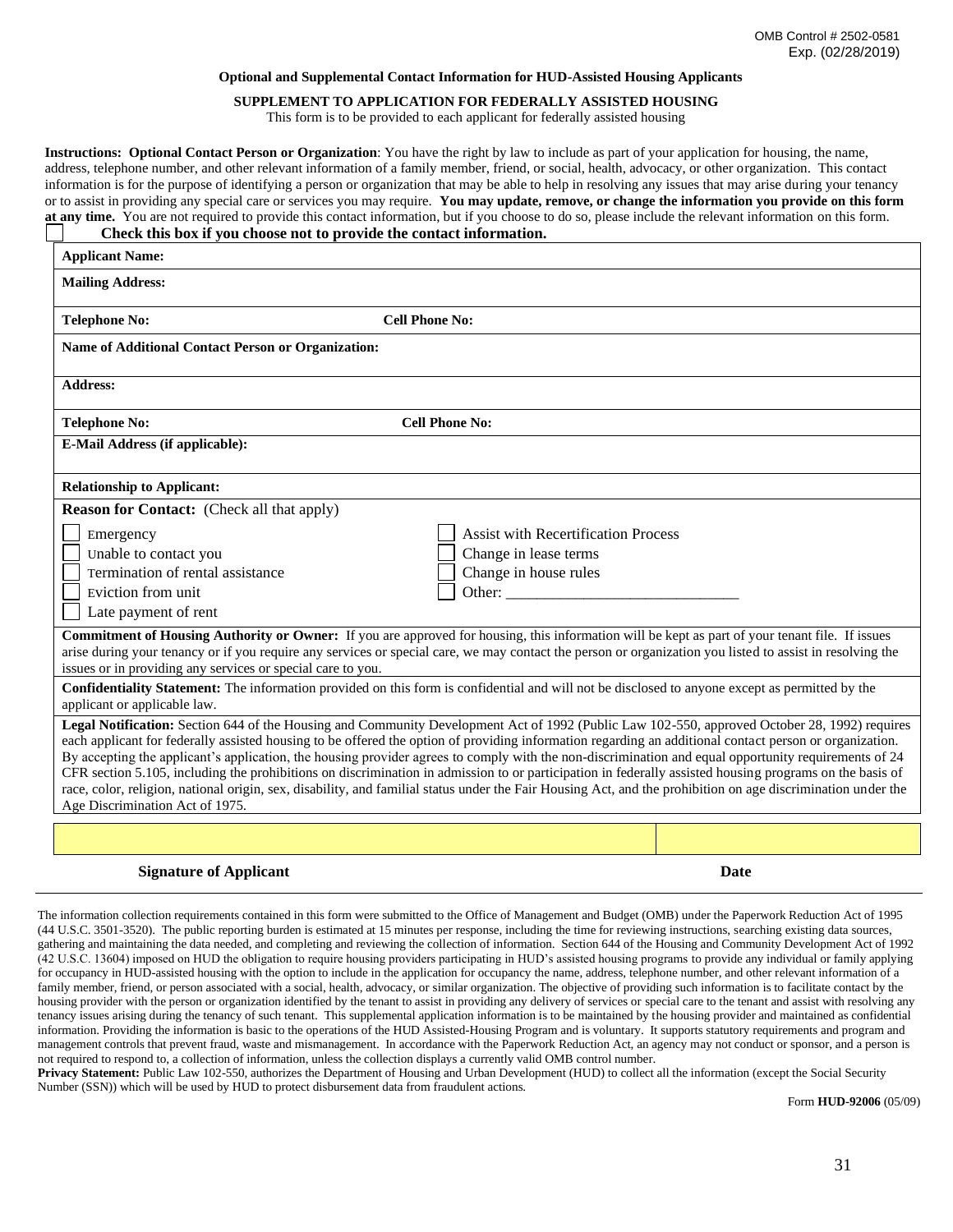#### **PLANO COMMUNITY HOMES**

1608-1612 Avenue L Plano, Texas 75074 (972)423-6058 Fax(972)423-9681

#### TO: **ACCUTRAK BACKGROUND INVESTIGATIONS**

| <b>DATE</b><br>--- | I OCATION |
|--------------------|-----------|
|                    |           |

Please conduct a background check on:

#### **PLEASE PRINT**

| First                                                 | Middle       | Last     |
|-------------------------------------------------------|--------------|----------|
|                                                       |              |          |
|                                                       |              |          |
|                                                       |              |          |
|                                                       |              |          |
| <b>Street</b>                                         |              |          |
| City                                                  | <b>State</b> | Zip Code |
| COUNTY(IES) AND STATES OF RESIDENCE FOR LAST 7 YEARS: |              |          |
|                                                       |              |          |
|                                                       |              |          |
|                                                       |              |          |
|                                                       |              |          |

I hereby give consent for an investigative consumer report to be prepared to determine my eligibility for tenancy. I understand that this report may include information about me obtained from Law Enforcement Agencies, State Agencies, Consumer Credit Reports and Social Security information, as well as Public Records such as are allowed by law. I also attest that the above supplied information was given voluntarily and I understand it is to be used for the purpose of verifying my identity in acquiring public information and for **no other purpose**.

| <b>APPLICANT SIGNATURE:</b>            | DATE: |  |
|----------------------------------------|-------|--|
| PLANO COMMUNITY HOMES SIGNATURE:       | DATE: |  |
| <b>ACCUTRAK Investigative Services</b> |       |  |

**accutrak2@aol.com**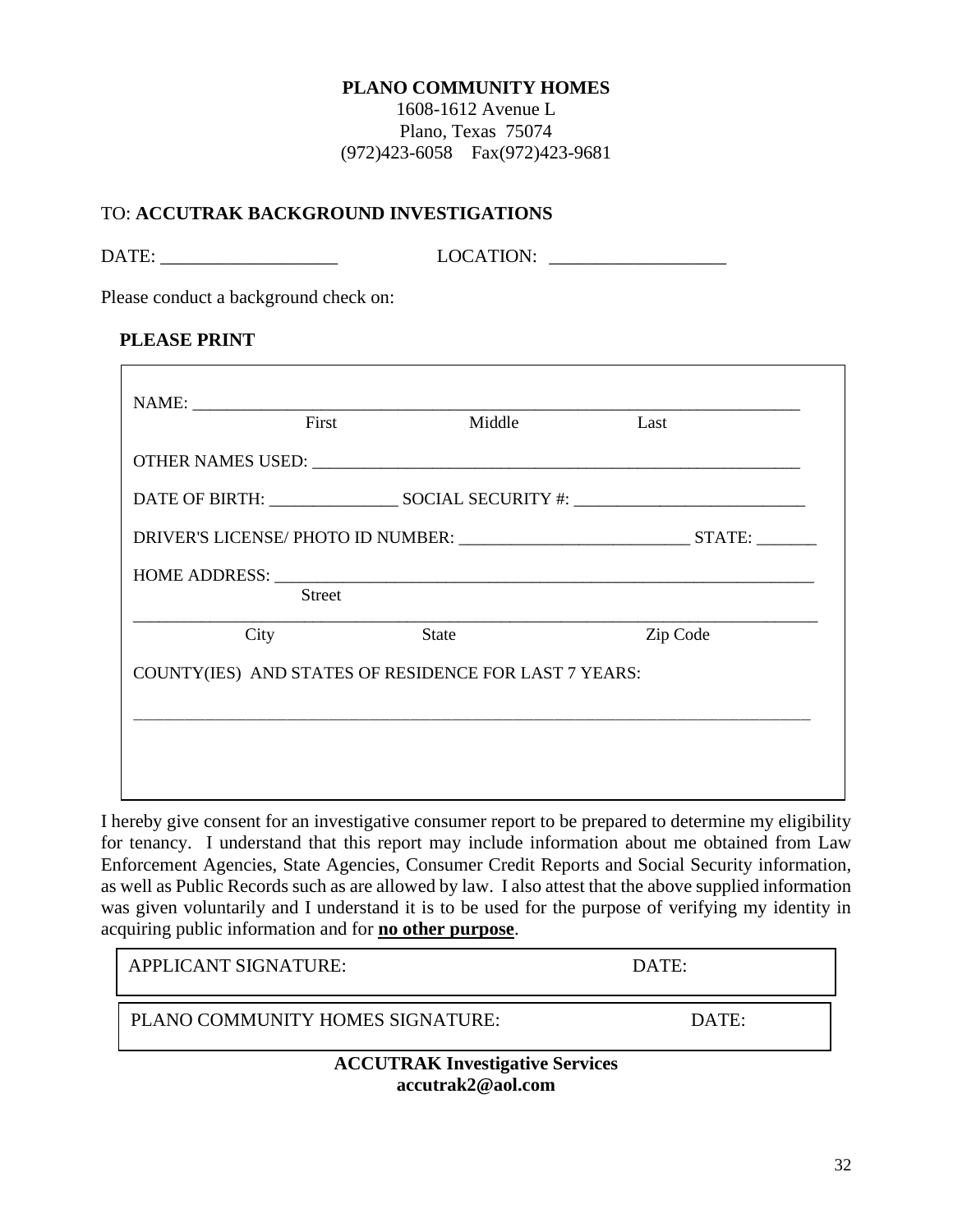#### ad of household should co<br>Arwise continue to nage *(For Co-Head of Household)* \*If Applicable, Co-Head of Household should complete pages 33-40. *Otherwise, continue to page 41.*

# **Citizenship Declaration**

*(For Co- Head of Household)*

| <b>RELATIONSHIP TO</b>                                                               |              | <b>DATE OF</b>                                         |
|--------------------------------------------------------------------------------------|--------------|--------------------------------------------------------|
| HEAD OF HOUSEHOLD SEX BIRTH                                                          |              |                                                        |
| <b>SOCIAL</b>                                                                        | <b>ALIEN</b> |                                                        |
| SECURITY NO. REGISTRATION NO.                                                        |              |                                                        |
|                                                                                      |              | ADMISSION NO.                                          |
|                                                                                      |              | <i>if applicable</i> (this is an 11-digit number found |
|                                                                                      |              | on DHS Form I-94, Departure Record)                    |
|                                                                                      |              | (Enter the                                             |
| nation or country to which you owe legal allegiance. This is normally but not always |              |                                                        |
| the country of birth.)                                                               |              |                                                        |

**Office Use Only:**

SAVE VERIFICATION NO.\_\_\_\_\_\_\_\_\_\_\_\_\_\_\_\_\_\_\_\_\_\_\_\_\_\_\_\_\_\_\_\_\_\_\_\_\_\_\_\_\_\_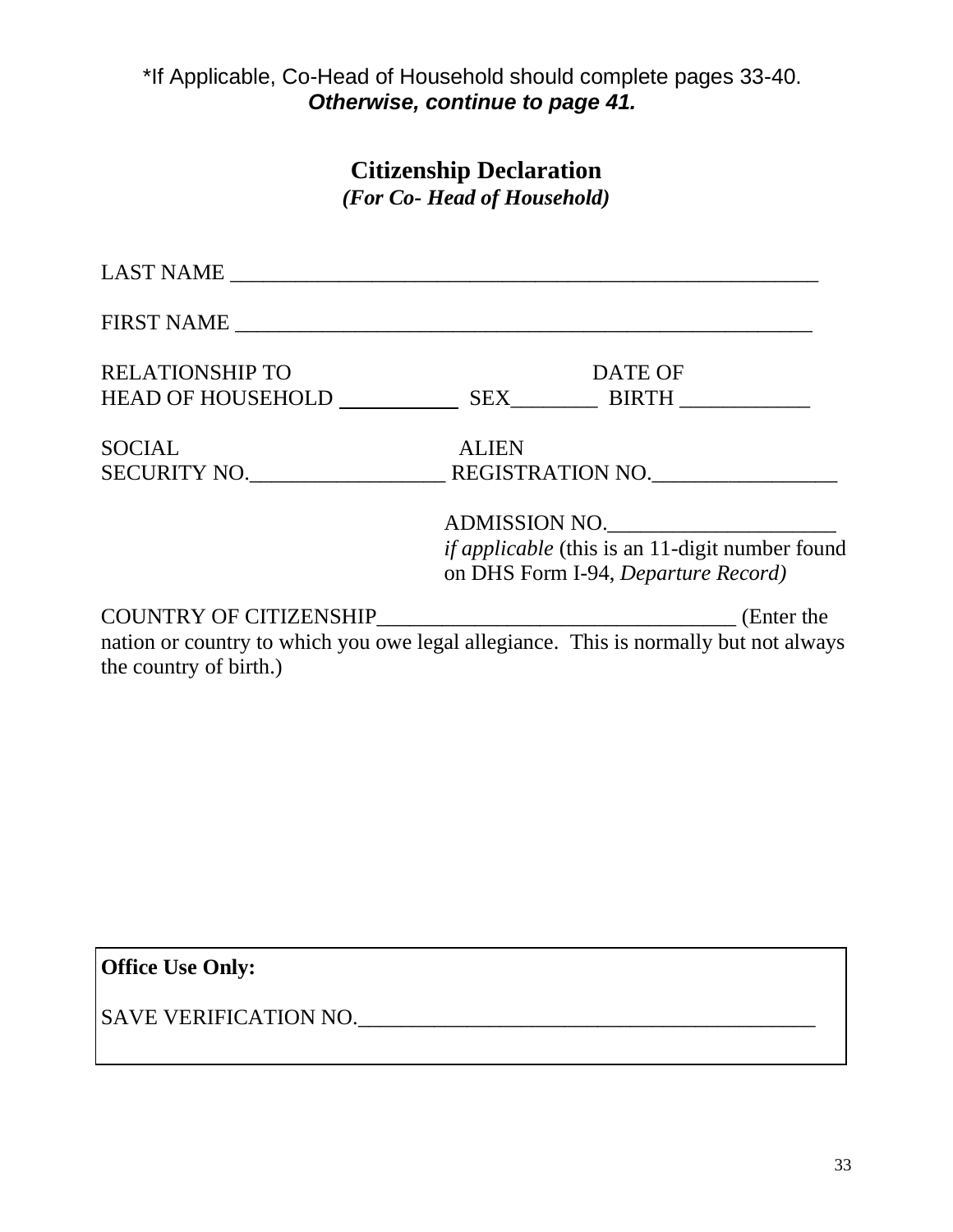INSTRUCTIONS: Complete the Declaration below by printing or by typing the Person's first name, middle initial, and last name in the space provided. Then review the blocks shown below and complete either block number 1, 2, or 3.

### **DECLARATION**

I, thereby declare, under (print or type first name, middle initial, last name) penalty of perjury, that I, \_\_\_\_\_\_\_\_\_\_\_\_\_\_\_\_\_\_\_\_\_\_\_\_\_\_\_\_\_\_\_\_\_\_\_\_\_\_\_\_, am: (print or type first name, middle initial, last name)

## $\Box$  **1**. A citizen or national of the United States.

Sign and date below and return to the name and address specified in the attached notification letter. If the block is checked on behalf of a child, the adult who will reside in the assisted unit and who is responsible for the child should sign and date below.

**\_\_\_\_\_\_\_\_\_\_\_\_\_\_\_\_\_\_\_\_\_\_\_\_\_\_\_\_\_\_\_\_\_\_\_\_\_\_\_\_\_ \_\_\_\_\_\_\_\_\_\_\_\_\_\_\_**

**Signature** (declaration 1.) **Date**

Check here if adult signed for a child  $\Box$ 

 $\Box$  **2**. A noncitizen with eligible immigration status as evidenced by one of the documents listed below:

**NOTE:** If you checked this block and you are 62 years of age or older, you need only submit a proof of age document together with this format, and sign below:

If you checked this block and you are less than 62 years of age, you should submit the following documents:

- a. Verification Consent Format **AND**
- b. **One** of the following documents:
	- (1) Form I-551, *\*Permanent Resident Card* \*
	- (2) Form I-94, *Arrival-Departure Record,* with one of the following annotations:
		- (a) "Admitted as Refugee Pursuant to section 207";
		- (b) "Section 208" or "Asylum";
		- (c) "Section 243(h)" or "Deportation stayed by Attorney General,"
		- (d) Or, "Paroled Pursuant to Sec.  $212(d)(5)$  of the INA."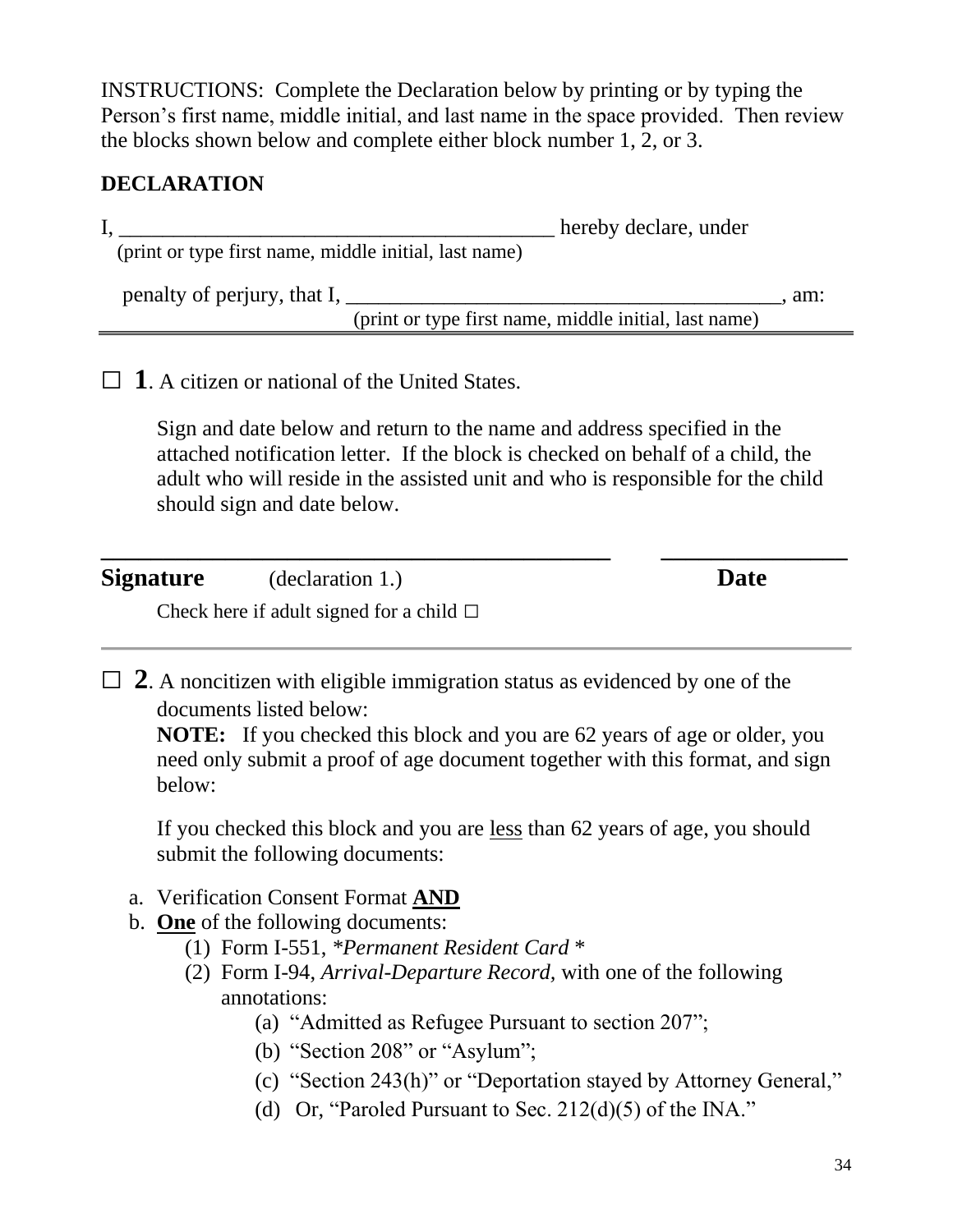- (3) If Form I-94, *Arrival-Departure Record,* is not annotated, it must be accompanied by one of the following documents:
	- (a) A final court decision granting asylum (but only if no appeal is taken);
	- (b) A letter from a DHS asylum officer granting asylum (if application was filed on or after October 1, 1990) or from a DHS district director granting asylum (if application was filed before October 1, 1990);
	- (c) A court decision granting withholding of deportation: or
	- (d) A letter from an DHS asylum officer granting withholding of deportation (if application was filed on or after October 1, 1990).
	- (e) A receipt issued by the DHS indicating that an application for issuance of a replacement document in one of the above-listed categories has been made and that the applicant's entitlement to the document has been verified.
	- (f) \*Other acceptable evidence. If other documents are determined by the DHS to constitute acceptable evidence or eligible immigration status, they will be announced by notice published in the *Federal Register*.\*
- c. If for any reason, the documents shown in subparagraph 2.b above are not currently available, complete the Request for Extension block below.

# REQUEST FOR EXTENSION

I hereby certify that I am a noncitizen with eligible immigration status, as noted in block 2 above, but the evidence needed to support my claim is temporarily unavailable. Therefore, I am requesting additional time to obtain the necessary evidence. I further certify that diligent and prompt efforts will be undertaken to obtain this evidence. \_\_\_\_\_\_\_\_\_\_\_\_\_\_\_\_\_\_\_\_\_\_\_\_\_\_\_\_\_\_\_\_\_\_\_\_\_\_\_\_\_\_\_\_\_\_\_\_\_\_\_\_\_\_\_\_

Signature Date

Check here if adult signed for a child  $\square$ 

If checking the box as "a noncitizen with eligible immigration status," sign and date below. Submit the documentation required above with this declaration and a verification consent format to the name and address specified in the attached notification. If this block is checked on behalf of a child, the adult who will reside in the assisted unit and who is responsible for the child, should sign and date below.

**\_\_\_\_\_\_\_\_\_\_\_\_\_\_\_\_\_\_\_\_\_\_\_\_\_\_\_\_\_\_\_\_\_\_\_\_\_\_\_\_\_ \_\_\_\_\_\_\_\_\_\_\_\_\_\_\_**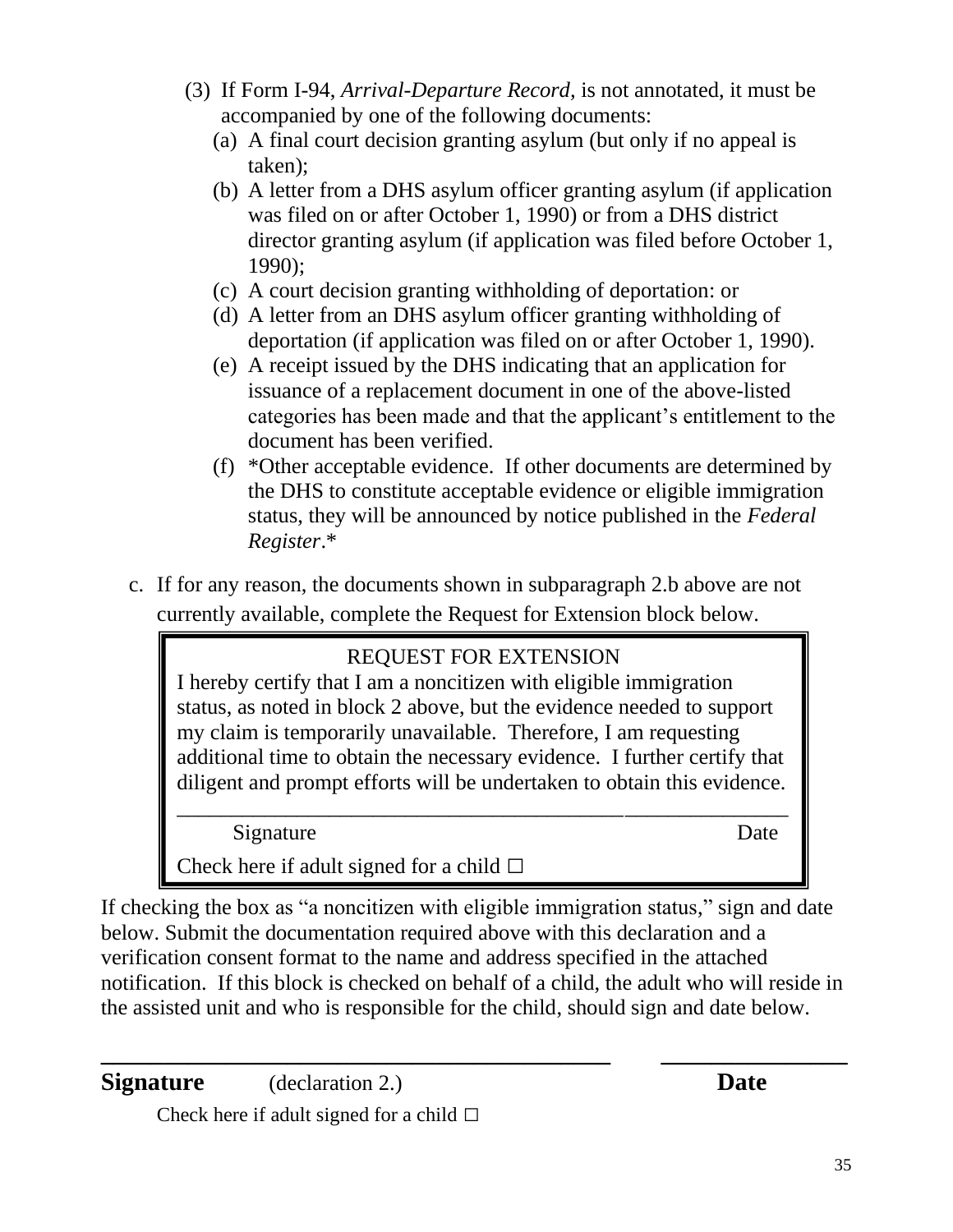### **Verification Consent Form**

INSTRUCTIONS: **Complete this format for each noncitizen family member who declared eligible immigration status on the \*\*Citizenship\*\* Declaration format.** If this format is being completed on behalf of a child, it must be signed by the adult responsible for the child.

### CONSENT

I, hereby consent to the following: (print or type first name, middle initial, last name)

- 1. The use of the attached evidence to verify my eligible immigration status to enable me to receive financial assistance for housing; and
- 2. The release of such evidence of eligible immigration status by the project owner without responsibility for the further use or transmission of the evidence by the entity receiving it to the following:
	- a. HUD, as required by HUD; and
	- b. The DHS for purposes of verification of the immigration status of the individual.

NOTIFICATION TO FAMILY:

Evidence of eligible immigration status shall be released only to the DHS for purposes of establishing eligibility for financial assistance and not for any other purposes. HUD is not responsible for the further use or transmission of the evidence or other information by the DHS.

| <b>Signature</b>                              | <b>Date</b> |  |
|-----------------------------------------------|-------------|--|
| Check here if adult signed for a child $\Box$ |             |  |

 $\Box$  **3**. I am not contending eligible immigration status and I understand that I am not eligible for financial assistance.

If you checked this block, no further information is required, and the person named above is not eligible for assistance. Sign and date below and forward this format to the name and address specified in the attached notification. If this block is checked on behalf of a child, the adult who is responsible for the child should sign and date below.

**\_\_\_\_\_\_\_\_\_\_\_\_\_\_\_\_\_\_\_\_\_\_\_\_\_\_\_\_\_\_\_\_\_\_\_\_\_\_\_\_\_ \_\_\_\_\_\_\_\_\_\_\_\_\_\_\_**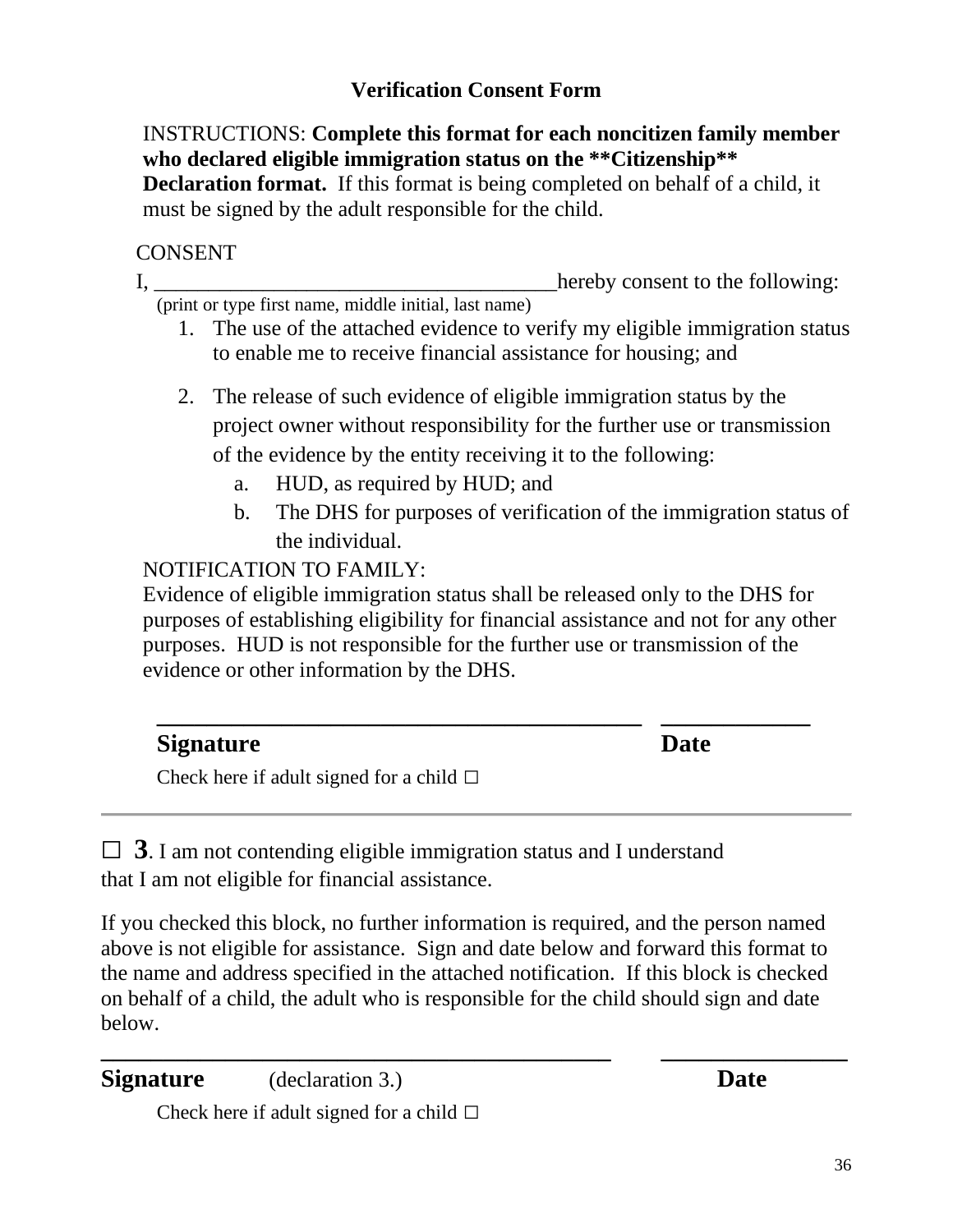#### **Instructions for the Race and Ethnic Data Reporting (Form** HUD-27061-H)

#### **A. General Instructions:**

This form is to be completed by individuals wishing to be served (applicants) and those that are currently served (tenants) in housing assisted by the Department of Housing and Urban Development.

Owner and agents are required to offer the applicant/tenant the option to complete the form. The form is to be completed at initial application or at lease signing. In-place tenants must also be offered the opportunity to complete the form as part of the next interim or annual recertification. Once the form is completed it need not be completed again unless the head of household or household composition changes. There is no penalty for persons who do not complete the form. However, the owner or agent may place a note in the tenant file stating the applicant/tenant refused to complete the form. **Parents or guardians are to complete the form for children under the age of 18.**

The Office of Housing has been given permission to use this form for gathering race and ethnic data in assisted housing programs. Completed documents for the entire household should be stapled together and placed in the household's file.

**1.** The two ethnic categories you should choose from are defined below. You should check one of the two categories.

- **3. Hispanic or Latino.** A person of Cuban, Mexican, Puerto Rican, South or Central American, or other Spanish culture or origin, regardless of race. The term "Spanish origin" can be used in addition to "Hispanic" or "Latino."
- **4. Not Hispanic or Latino.** A person not of Cuban, Mexican, Puerto Rican, South or Central American, or other Spanish culture or origin, regardless of race.
- **2.** The five racial categories to choose from are defined below: You may mark one or more.
	- **4. American Indian or Alaska Native.** A person having origins in any of the original peoples of North and South America (including Central America), and who maintains tribal affiliation or community attachment.
	- **5. Asian.** A person having origins in any of the original peoples of the Far East, Southeast Asia, or the Indian subcontinent including, for example, Cambodia, China, India, Japan, Korea, Malaysia, Pakistan, the Philippine Islands, Thailand, and Vietnam.
	- **6. Black or African American.** A person having origins in any of the black racial groups of Africa. Terms such as "Haitian" or "Negro" can be used in addition to "Black" or "African American."
	- **4. Native Hawaiian or Other Pacific Islander.** A person having origins in any of the original peoples of Hawaii, Guam, Samoa, or other Pacific Islands.
	- **6. White.** A person having origins in any of the original peoples of Europe, the Middle East or North Africa.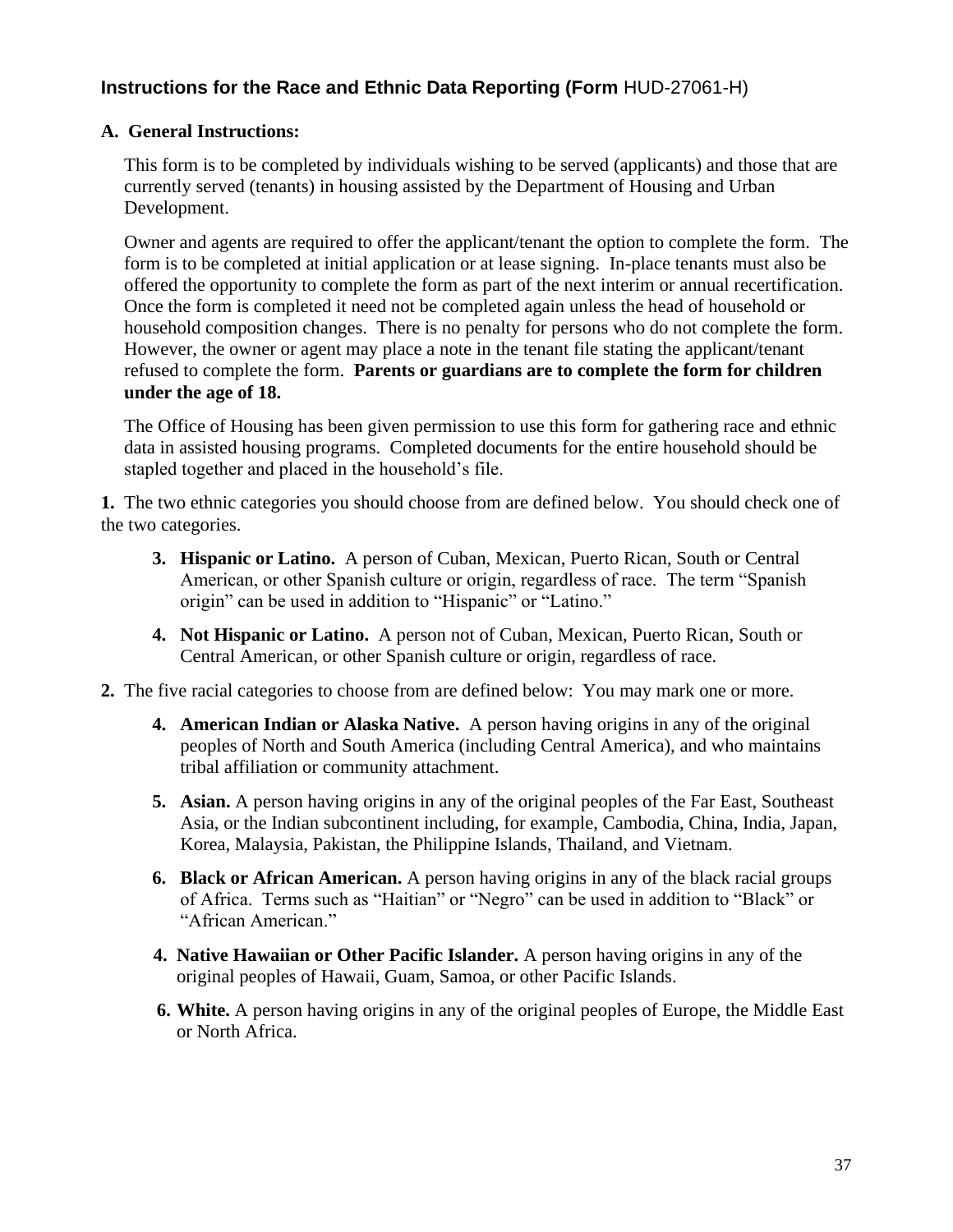| <b>Race and Ethnic Data</b><br><b>Reporting Form</b>                            | Office of Housing | <b>U.S. Department of Housing</b><br>and Urban Development | OMB Approval No. 2502-0204<br>(Exp. 6/30/2017)   |
|---------------------------------------------------------------------------------|-------------------|------------------------------------------------------------|--------------------------------------------------|
| <b>Plano Community Homes East Campus</b><br><b>Pioneer Place Senior Housing</b> |                   | 1608-1612 Avenue L<br>1928-1932 Avenue K                   | <b>Plano, TX 75074</b><br><b>Plano, TX 75074</b> |
| <b>Plano Community Homes West Campus</b>                                        |                   | 3905-3925 American Drive                                   | <b>Plano, TX 75075</b>                           |
| <b>Fairoaks of Denton</b><br><b>Name of Property</b>                            | Project No.       | <b>1950 Lattimore Street</b><br><b>Address of Property</b> | <b>Denton, TX 76209</b>                          |
| <b>Plano Community Home Sponsor, Inc.</b>                                       |                   |                                                            | <b>Section 202/8/ or 202 PRAC</b>                |

**Name of Owner/Managing Agent Community Community Community Community Community Community Community Community Community Community Community Community Community Community Community Community Community Community Community Co** 

#### **Name of Head of Household Name of Household Name of Household Member**

**Date** (mm/dd/yyyy)**:** 

| <b>Ethnic Categories*</b>                 | <b>Select</b><br>One  |
|-------------------------------------------|-----------------------|
| Hispanic or Latino                        |                       |
| Not-Hispanic or Latino                    |                       |
| <b>Racial Categories*</b>                 | One or<br><b>More</b> |
| American Indian or Alaska Native          |                       |
| Asian                                     |                       |
| <b>Black or African American</b>          |                       |
| Native Hawaiian or Other Pacific Islander |                       |
| White                                     |                       |
| Other                                     |                       |

#### **\*Definitions of these categories may be found on the reverse side.**

#### **There is no penalty for persons who do not complete the form.**

#### **Signature Date**

**Public reporting burden** for this collection is estimated to average 10 minutes per response, including the time for reviewing instructions, searching existing data sources, gathering and maintaining the data needed, and completing and reviewing the collection of information. This information is required to obtain benefits and voluntary. HUD may not collect this information, and you are not required to complete this form, unless it displays a currently valid OMB control number.

**\_\_\_\_\_\_\_\_\_\_\_\_\_\_\_\_\_\_\_\_\_\_\_\_\_\_\_\_\_\_\_\_\_\_\_\_\_ \_\_\_\_\_\_\_\_\_\_\_\_\_\_\_\_\_\_\_\_\_\_\_\_\_\_\_\_**

This information is authorized by the U.S. Housing Act of 1937 as amended, the Housing and Urban Rural Recovery Act of 1983 and Housing and Community Development Technical Amendments of 1984. This information is needed to be incompliance with OMB-mandated changes to Ethnicity and Race categories for recording the 50059 Data Requirements to HUD. Owners/agents must offer the opportunity to the head and co-head of each household to "self certify' during the application interview or lease signing. In-place tenants must complete the format as part of their next interim or annual re-certification. This process will allow the owner/agent to collect the needed information on all members of the household. Completed documents should be stapled together for each household and placed in the household's file. Parents or guardians are to complete the self-certification for children under the age of 18. Once system development funds are provided and the appropriate system upgrades have been implemented, owners/agents will be required to report the race and ethnicity data electronically to the TRACS (Tenant Rental Assistance Certification System). This information is considered non-sensitive and does not require any special protection.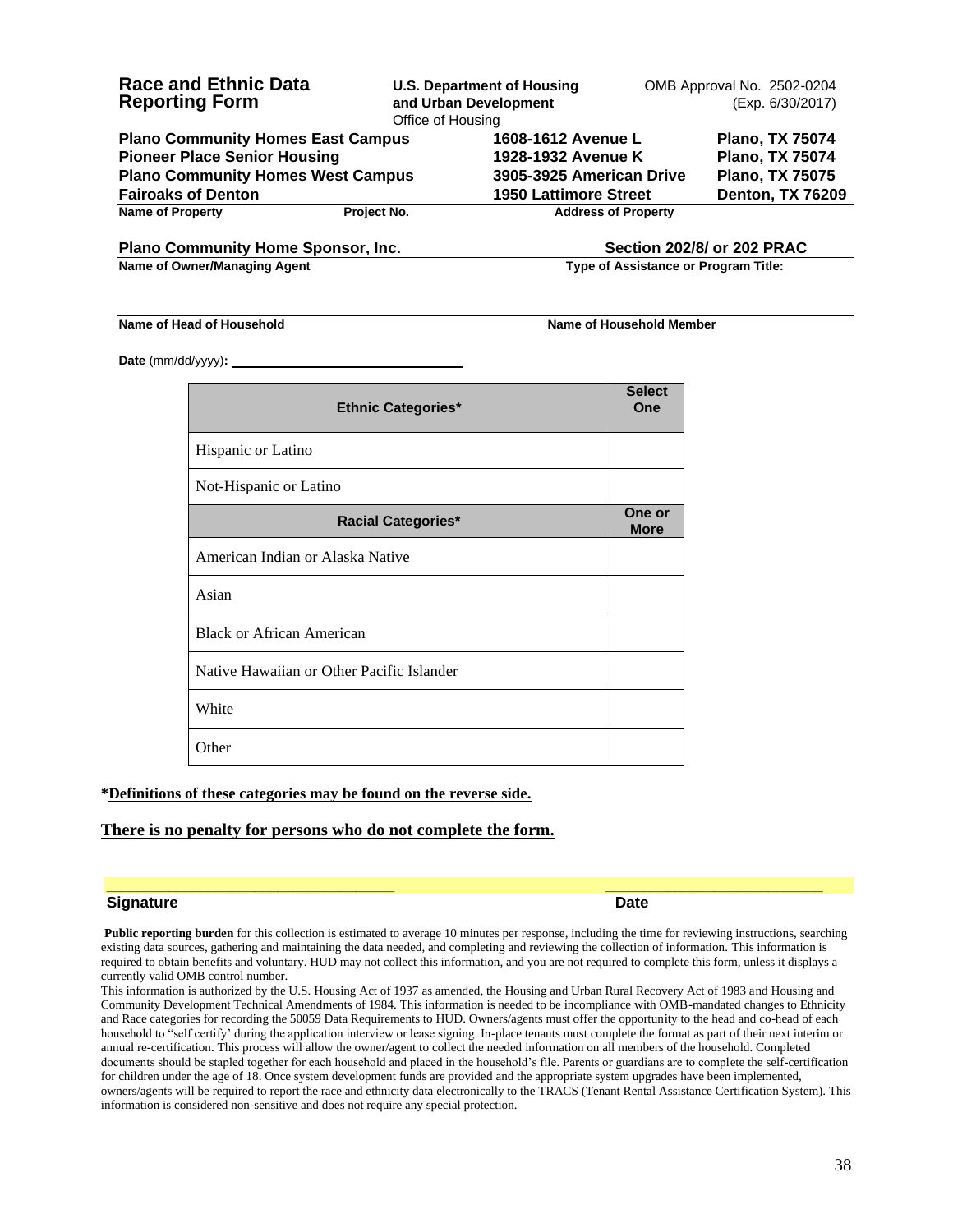#### **Optional and Supplemental Contact Information for HUD-Assisted Housing Applicants**

#### **SUPPLEMENT TO APPLICATION FOR FEDERALLY ASSISTED HOUSING**

This form is to be provided to each applicant for federally assisted housing

**Instructions: Optional Contact Person or Organization**: You have the right by law to include as part of your application for housing, the name, address, telephone number, and other relevant information of a family member, friend, or social, health, advocacy, or other organization. This contact information is for the purpose of identifying a person or organization that may be able to help in resolving any issues that may arise during your tenancy or to assist in providing any special care or services you may require. **You may update, remove, or change the information you provide on this form at any time.** You are not required to provide this contact information, but if you choose to do so, please include the relevant information on this form. **Check this box if you choose not to provide the contact information.**

| <b>Applicant Name:</b>                                      |                                                                                                                                                                                                                                                                                                                                                                                                                                                                                                                                                                                                                                                                                                                                                                                             |  |
|-------------------------------------------------------------|---------------------------------------------------------------------------------------------------------------------------------------------------------------------------------------------------------------------------------------------------------------------------------------------------------------------------------------------------------------------------------------------------------------------------------------------------------------------------------------------------------------------------------------------------------------------------------------------------------------------------------------------------------------------------------------------------------------------------------------------------------------------------------------------|--|
| <b>Mailing Address:</b>                                     |                                                                                                                                                                                                                                                                                                                                                                                                                                                                                                                                                                                                                                                                                                                                                                                             |  |
| <b>Telephone No:</b>                                        | <b>Cell Phone No:</b>                                                                                                                                                                                                                                                                                                                                                                                                                                                                                                                                                                                                                                                                                                                                                                       |  |
| <b>Name of Additional Contact Person or Organization:</b>   |                                                                                                                                                                                                                                                                                                                                                                                                                                                                                                                                                                                                                                                                                                                                                                                             |  |
| <b>Address:</b>                                             |                                                                                                                                                                                                                                                                                                                                                                                                                                                                                                                                                                                                                                                                                                                                                                                             |  |
| <b>Telephone No:</b>                                        | <b>Cell Phone No:</b>                                                                                                                                                                                                                                                                                                                                                                                                                                                                                                                                                                                                                                                                                                                                                                       |  |
| <b>E-Mail Address (if applicable):</b>                      |                                                                                                                                                                                                                                                                                                                                                                                                                                                                                                                                                                                                                                                                                                                                                                                             |  |
| <b>Relationship to Applicant:</b>                           |                                                                                                                                                                                                                                                                                                                                                                                                                                                                                                                                                                                                                                                                                                                                                                                             |  |
| <b>Reason for Contact:</b> (Check all that apply)           |                                                                                                                                                                                                                                                                                                                                                                                                                                                                                                                                                                                                                                                                                                                                                                                             |  |
| Emergency                                                   | <b>Assist with Recertification Process</b>                                                                                                                                                                                                                                                                                                                                                                                                                                                                                                                                                                                                                                                                                                                                                  |  |
| Unable to contact you                                       | Change in lease terms                                                                                                                                                                                                                                                                                                                                                                                                                                                                                                                                                                                                                                                                                                                                                                       |  |
| Termination of rental assistance                            | Change in house rules                                                                                                                                                                                                                                                                                                                                                                                                                                                                                                                                                                                                                                                                                                                                                                       |  |
| Eviction from unit                                          |                                                                                                                                                                                                                                                                                                                                                                                                                                                                                                                                                                                                                                                                                                                                                                                             |  |
| Late payment of rent                                        |                                                                                                                                                                                                                                                                                                                                                                                                                                                                                                                                                                                                                                                                                                                                                                                             |  |
| issues or in providing any services or special care to you. | <b>Commitment of Housing Authority or Owner:</b> If you are approved for housing, this information will be kept as part of your tenant file. If issues<br>arise during your tenancy or if you require any services or special care, we may contact the person or organization you listed to assist in resolving the                                                                                                                                                                                                                                                                                                                                                                                                                                                                         |  |
| applicant or applicable law.                                | Confidentiality Statement: The information provided on this form is confidential and will not be disclosed to anyone except as permitted by the                                                                                                                                                                                                                                                                                                                                                                                                                                                                                                                                                                                                                                             |  |
| Age Discrimination Act of 1975.                             | Legal Notification: Section 644 of the Housing and Community Development Act of 1992 (Public Law 102-550, approved October 28, 1992) requires<br>each applicant for federally assisted housing to be offered the option of providing information regarding an additional contact person or organization.<br>By accepting the applicant's application, the housing provider agrees to comply with the non-discrimination and equal opportunity requirements of 24<br>CFR section 5.105, including the prohibitions on discrimination in admission to or participation in federally assisted housing programs on the basis of<br>race, color, religion, national origin, sex, disability, and familial status under the Fair Housing Act, and the prohibition on age discrimination under the |  |
|                                                             |                                                                                                                                                                                                                                                                                                                                                                                                                                                                                                                                                                                                                                                                                                                                                                                             |  |
| <b>Signature of Applicant</b>                               | Date                                                                                                                                                                                                                                                                                                                                                                                                                                                                                                                                                                                                                                                                                                                                                                                        |  |

The information collection requirements contained in this form were submitted to the Office of Management and Budget (OMB) under the Paperwork Reduction Act of 1995 (44 U.S.C. 3501-3520). The public reporting burden is estimated at 15 minutes per response, including the time for reviewing instructions, searching existing data sources, gathering and maintaining the data needed, and completing and reviewing the collection of information. Section 644 of the Housing and Community Development Act of 1992 (42 U.S.C. 13604) imposed on HUD the obligation to require housing providers participating in HUD's assisted housing programs to provide any individual or family applying for occupancy in HUD-assisted housing with the option to include in the application for occupancy the name, address, telephone number, and other relevant information of a family member, friend, or person associated with a social, health, advocacy, or similar organization. The objective of providing such information is to facilitate contact by the housing provider with the person or organization identified by the tenant to assist in providing any delivery of services or special care to the tenant and assist with resolving any tenancy issues arising during the tenancy of such tenant. This supplemental application information is to be maintained by the housing provider and maintained as confidential information. Providing the information is basic to the operations of the HUD Assisted-Housing Program and is voluntary. It supports statutory requirements and program and management controls that prevent fraud, waste and mismanagement. In accordance with the Paperwork Reduction Act, an agency may not conduct or sponsor, and a person is not required to respond to, a collection of information, unless the collection displays a currently valid OMB control number.

**Privacy Statement:** Public Law 102-550, authorizes the Department of Housing and Urban Development (HUD) to collect all the information (except the Social Security Number (SSN)) which will be used by HUD to protect disbursement data from fraudulent actions.

Form **HUD-92006** (05/09)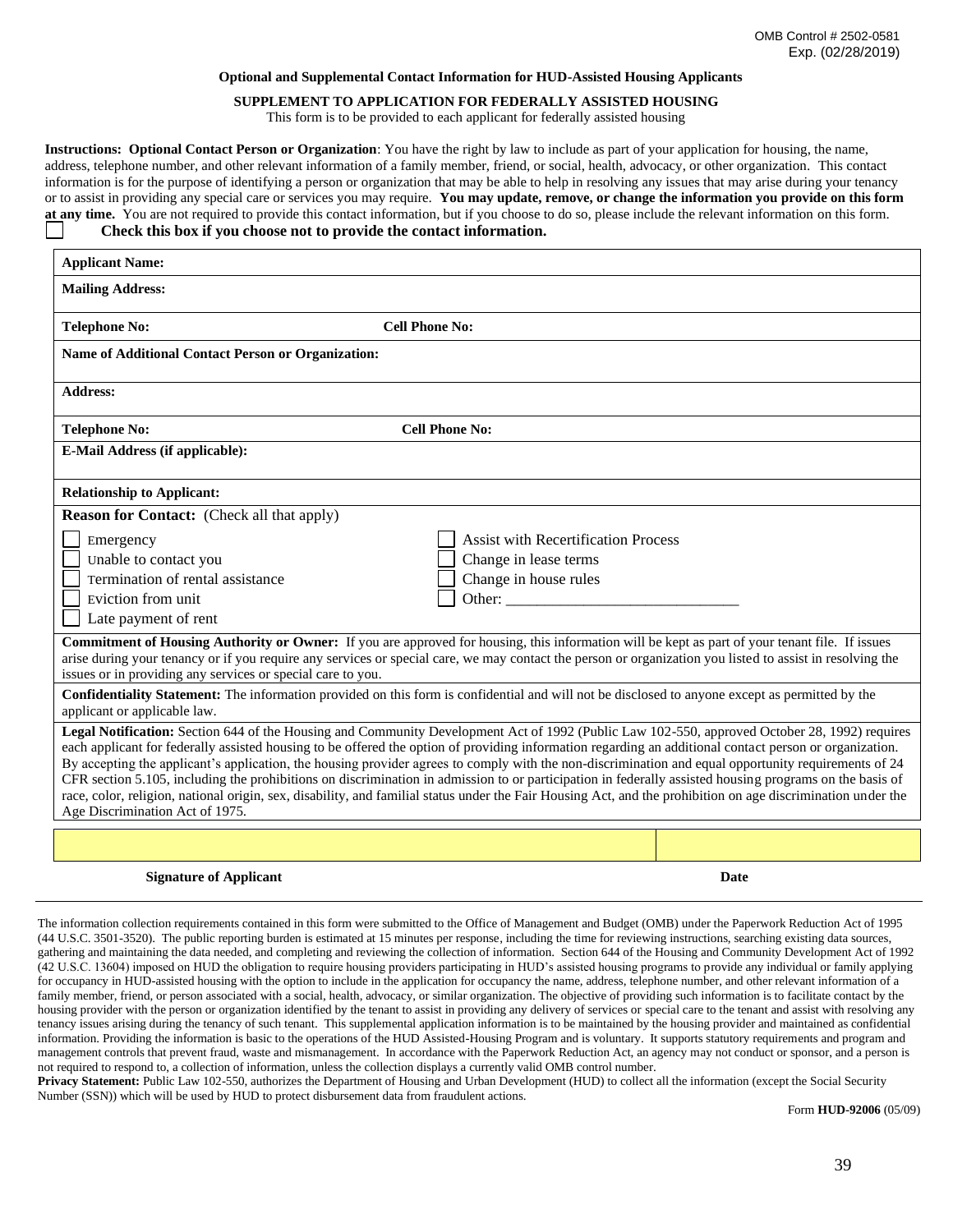#### **PLANO COMMUNITY HOMES**

1608-1612 Avenue L Plano, Texas 75074 (972)423-6058 Fax(972)423-9681

#### TO: **ACCUTRAK BACKGROUND INVESTIGATIONS**

|               | Please conduct a background check on: |          |
|---------------|---------------------------------------|----------|
|               | <b>PLEASE PRINT Example 2014</b>      |          |
|               |                                       |          |
| First         | Middle                                | Last     |
|               |                                       |          |
|               |                                       |          |
|               |                                       |          |
|               |                                       |          |
| <b>Street</b> |                                       |          |
| City          | <b>State</b>                          | Zip Code |

I hereby give consent for an investigative consumer report to be prepared to determine my eligibility for tenancy. I understand that this report may include information about me obtained from Law Enforcement Agencies, State Agencies, Consumer Credit Reports and Social Security information, as well as Public Records such as are allowed by law. I also attest that the above supplied information was given voluntarily and I understand it is to be used for the purpose of verifying my identity in acquiring public information and for **no other purpose**.

\_\_\_\_\_\_\_\_\_\_\_\_\_\_\_\_\_\_\_\_\_\_\_\_\_\_\_\_\_\_\_\_\_\_\_\_\_\_\_\_\_\_\_\_\_\_\_\_\_\_\_\_\_\_\_\_\_\_\_\_\_\_\_\_\_\_

| <b>APPLICANT SIGNATURE:</b>                                      | DATE: |  |  |
|------------------------------------------------------------------|-------|--|--|
| PLANO COMMUNITY HOMES SIGNATURE:                                 | DATE: |  |  |
| <b>ACCUTRAK Investigative Services</b><br>$\lambda$ 1.4 $\cap$ 1 |       |  |  |

**accutrak2@aol.com**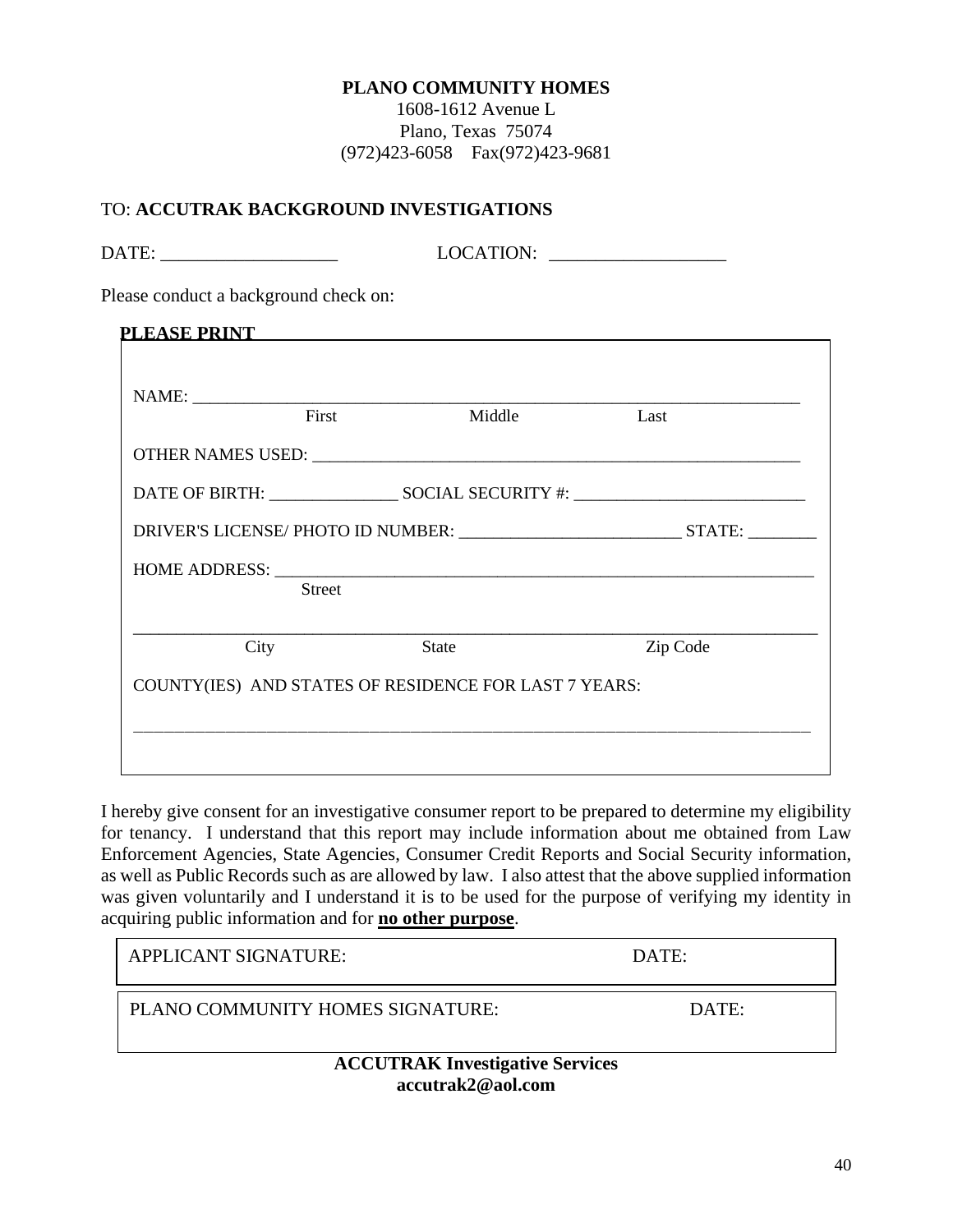#### **PENALTIES FOR MAKING FALSE STATEMENTS**:

**WARNING:** TITLE 18, SECTION 1001 of the U.S. Code states that a person is guilty of a felony for knowingly and willingly making false or fraudulent statements to any department of the United States Government.

#### **"WHOEVER, IN ANY MATTER WITHIN THE JURISDICTION OF THE EXECUTIVE, LEGISLATIVE, OR JUDICIAL BRANCH OF THE GOVERNMENT OF THE UNITED STATES, KNOWINGLY AND WILLFULLY FALSIFIES, CONCEALS, OR COVERS UP BY ANY TRICK, SCHEME OR DEVICE A MATERIAL OF FACT; MAKES ANY MATERIALLY FALSE, FICTITIOUS, OR FRAUDULANT STATEMENT OR REPRESENTATION; OR MAKES OR USES ANY FALSE WRITING OR DOCUMENT KNOWING THE SAME TO CONTAIN ANY MATERIALLY FALSE, FICTITIOUS, OR FRAUDULANT STATEMENT OR ENTRY; SHALL BE FINED UNDER THIS TITLE AND IMPRISONED NOT MORE THAN 5 YEARS."**

Plano Community Home Sponsored Properties does not discriminate on the basis of disability status in the admission or access to, or treatment or employment in, its federally assisted programs and activities. The person named below has been designated to coordinate compliance with the nondiscrimination requirements contained in the Department of Housing and Urban Development's regulations implementing Section 504 (CFR, part 8 dated June 2. 1988).

#### **Lee Ann Hubanks, President**

1612 Ave. L, Plano, TX 75074 Phone (972) 424-9800 TTY/Voice (800) 735-2988 TTY only (800) 735-2989

#### **Application Certification:**

I (we) certify that if selected to move into the Plano Community Home East or West Campus/Pioneer Place/Fairoaks of Denton, the unit I (we) occupy will be my (our) **ONLY** residence. I (we) understand that the above information is being collected to determine my (our) eligibility for 202/8 rental assistance or 202 PRAC. I (we) authorize the owner to verify all information provided on this application and to contact current or previous landlords or other sources for credit and verification information which may be released to appropriate federal, state or local agencies. I (we) certify that the statements made in this application are true and complete to the best of my (our) belief**. I (we) understand that false statements of information are punishable under Federal law.** I (we) do hereby swear and attest that all of the information above about me (us) is true and correct. I (we) also understand that all changes in the income of any member of the household, as well as any changes in the household, must be reported to the management of a PCHSP in writing immediately.

| <b>Head of household Signature</b>        | Date        |
|-------------------------------------------|-------------|
|                                           |             |
| <b>Co-Head of Household Signature</b>     | <b>Date</b> |
|                                           |             |
| <b>Translator/Family/Friend Signature</b> | <b>Date</b> |